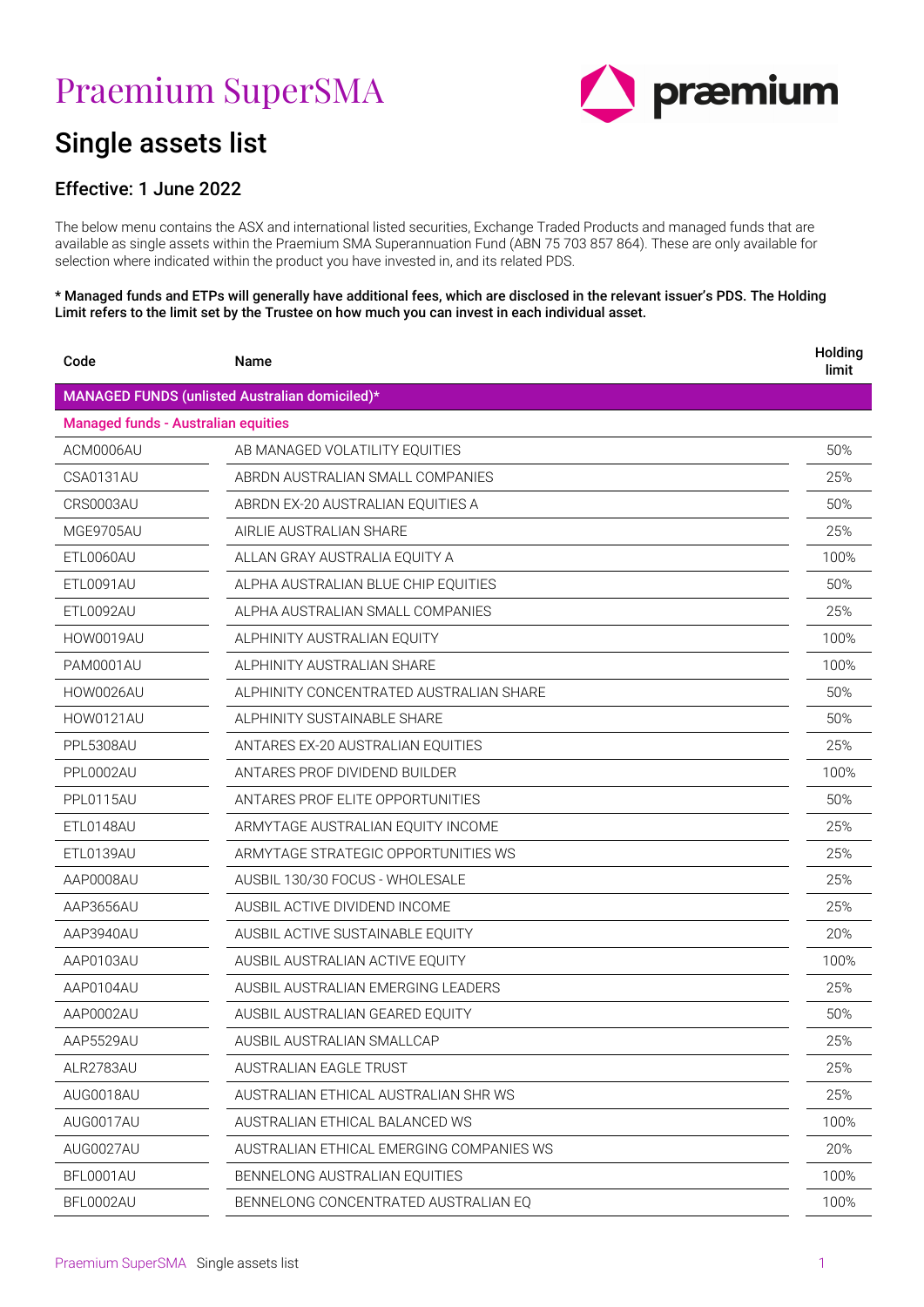| Code             | Name                                        | præmium<br>Holding<br>limit |
|------------------|---------------------------------------------|-----------------------------|
| BFL3779AU        | BENNELONG EMERGING COMPANIES FUND           | 25%                         |
| BFL0004AU        | BENNELONG EX-20 AUSTRALIAN EQUITIES         | 100%                        |
| BFL0017AU        | BENNELONG TWENTY20 AUSTRALIAN EQUITIES      | 50%                         |
| BLK0012AU        | BLACKROCK HIGH CONVICTION AUSTRALIAN EQ     | 25%                         |
| FAM0101AU        | CELESTE AUSTRALIAN SMALL COMPANIES          | 25%                         |
| CMI0103AU        | CFS WHOLESALE INDEXED AUSTRALIAN SHARE      | 50%                         |
| OPS7755AU        | CHESTER HIGH CONVICTION                     | 25%                         |
| CLA1557AU        | CLIME SMALLER COMPANIES                     | 20%                         |
| PIM0028AU        | DNR CAPITAL AUS EQ HIGH CONVICTION          | 25%                         |
| <b>PIM4357AU</b> | DNR CAPITAL AUSTRALIAN EMERGING COMS        | 20%                         |
| OPS2991AU        | ECP GROWTH COMPANIES                        | 50%                         |
| HOW2967AU        | EIGER AUSTRALIAN SMALL COMPANIES            | 25%                         |
| PIM5346AU        | ELEY GRIFFITHS GROUP EMERGING COMPANIES     | 25%                         |
| EGG0001AU        | ELEY GRIFFITHS GROUP SMALL COMPANIES        | 25%                         |
| ECL0984AU        | ELLERSTON AUSTRALIAN MICROCAP FUND          | 20%                         |
| <b>ETL7541AU</b> | ELSTON AUSTRALIAN LARGE COMPANIES A         | 20%                         |
| ANT0002AU        | FAIRVIEW EQUITY PARTNERS EMERGING CO        | 25%                         |
| FID0008AU        | FIDELITY AUSTRALIAN EQUITIES                | 100%                        |
| FID0021AU        | FIDELITY AUSTRALIAN OPPORTUNITIES           | 50%                         |
| WHT3810AU        | FIRETRAIL AUSTRALIAN HIGH CONVICTION        | 50%                         |
| WHT3093AU        | FIRETRAIL AUSTRALIAN SMALL COMPANIES A      | 25%                         |
| ETL0449AU        | FLINDERS EMERGING COMPANIES B               | 15%                         |
| FSF1676AU        | FIRST SENTIER EQUITY INCOME FUND            | 100%                        |
| <b>CMI0111AU</b> | FSI WHOLESALE AUSTRALIAN SMALL COMPANIES    | 25%                         |
| FSF0043AU        | FSI WHOLESALE GEARED SHARE                  | 25%                         |
| FSF0003AU        | <b>FSI WHOLESALE IMPUTATION</b>             | 50%                         |
| ETL0052AU        | GRANT SAMUEL TRIBECA AUST SMALLER COMS      | 25%                         |
| HOW0034AU        | GREENCAPE BROADCAP                          | 50%                         |
| HOW0035AU        | <b>GREENCAPE HIGH CONVICTION</b>            | 25%                         |
| BNT0003AU        | <b>HYPERION AUSTRALIAN GROWTH COMPANIES</b> | 100%                        |
| BNT0101AU        | <b>HYPERION SMALL GROWTH COMPANIES</b>      | 50%                         |
| CNA0811AU        | <b>INVESCO WS AUS SHARE</b>                 | 50%                         |
| IML0004AU        | INVESTORS MUTUAL ALL INDUSTRIALS SHARE      | 50%                         |
| IML0010AU        | INVESTORS MUTUAL CONCENTRATED AUS SHARE     | 25%                         |
| IML0001AU        | INVESTORS MUTUAL WS AUS SMALLER CO          | 25%                         |
| IML0002AU        | <b>INVESTORS MUTUAL WS AUSTRALIAN SHARE</b> | 100%                        |
| IML0003AU        | INVESTORS MUTUAL WS FUTURE LEADERS          | 25%                         |
| BGL0034AU        | ISHARES AUSTRALIAN EQUITY INDEX             | 100%                        |
| OMF1140AU        | LAKEHOUSE GLOBAL GROWTH FUND                | 50%                         |
| LAZ0010AU        | LAZARD AUSTRALIAN EQUITY W                  | 50%                         |
| LAZ0013AU        | LAZARD SELECT AUSTRALIAN EQUITY W CL        | 50%                         |
| HOW1289AU        | LENNOX AUSTRALIAN MICROCAP FUND             | 10%                         |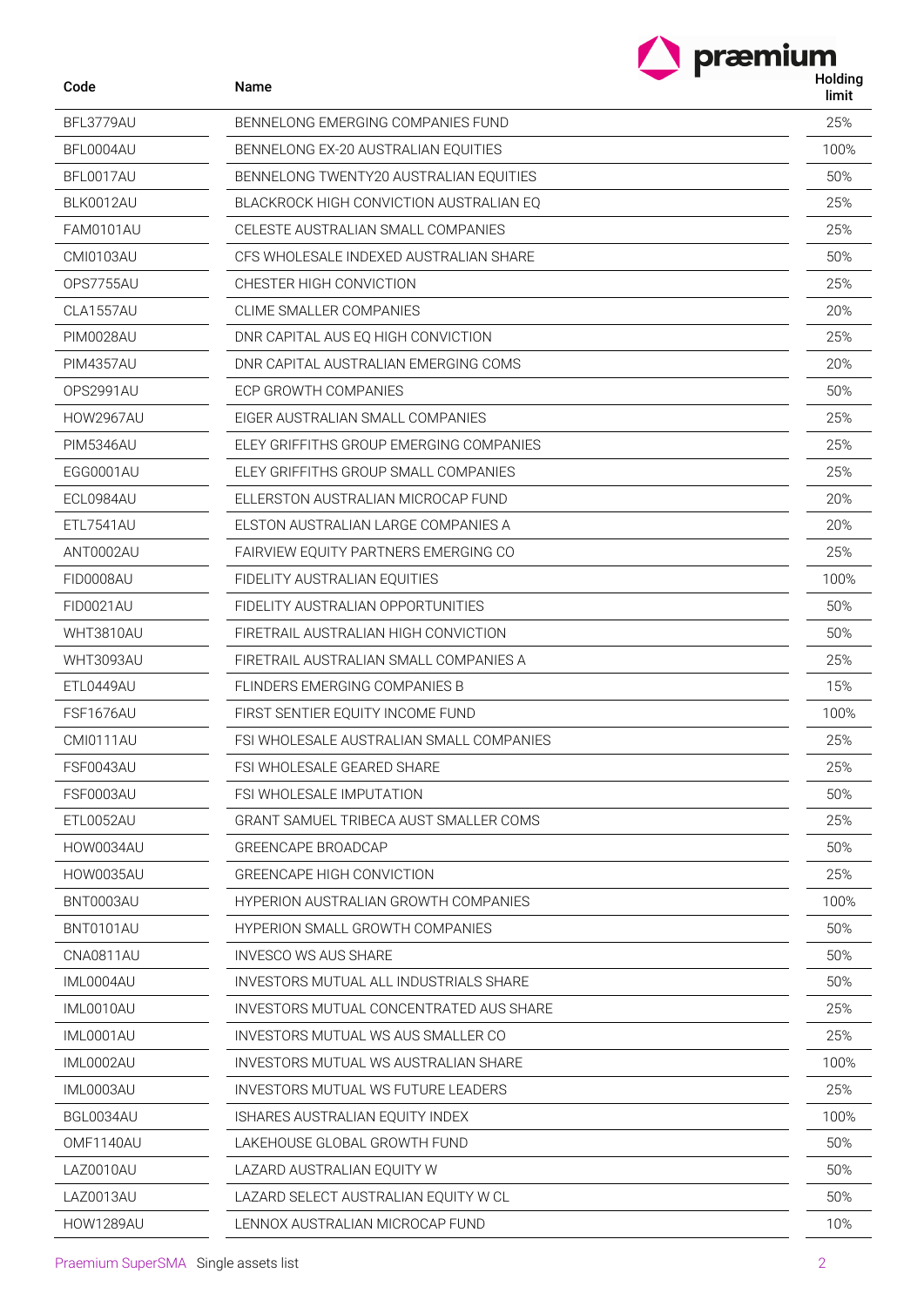| Code             | Name                                    | Holding<br>limit |
|------------------|-----------------------------------------|------------------|
| <b>HOW3590AU</b> | LENNOX AUSTRALIAN SMALL COMPANIES       | 25%              |
| WHT9368AU        | LONGWAVE AUSTRALIAN SMALL COMPANIES A   | 10%              |
| <b>MAQ7203AU</b> | MACOUARIE AUSTRALIAN EMERGING COMPANIES | 10%              |
| MAQ0443AU        | MACQUARIE AUSTRALIAN SHARES             | 100%             |
| MAQ0454AU        | MACOUARIE AUSTRALIAN SMALL COMPANIES    | 25%              |
| ADV0046AU        | MAPLE-BROWN ABBOTT AUS SHR WHOLESALE    | 100%             |
| SSB0043AU        | MARTIN CURRIE EQUITY INCOME A           | 50%              |
| SSB0064AU        | MARTIN CURRIE ETH VAL WITHING           | 50%              |
| SSB4946AU        | MARTIN CURRIE ETHICAL INC FD            | 50%              |
| SSB0026AU        | MARTIN CURRIE REAL INCOME A             | 50%              |
| SSB0009AU        | MARTIN CURRIE SELECT OPPS A             | 100%             |
| SSB0125AU        | MARTIN CURRIE SUST EQ A                 | 100%             |
| HBC0011AU        | MERLON AUSTRALIAN SHARE INCOME          | 100%             |
| <b>ETL8155AU</b> | MILFORD AUSTRALIAN ABSOLUTE GROWTH W    | 20%              |
| ETL6978AU        | MILFORD DYNAMIC SMALL COMPANIES FUND    | 25%              |
| FHT3726AU        | MONTGOMERY SMALL COMPANIES              | 25%              |
| INT0022AU        | MORNINGSTAR AUSTRALIAN SHARES           | 100%             |
| HOW0027AU        | NOVAPORT MICROCAP                       | 25%              |
| HOW0016AU        | NOVAPORT SMALLER COMPANIES              | 50%              |
| OPS0001AU        | OC DYNAMIC EQUITY                       | 25%              |
| OPS0004AU        | OC MICRO-CAP                            | 25%              |
| OPS0002AU        | OC PREMIUM SMALL COMPANIES              | 25%              |
| ETL8084AU        | PARADICE AUSTRALIAN EQUITIES FUND       | 50%              |
| ETL8772AU        | PARADICE AUSTRALIAN MID CAP FUND B      | 25%              |
| ETL8096AU        | PARADICE EQUITY ALPHA PLUS              | 25%              |
| BTA0055AU        | PENDAL AUSTRALIAN EQUITY                | 100%             |
| RFA0818AU        | PENDAL AUSTRALIAN SHARE                 | 100%             |
| RFA0059AU        | PENDAL FOCUS AUSTRALIAN SHARE           | 100%             |
| <b>RFA0025AU</b> | PENDAL HORIZON FUND                     | 100%             |
| RFA0103AU        | PENDAL IMPUTATION                       | 100%             |
| BTA0313AU        | PENDAL MIDCAP                           | 25%              |
| RFA0819AU        | PENDAL SMALLER COMPANIES                | 25%              |
| WFS0285AU        | PENDAL SUSTAINABLE AUSTRALIAN SHARE     | 100%             |
| PCL0005AU        | PENGANA AUSTRALIAN EQUITIES CLASS A     | 100%             |
| PER0270AU        | PENGANA EMERGING COMPANIES              | 25%              |
| WPC5600AU        | PERENNIAL BETTER FUTURE TRUST           | 20%              |
| WPC3982AU        | PERENNIAL VALUE MICROCAP OPPORTUNITIES  | 15%              |
| <b>IOF0206AU</b> | PERENNIAL VALUE SHARES WHOLESALE TRUST  | 100%             |
| IOF0214AU        | PERENNIAL VALUE SMALLER COMPANIES TRUST | 25%              |
| PER0072AU        | PERPETUAL W SHARE PLUS L/S              | 25%              |
| PER0049AU        | PERPETUAL WHOLESALE AUSTRALIAN          | 100%             |
| PER0102AU        | PERPETUAL WHOLESALE CONCENTRATED EQUITY | 50%              |

 $\overline{a}$  $\overline{a}$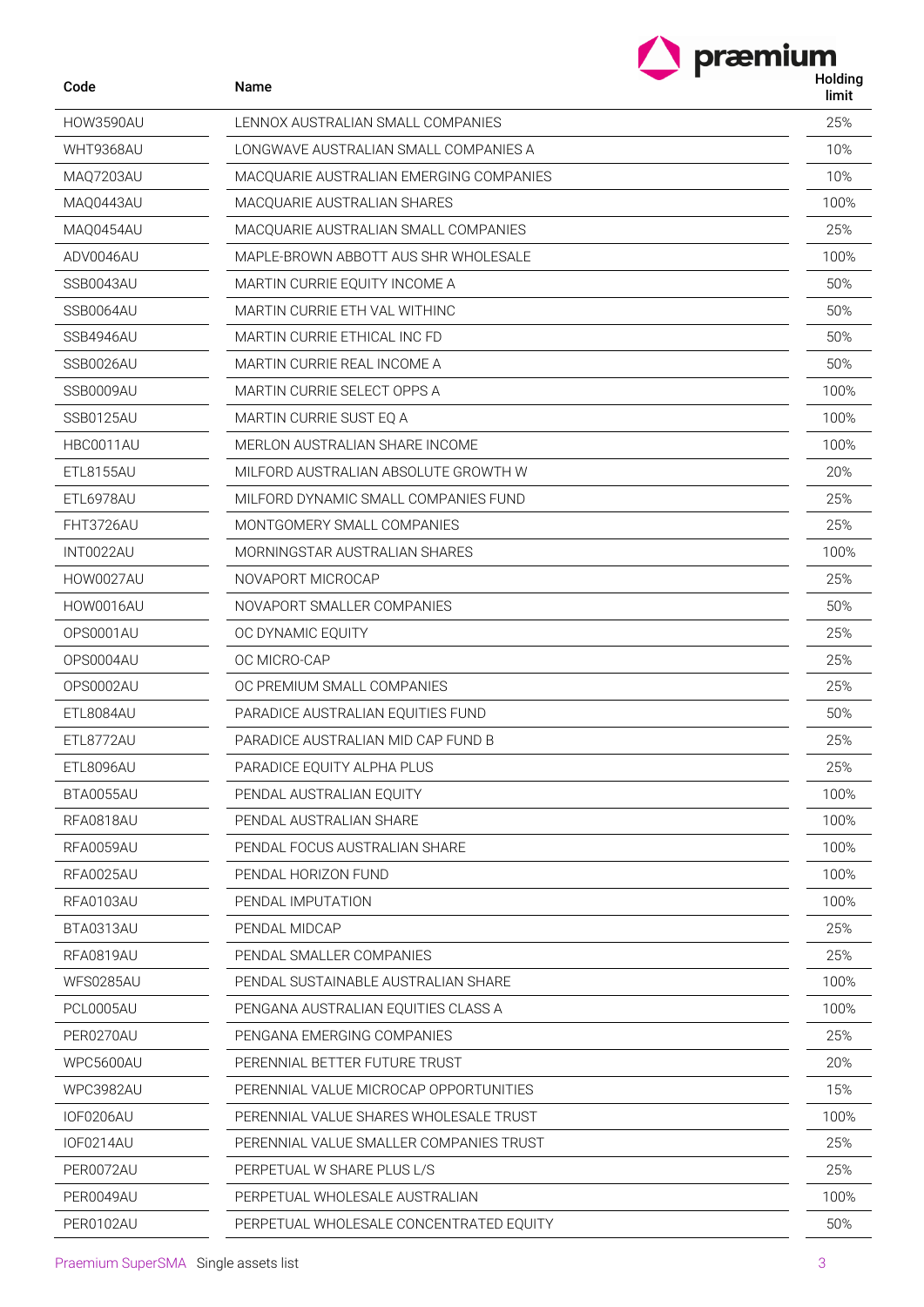| Code                                          | Name                                      | <b>HOIGHI</b><br>limit |
|-----------------------------------------------|-------------------------------------------|------------------------|
| PER0116AU                                     | PERPETUAL WHOLESALE ETHICAL SRI           | 100%                   |
| PER0071AU                                     | PERPETUAL WHOLESALE GEARED AUSTRALIAN     | 25%                    |
| PER0046AU                                     | PERPETUAL WHOLESALE INDUSTRIAL            | 100%                   |
| PER0048AU                                     | PERPETUAL WHOLESALE SMALLER COMPANIES     | 25%                    |
| WHT0039AU                                     | PLATO AUSTRALIAN SHARES INCOME            | 100%                   |
| AUS0030AU                                     | PLATYPUS AUSTRALIAN EQUITIES - WHOLESALE  | 100%                   |
| AUS0036AU                                     | PLATYPUS SYSTEMATIC GROWTH                | 25%                    |
| PMC0101AU                                     | PM CAPITAL AUSTRALIAN COMPANIES           | 20%                    |
| FSF0978AU                                     | REALINDEX AUS SMALL CO-CLASS A            | 25%                    |
| FSF0976AU                                     | REALINDEX AUSTRALIAN SHARE-CLASS A        | 100%                   |
| RIM0029AU                                     | RUSSELL AUST OPPORTUNITIES CLASS A        | 100%                   |
| SCH0035AU                                     | SCHRODER EQUITY OPPORTUNITIES FUND - WC   | 50%                    |
| SCH0101AU                                     | SCHRODER WS AUSTRALIAN EQUITY FUND - WC   | 100%                   |
| DDH0002AU                                     | SELECTOR AUSTRALIAN EQUITIES              | 25%                    |
| ETL0062AU                                     | <b>SGH ICE</b>                            | 25%                    |
| ASC0001AU                                     | SMALLCO INVESTMENT                        | 50%                    |
| WHT3859AU                                     | SOLARIS AUSTRALIAN EQUITY LONG SHORT FD   | 25%                    |
| SOL0001AU                                     | SOLARIS CORE AUSTRALIAN EQUITY PA         | 50%                    |
| WHT0012AU                                     | SOLARIS CORE AUSTRALIAN EQUITY RETAIL     | 100%                   |
| WHT0066AU                                     | SPHERIA AUSTRALIAN MICROCAP               | 25%                    |
| WHT0008AU                                     | SPHERIA AUSTRALIAN SMALLER COMPANIES      | 25%                    |
| WHT0025AU                                     | SPHERIA OPPORTUNITIES                     | 25%                    |
| SST0048AU                                     | STATE STREET AUSTRALIAN EQUITY            | 100%                   |
| ETL0328AU                                     | T. ROWE PRICE AUSTRALIAN EQUITY           | 50%                    |
| FHT0030AU                                     | THE MONTGOMERY FUND                       | 100%                   |
| BFL0021AU                                     | TOUCHSTONE INDEX UNAWARE                  | 50%                    |
| <b>TYN0038AU</b>                              | TYNDALL AUSTRALIAN SHARE INCOME           | 50%                    |
| <b>TYN0028AU</b>                              | <b>TYNDALL AUSTRALIAN SHARE WHOLESALE</b> | 100%                   |
| UBS0063AU                                     | UBS AUSTRALIAN SMALL COMPANIES SIV FUND   | 20%                    |
| SBC0817AU                                     | UBS YARRA AUSTRALIAN SHARE FUND           | 100%                   |
| VAN0104AU                                     | VANGUARD AUSTRALIAN SHARES HIGH YIELD     | 100%                   |
| VAN0002AU                                     | VANGUARD AUSTRALIAN SHARES INDEX          | 100%                   |
| VAN4509AU                                     | VANGUARD ETHICALLY CONS AUST SHRS WHLSL   | 100%                   |
| OPS1827AU                                     | VERTIUM EQUITY INCOME FUND                | 50%                    |
| HOW0020AU                                     | WAVESTONE AUSTRALIAN SHARE                | 25%                    |
| HOW0053AU                                     | WAVESTONE DYNAMIC AUSTRALIAN EQUITY       | 100%                   |
| JBW0009AU                                     | YARRA AUSTRALIAN EQUITIES FUND            | 100%                   |
| JBW0010AU                                     | YARRA EMERGING LEADERS FUND               | 25%                    |
| JBW0052AU                                     | YARRA EX-20 AUSTRALIAN EQUITIES FUND      | 50%                    |
| <b>Managed funds - International equities</b> |                                           |                        |
| ACM0009AU                                     | AB GLOBAL EQUITIES                        | 50%                    |
| CRS0005AU                                     | ABRDN ACTIVELY HEDGED INTERNATIONAL EQS   | 50%                    |

### Praemium SuperSMA Single assets list 4 April 2012 12:30 April 2013 12:46 April 2013 12:46 April 2013 12:46 April 2013 12:46 April 2013 12:46 April 2013 12:46 April 2013 12:46 April 2013 12:46 April 2013 12:46 April 2013 12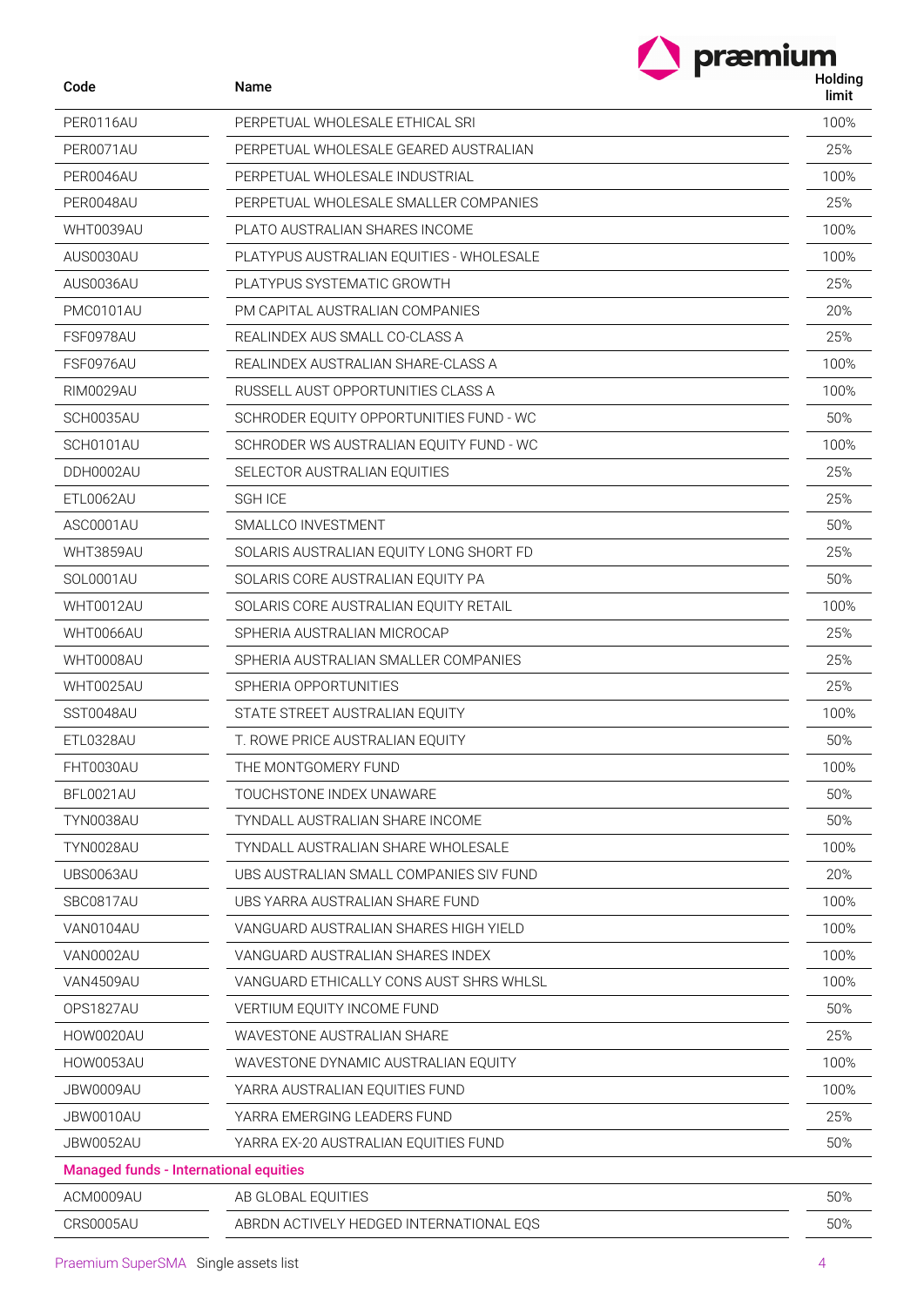| Code             | Name                                     | præmium<br>Holding<br>limit |
|------------------|------------------------------------------|-----------------------------|
| EQI0028AU        | ABRDN ASIAN OPPORTUNITIES                | 50%                         |
| ETL0032AU        | ABRDN EMERGING OPPORTUNITIES             | 25%                         |
| EQI0784AU        | ABRDN GLOBAL SMALLER COMPANIES P         | 25%                         |
| FSF1978AU        | ACADIAN GLOBAL EQUITY LONG SHORT-CLASS A | 25%                         |
| <b>FSF0891AU</b> | ACADIAN WHOLESALE GEARED SUST GLBL EQ    | 20%                         |
| FSF0788AU        | ACADIAN WHOLESALE GLOBAL EQTY LONG SHORT | 25%                         |
| ETL3086AU        | ALPHA HIGH GROWTH                        | 50%                         |
| HOW0164AU        | ALPHINITY GLOBAL EQUITY                  | 50%                         |
| <b>IOF0203AU</b> | ANTIPODES ASIA P                         | 10%                         |
| <b>IOF0045AU</b> | ANTIPODES GLOBAL FUND - CLASS P          | 50%                         |
| WHT0057AU        | ANTIPODES GLOBAL FUND - LONG P           | 25%                         |
| <b>PIM3513AU</b> | AORIS INTERNATIONAL FUND A               | 20%                         |
| <b>PIM0058AU</b> | AORIS INTERNATIONAL FUND B               | 15%                         |
| PIM8433AU        | AORIS INTERNATIONAL FUND C HEDGED        | 100%                        |
| <b>PIM1812AU</b> | AORIS INTERNATIONAL FUND D HEDGED        | 20%                         |
| MAQ0464AU        | ARROWSTREET GLOBAL EQUITY                | 100%                        |
| MAQ0079AU        | ARROWSTREET GLOBAL EQUITY HEDGED         | 100%                        |
| <b>OPS8304AU</b> | ARTISAN GLOBAL DISCOVERY                 | 15%                         |
| AAP5928AU        | AUSBIL GLOBAL RESOURCES                  | 25%                         |
| AAP8285AU        | AUSBIL GLOBAL SMALLCAP                   | 25%                         |
| AUG0025AU        | AUSTRALIAN ETHICAL INTL SHR WS           | 25%                         |
| ETL0171AU        | AXA IM SUSTAINABLE EQUITY                | 50%                         |
| FSF4018AU        | BAILLIE GIFFORD GLB STEWARDSHIP A        | 10%                         |
| FSF5774AU        | BAILLIE GIFFORD LT GBL GROWTH A          | 25%                         |
| SLT0006AU        | <b>BAKER STEEL GOLD</b>                  | 10%                         |
| ETL0434AU        | BARROW HANLEY GLOBAL EQUITY TRUST        | 50%                         |
| PER0733AU        | BARROW HANLEY GLOBAL SHARE FUND - CL A   | 100%                        |
| BPF0029AU        | BELL GLOBAL EMERGING COMPANIES           | 15%                         |
| BPF0016AU        | BELL GLOBAL EQUITIES PLATFORM CLASS      | 50%                         |
| BAR0817AU        | BLACKROCK ADVANTAGE INTL EQUITY FUND     | 50%                         |
| ARO0006AU        | BNP PARIBAS C WORLDWIDE GLOBAL EQ TRUST  | 50%                         |
| AAP0001AU        | CANDRIAM SUSTAINABLE GLOBAL EQUITY       | 50%                         |
| CIM0006AU        | CAPITAL GROUP NEW PERSPECTIVE (AU)       | 25%                         |
| <b>CIM0008AU</b> | CAPITAL GROUP NEW PERSPECTIVE HDG (AU)   | 25%                         |
| CHN8850AU        | CC REDWHEEL GLOBAL EMERGING MARKETS      | 15%                         |
| CIP0001AU        | COOPER INVESTORS GLOBAL EQS FD (HDG)     | 30%                         |
| ECL8388AU        | ELLERSTON GLOBAL MID SMALL CAP UNHEDGED  | 25%                         |
| GSF0001AU        | EPOCH GBL EQ SHLDR YLD FD HGD            | 100%                        |
| GSF0002AU        | EPOCH GBL EQ SHLDR YLD FD UHGD           | 100%                        |
| <b>PIM0941AU</b> | FAIRLIGHT GLOBAL SMALL & MID CAP HEDGED  | 25%                         |
| <b>PIM7802AU</b> | FAIRLIGHT GLOBAL SMALL & MID CAP ORD     | 20%                         |
| FID0010AU        | FIDELITY ASIA                            | 20%                         |

L.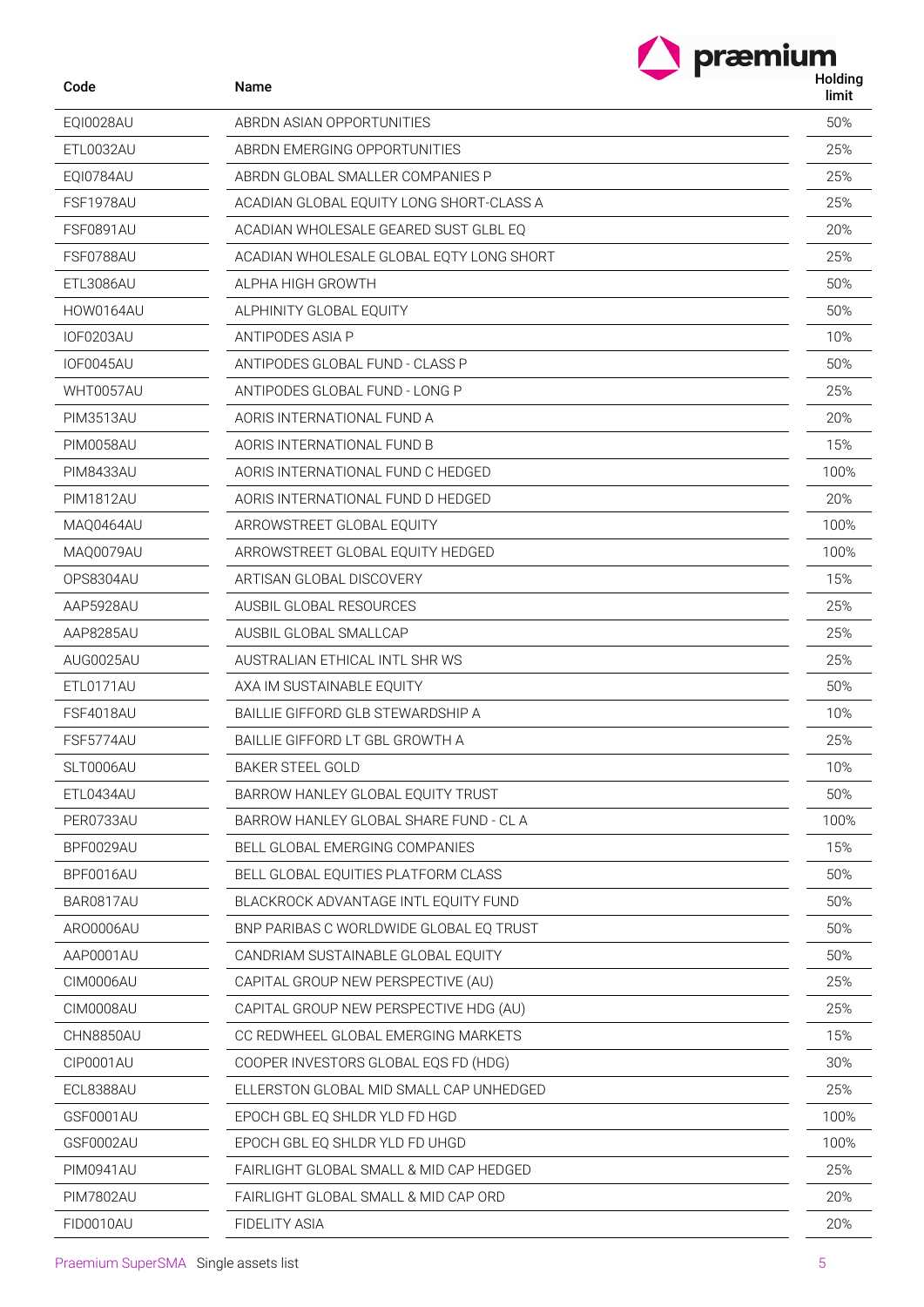|                  | præmium                                   |                  |
|------------------|-------------------------------------------|------------------|
| Code             | <b>Name</b>                               | Holding<br>limit |
| FID0011AU        | FIDELITY CHINA                            | 25%              |
| FID0023AU        | FIDELITY GLOBAL DEMOGRAPHICS              | 50%              |
| FID0031AU        | FIDELITY GLOBAL EMERGING MARKETS          | 20%              |
| FID0007AU        | FIDELITY GLOBAL EQUITIES                  | 100%             |
| FID9876AU        | FIDELITY GLOBAL LOW VOLATILITY EQUITY FD  | 50%              |
| FID0014AU        | FIDELITY HEDGED GLOBAL EQUITIES           | 50%              |
| <b>FID0015AU</b> | FIDELITY INDIA                            | 20%              |
| FRT0009AU        | FRANKLIN GLOBAL GROWTH W                  | 50%              |
| <b>FRT6321AU</b> | FRANKLIN GLOBAL GROWTH W (HEDGED)         | 50%              |
| SSB0126AU        | FRANKLIN GLOBAL SYSTEMATIC EQUITY A       | 50%              |
| FSF1773AU        | <b>FSSA ASIAN GROWTH FUND</b>             | 25%              |
| <b>FSF8443AU</b> | FSSA GLOBAL EMERG MARKETS FOCUS FUND      | 15%              |
| FSF0908AU        | <b>GENERATION WHOLESALE GLOBAL SHARE</b>  | 50%              |
| GM01979AU        | <b>GMO CLIMATE CHANGE TRUST</b>           | 25%              |
| ETL4207AU        | GQG PARTNERS EMERGING MARKETS EQUITY      | 20%              |
| ETL7377AU        | GQG PARTNERS GLOBAL EQUITY FUND           | 50%              |
| <b>WHT8435AU</b> | <b>HYPERION GLOBAL GROWTH COMPANIES B</b> | 50%              |
| MAQ0404AU        | <b>IFP GLOBAL FRANCHISE</b>               | 100%             |
| MAQ0631AU        | IFP GLOBAL FRANCHISE FUND (HEDGED)        | 50%              |
| <b>ETL8171AU</b> | IMPAX SUSTAINABLE LEADERS FUND A          | 50%              |
| ETL0482AU        | INDIA AVENUE EQUITY FUND M CLASS          | 10%              |
| PPL0036AU        | INTERMEDE GLOBAL EQUITIES FUND            | 25%              |
| GTU0008AU        | INVESCO WS GLOBAL OPPORTUNITIES-HEDGED A  | 50%              |
| GTU0102AU        | INVESCO WS GLOBAL OPPORTUNITIES-UNHEDGED  | 50%              |
| IML0005AU        | INVESTORS MUTUAL EQUITY INCOME            | 100%             |
| MGL0004AU        | IRONBARK ROYAL LONDON CONCENTRATEDGLBSHR  | 100%             |
| DAM7719AU        | IRONBARK ROYAL LONDON CTRD GLB SHR HDG H  | 25%              |
| BGL0044AU        | ISHARES HEDGED INTERNATIONAL EQUITY IDX   | 100%             |
| BGL0106AU        | ISHARES INTERNATIONAL EQUITY INDEX        | 100%             |
| ETL0331AU        | JANUS HENDERSON GLOBAL NATURAL RESOURCES  | 20%              |
| <b>HGI7127AU</b> | JANUS HENDERSON GLOBAL SUSTAINABLE EQ     | 50%              |
| PER0719AU        | JPMORGAN GLB RSRCH ENHNCD IDX EQ FD       | 50%              |
| PER0715AU        | JPMORGAN GLOBAL RSRCH ENHNCD IDX EQ HDG   | 50%              |
| ETL1954AU        | L1 CAPITAL INTERNATIONAL DAILY            | 50%              |
| LAZ0025AU        | LAZARD GLOBAL EQUITY FRANCHISE            | 20%              |
| LAZ0012AU        | LAZARD GLOBAL SMALL CAP W                 | 25%              |
| MMC0110AU        | LOFTUS PEAK GLOBAL DISRUPTION             | 25%              |
| MAQ0640AU        | MACQUARIE ASIA NEW STARS NO.1             | 20%              |
| MAQ0825AU        | MACQUARIE INT INFRASTRUCTURE SECS UNHDGD  | 25%              |
| ETL0201AU        | MARTIN CURRIE EMERGING MKTS               | 25%              |
| SSB0066AU        | MARTIN CURRIE GLBL LT UNCON A             | 25%              |
| MGE0007AU        | MAGELLAN GLOBAL (HEDGED)                  | 100%             |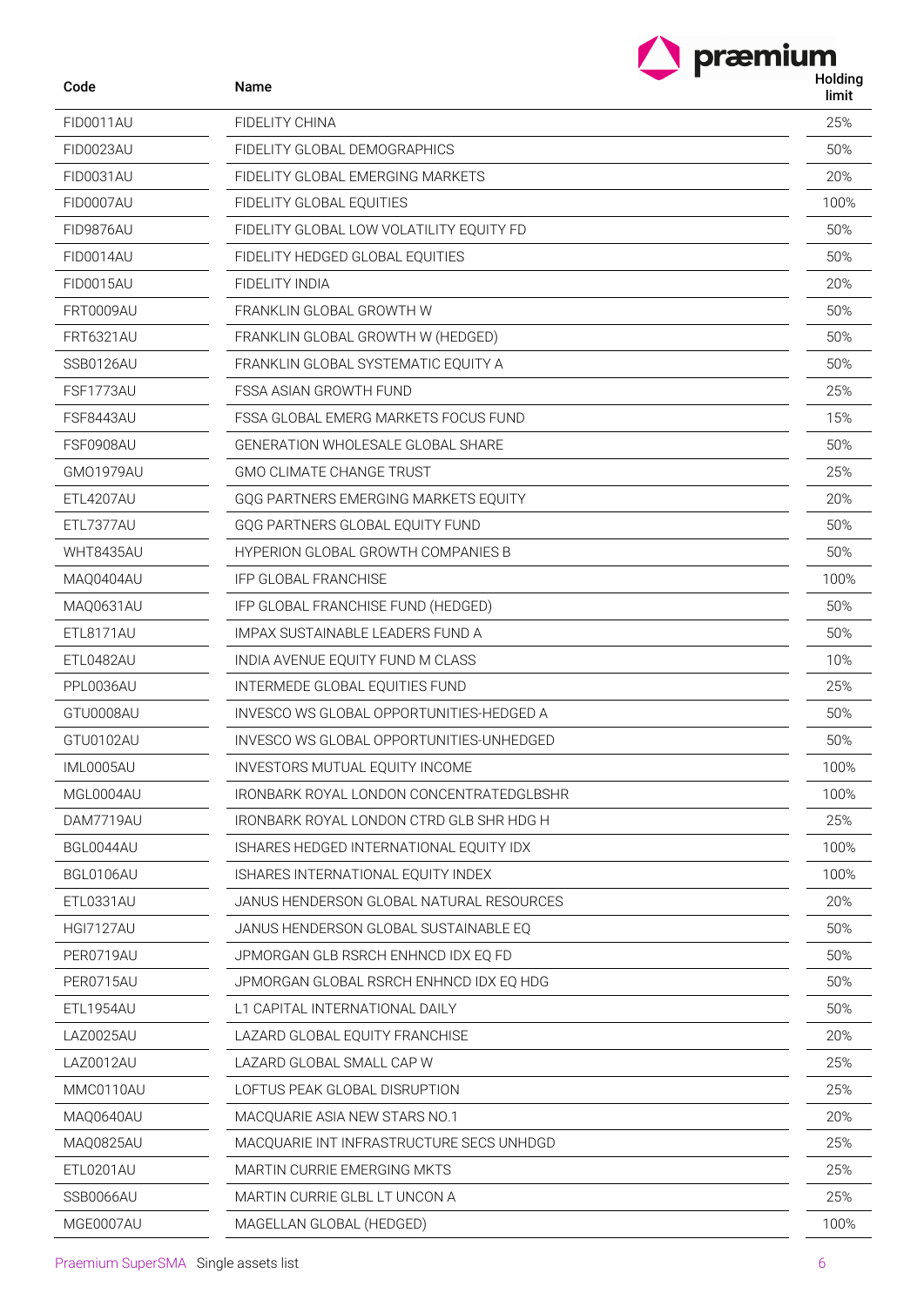| Code              | Name                                   | præmium<br>Holding<br>limit |
|-------------------|----------------------------------------|-----------------------------|
| MGE0001AU         | MAGELLAN GLOBAL OPEN CLASS             | 100%                        |
| MGE0005AU         | MAGELLAN HIGH CONVICTION               | 25%                         |
| MGE8722AU         | MFG CORE ESG                           | 25%                         |
| MGE3851AU         | MFG CORE INTERNATIONAL                 | 25%                         |
| ETL0172AU         | MFS CONCENTRATED GLOBAL EQUITY TRUST W | 50%                         |
| MIA0001AU         | MFS GLOBAL EQUITY TRUST W              | 100%                        |
| ETL0041AU         | MFS HEDGED GLOBAL EQUITY TRUST W       | 100%                        |
| INT0050AU         | MORNINGSTAR INTERNATIONAL SHARES HDGD  | 100%                        |
| <b>INT0052AU</b>  | MORNINGSTAR INTERNATIONAL SHARES UNHDG | 100%                        |
| MUA0002AU         | MUNRO GLOBAL GROWTH                    | 10%                         |
| SLT2171AU         | NANUK NEW WORLD                        | 25%                         |
| NIK1854AU         | NIKKO AM ARK GLOBAL DISRUPTIVE INNOVT  | 25%                         |
| SUN0031AU         | NIKKO AM GLOBAL SHARE                  | 50%                         |
| TGP0006AU         | NIKKO AM NEW ASIA                      | 25%                         |
| ETL0463AU         | ORBIS GLOBAL EQUITY FUND RETAIL CLASS  | 50%                         |
| ETL0419AU         | PAN-TRIBAL GLOBAL EQUITY FUND          | 50%                         |
| BTA0503AU         | PENDAL CONCENTRATED GLOBAL SHARE       | 25%                         |
| BTA0419AU         | PENDAL GLOBAL EMERGING MKTS OPPES - WS | 20%                         |
| PCL0022AU         | PENGANA GLOBAL SMALL COMPANIES         | 25%                         |
| HHA0007AU         | PENGANA WHEB SUSTAINABLE IMPACT        | 50%                         |
| PER1547AU         | PERPETUAL GLOBAL INNOVATION SHARE      | 25%                         |
| PLA0004AU         | <b>PLATINUM ASIA</b>                   | 25%                         |
| PLA0001AU         | PLATINUM EUROPEAN FUND                 | 25%                         |
| PLA0006AU         | PLATINUM GLOBAL FUND (LONG ONLY)       | 50%                         |
| PLA0003AU         | PLATINUM JAPAN                         | 25%                         |
| PLA0100AU         | PLATINUM INTERNATIONAL BRANDS FUND     | 10%                         |
| PLA0002AU         | PLATINUM INTERNATIONAL FUND            | 100%                        |
| <b>DUACOOFALL</b> | DUATINIMA INTERNATIONAL LIEALTUQARE    | $\cap$ $\cap$ $\cap$        |

| F LAV I VVAU | FLATINUM INTLKNATIONAL DRANDST UND      | $1 \cup 70$ |
|--------------|-----------------------------------------|-------------|
| PLA0002AU    | PLATINUM INTERNATIONAL FUND             | 100%        |
| PLA0005AU    | PLATINUM INTERNATIONAL HEALTHCARE       | 25%         |
| PLA0101AU    | PLATINUM INTERNATIONAL TECHNOLOGY       | 25%         |
| PLA6044AU    | PLATINUM INTERNATIONAL TECHNOLOGY P     | 25%         |
| MAQ2806AU    | POLARIS GLOBAL EQUITY (HEDGED)          | 25%         |
| MAQ0838AU    | POLARIS GLOBAL EQUITY FUND              | 100%        |
| MAQ0635AU    | PREMIUM ASIA                            | 25%         |
| ETL0484AU    | PZENA GLOBAL FOCUSED VALUE WHOLESALE    | 25%         |
| FSF0975AU    | REALINDEX GLOBAL SHARE HEDGED-CLASS A   | 50%         |
| FSF0974AU    | REALINDEX GLOBAL SHARE-CLASS A          | 50%         |
| ETL0381AU    | ROBECO EMERGING CONSERVATIVE EQUITY AUD | 25%         |
| ETL3856AU    | ROBECO GLOBAL DM CONSERVATIVE EQS (AUD) | 50%         |
| ETL1206AU    | ROBECO GLOBAL DM CONSERVATIVE EQS AUD H | 50%         |
| RIM0038AU    | RUSSELL EMERGING MARKETS FUND CLASS A   | 100%        |
| RIM0039AU    | RUSSELL GLOBAL OPPORTUNITIES \$A HEDGED | 100%        |
| RIM0032AU    | RUSSELL GLOBAL OPPORTUNITIES A          | 100%        |
|              |                                         |             |

Code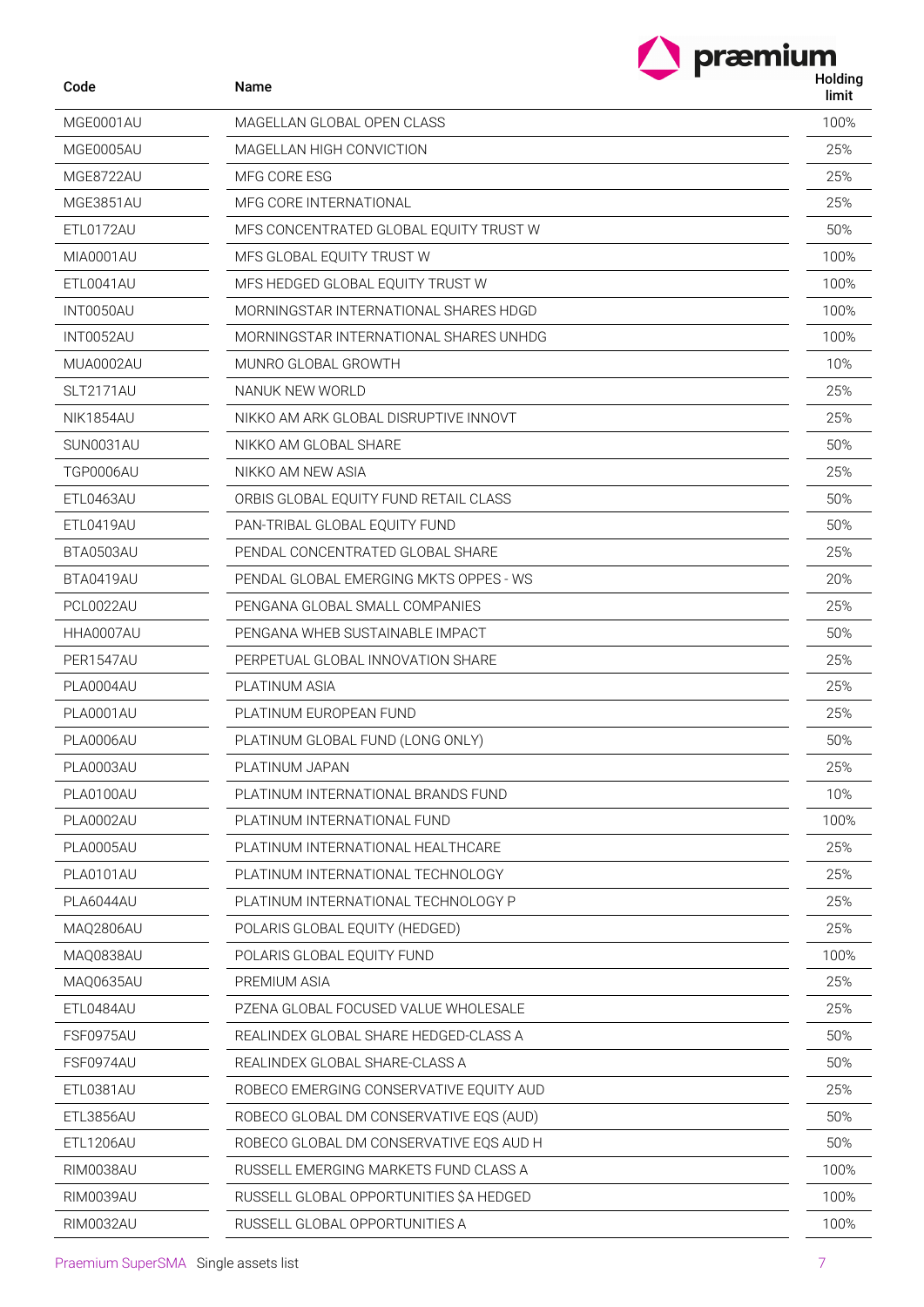| Code                           | Name                                     | præmium<br>Holding<br>limit |
|--------------------------------|------------------------------------------|-----------------------------|
| SCH0095AU                      | SCHRODER GLOBAL RECOVERY FUND - WC       | 25%                         |
| SCH0003AU                      | SCHRODER SUSTAINABLE GLOBAL CORE FUND-WC | 50%                         |
| BFL3229AU                      | SKERRYVORE GLOBAL EM MKTS ALL-CAP EQ     | 25%                         |
| WHT6704AU                      | SPHERIA GLOBAL MICROCAP                  | 15%                         |
| SST0050AU                      | STATE STREET GLOBAL EQUITY               | 100%                        |
| FSF1675AU                      | STEWART INVESTORS WRLDWIDE SUSTNBY       | 40%                         |
| ETL0071AU                      | T. ROWE PRICE GLOBAL EQUITY              | 100%                        |
| ETL0312AU                      | T. ROWE PRICE GLOBAL EQUITY (HEDGED)     | 50%                         |
| ETL6342AU                      | T. ROWE PRICE GLOBAL IMPACT EQUITY I     | 20%                         |
| AUS0035AU                      | TALARIA GLOBAL EQUITY                    | 25%                         |
| WFS0547AU                      | TALARIA GLOBAL EQUITY HEDGED             | 25%                         |
| FRT0004AU                      | TEMPLETON GLOBAL EQUITY                  | 100%                        |
| PER2095AU                      | TRILLIUM ESG GLOBAL EQUITY               | 25%                         |
| <b>PIM4232AU</b>               | TRINETRA EMERGING MARKETS GROWTH TRUST   | 10%                         |
| UBS8018AU                      | UBS EMERGING MARKETS EQUITY FUND         | 20%                         |
| VAN0722AU                      | VANGUARD ACTIVE GLOBAL GROWTH            | 50%                         |
| VAN0005AU                      | VANGUARD EMERGING MARKETS SHARES INDEX   | 50%                         |
| <b>VAN8175AU</b>               | VANGUARD ETHICALLY CONS INTL SHRS IDX    | 25%                         |
| VAN3759AU                      | VANGUARD GLOBAL MULTI-FACTOR             | 20%                         |
| VAN0074AU                      | VANGUARD GLOBAL VALUE EQUITY             | 50%                         |
| VAN0003AU                      | VANGUARD INTERNATIONAL SHARES INDEX      | 100%                        |
| VAN0105AU                      | VANGUARD INTERNATIONAL SHRS IDX HDG AUD  | 100%                        |
| VAN0021AU                      | VANGUARD INTERNATIONAL SMALL COMPANIES   | 50%                         |
| MAQ0410AU                      | WALTER SCOTT GLOBAL EQUITY               | 100%                        |
| MAQ0557AU                      | WALTER SCOTT GLOBAL EQUITY HEDGED        | 100%                        |
| WRA4779AU                      | WARAKIRRI GLOBAL EMERGING MARKETS        | 25%                         |
| SWI1413AU                      | WCM QUALITY GLOBAL GROWTH (MANAGED)      | 25%                         |
| BFL3446AU                      | WHEELHOUSE GLOBAL EQUITY INCOME          | 25%                         |
| ZUR0617AU                      | ZURICH INVESTMENTS CONCENTRATED GLBL GR  | 25%                         |
| ZUR0061AU                      | ZURICH INVESTMENTS GBL THEMATIC SHR      | 100%                        |
| ZUR0580AU                      | ZURICH INVESTMENTS GLOBAL GROWTH         | 50%                         |
| ZUR0619AU                      | ZURICH INVESTMENTS HDG CON GLOBAL GR FD  | 25%                         |
| Managed funds - Fixed interest |                                          |                             |
| ACM0001AU                      | AB DYNAMIC GLOBAL FIXED INCOME           | 50%                         |
| ETL0132AU                      | ABRDN GLOBAL CORPORATE BOND A            | 25%                         |
| ADV0069AU                      | ADVANCE CASH MULTI-BLEND                 | 100%                        |
| FSF7298AU                      | AFFIRMATIVE GLOBAL BOND FUND - A         | 25%                         |
| ETL0329AU                      | ALPHA DIVERSIFIED INCOME                 | 50%                         |
| ETL0093AU                      | ALPHA ENHANCED YIELD FUND                | 20%                         |
| AUS0071AU                      | ALTIUS SUSTAINABLE BOND FUND             | 50%                         |
| AMP0557AU                      | MACQUARIE CORPORATE BOND FUND CLASS A    | 100%                        |
| HOW0098AU                      | ARDEA REAL OUTCOME FUND                  | 50%                         |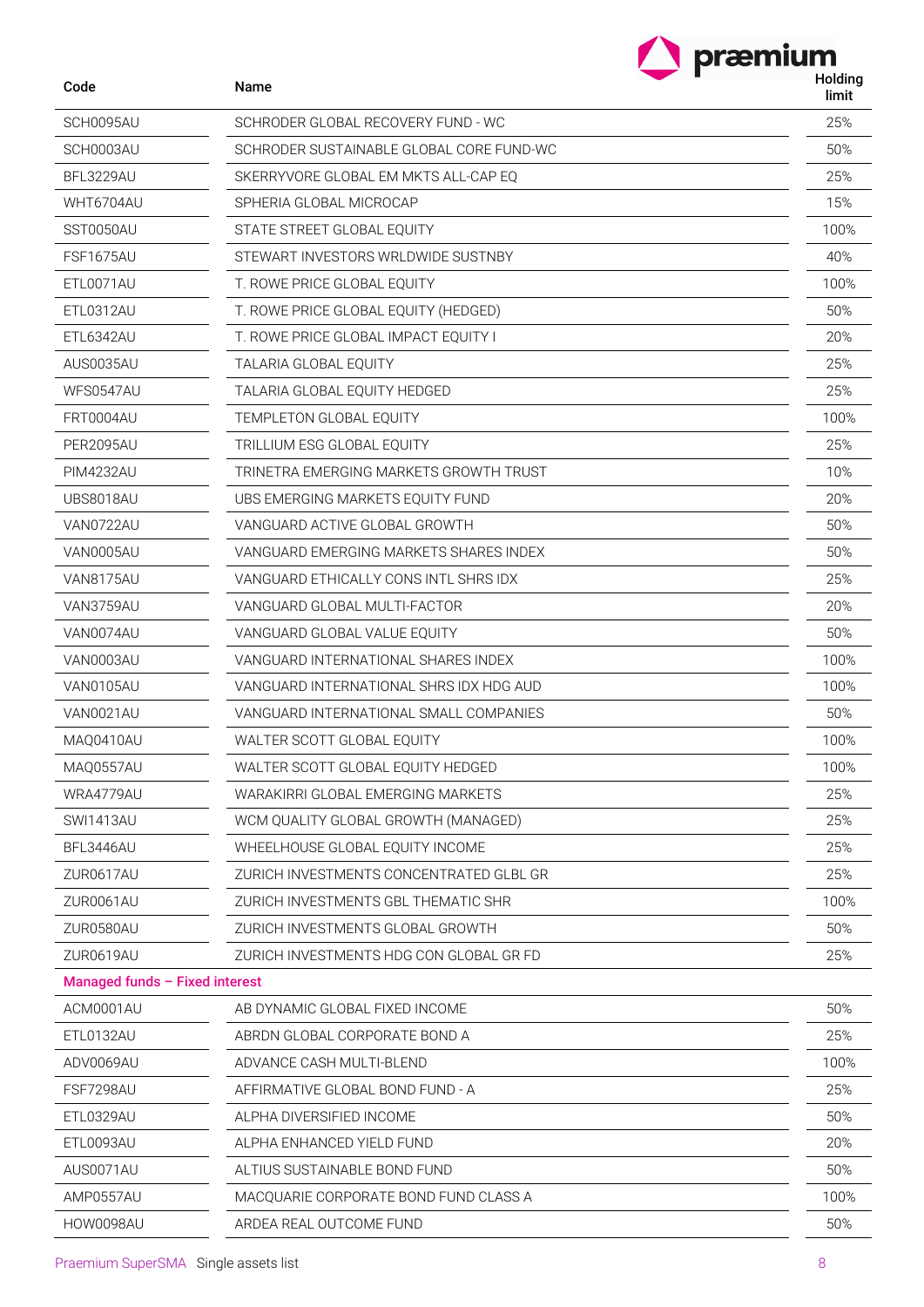| Code             | Name                                     | præmium<br>Holding<br>limit |
|------------------|------------------------------------------|-----------------------------|
| ETL8268AU        | ARTESIAN CORPORATE BOND FUND A           | 25%                         |
| ETL8782AU        | ARTESIAN GREEN & SUSTAINABLE BOND        | 25%                         |
| AUG0023AU        | AUSTRALIAN ETHICAL FIXED INTEREST WS     | 50%                         |
| <b>HOW2852AU</b> | BENTHAM ASSET BACKED SECURITIES I        | 20%                         |
| CSA0038AU        | BENTHAM GLOBAL INCOME                    | 50%                         |
| CSA0046AU        | BENTHAM SYNDICATED LOAN                  | 20%                         |
| CSA0102AU        | <b>BENTHAM WHOLESALE HIGH YIELD</b>      | 15%                         |
| SSB0515AU        | BRANDYWINE GLB INC OPTR                  | 25%                         |
| SSB0014AU        | BRANDYWINE GLB OPPC FXD INC A            | 50%                         |
| CHN0005AU        | CC JCB ACTIVE BOND                       | 20%                         |
| CHN8607AU        | CC JCB DYNAMIC ALPHA A                   | 50%                         |
| CHN4711AU        | CC JCB GLOBAL BOND A HEDGED              | 25%                         |
| CHN1425AU        | CC JCB GLOBAL BOND B UNHEDGED            | 25%                         |
| <b>ETL3065AU</b> | COLCHESTER EMERGING MARKETS BOND FUND I  | 20%                         |
| <b>ETL5525AU</b> | COLCHESTER GLOBAL GOVERNMENT BOND I      | 50%                         |
| <b>WPC1963AU</b> | DAINTREE CORE INCOME TRUST               | 50%                         |
| DDH0001AU        | DDH PREFERRED INCOME                     | 25%                         |
| <b>FRT0027AU</b> | FRANKLIN AUSTRALIAN ABSOLUTE RETURN BD W | 25%                         |
| <b>FRT6143AU</b> | FRANKLIN AUSTRALIAN CORE PLUS BOND W     | 100%                        |
| <b>FRT0025AU</b> | FRANKLIN TEMPLETON GLOBAL AGGREGATE BD W | 100%                        |
| <b>FRT0011AU</b> | FRANKLIN TEMPLETON MULTISECTOR BOND W    | 100%                        |
| <b>CNA0805AU</b> | INVESCO WS SENIOR SECURED INCOME         | 20%                         |
| BGL0105AU        | ISHARES AUSTRALIAN BOND INDEX            | 100%                        |
| BLK2127AU        | ISHARES ESG AUSTRALIAN BOND INDEX D      | 100%                        |
| BLK4636AU        | ISHARES ESG GLOBAL BOND INDEX D          | 100%                        |
| BGL0008AU        | ISHARES GLOBAL BOND INDEX                | 100%                        |
| IOF0046AU        | JANUS HENDERSON AUSTRALIAN FXD INTST     | 100%                        |
| <b>IOF0047AU</b> | JANUS HENDERSON CNSRV FXD INTST          | 100%                        |
| <b>IOF0145AU</b> | JANUS HENDERSON TACTICAL INCOME          | 100%                        |
| PER0727AU        | JPMORGAN GLOBAL STRATEGIC BOND FUND      | 25%                         |
| <b>HOW0052AU</b> | KAPSTREAM ABSOLUTE RETURN INCOME         | 50%                         |
| MAQ0061AU        | MACQUARIE AUSTRALIAN FIXED INTEREST      | 75%                         |
| MAQ0274AU        | MACQUARIE DYNAMIC BOND                   | 100%                        |
| MAQ0277AU        | MACQUARIE INCOME OPPORTUNITIES           | 100%                        |
| PRM8798AU        | <b>MUTUAL HIGH YIELD</b>                 | 20%                         |
| PRM0015AU        | MUTUAL INCOME FUND A                     | 100%                        |
| GSF0008AU        | PAYDEN GLOBAL INCOME OPPORTUNITIES       | 50%                         |
| RFA0813AU        | PENDAL FIXED INTEREST                    | 100%                        |
| WFS0377AU        | PENDAL SHORT TERM INCOME SECURITIES FD   | 100%                        |
| BTA0507AU        | PENDAL SUSTAINABLE AUST FIXED INTEREST   | 100%                        |
| PER8045AU        | PERPETUAL ACTIVE FIXED INTEREST FUND A   | 50%                         |
| PER1744AU        | PERPETUAL ETHICAL SRI CREDIT FUND        | 25%                         |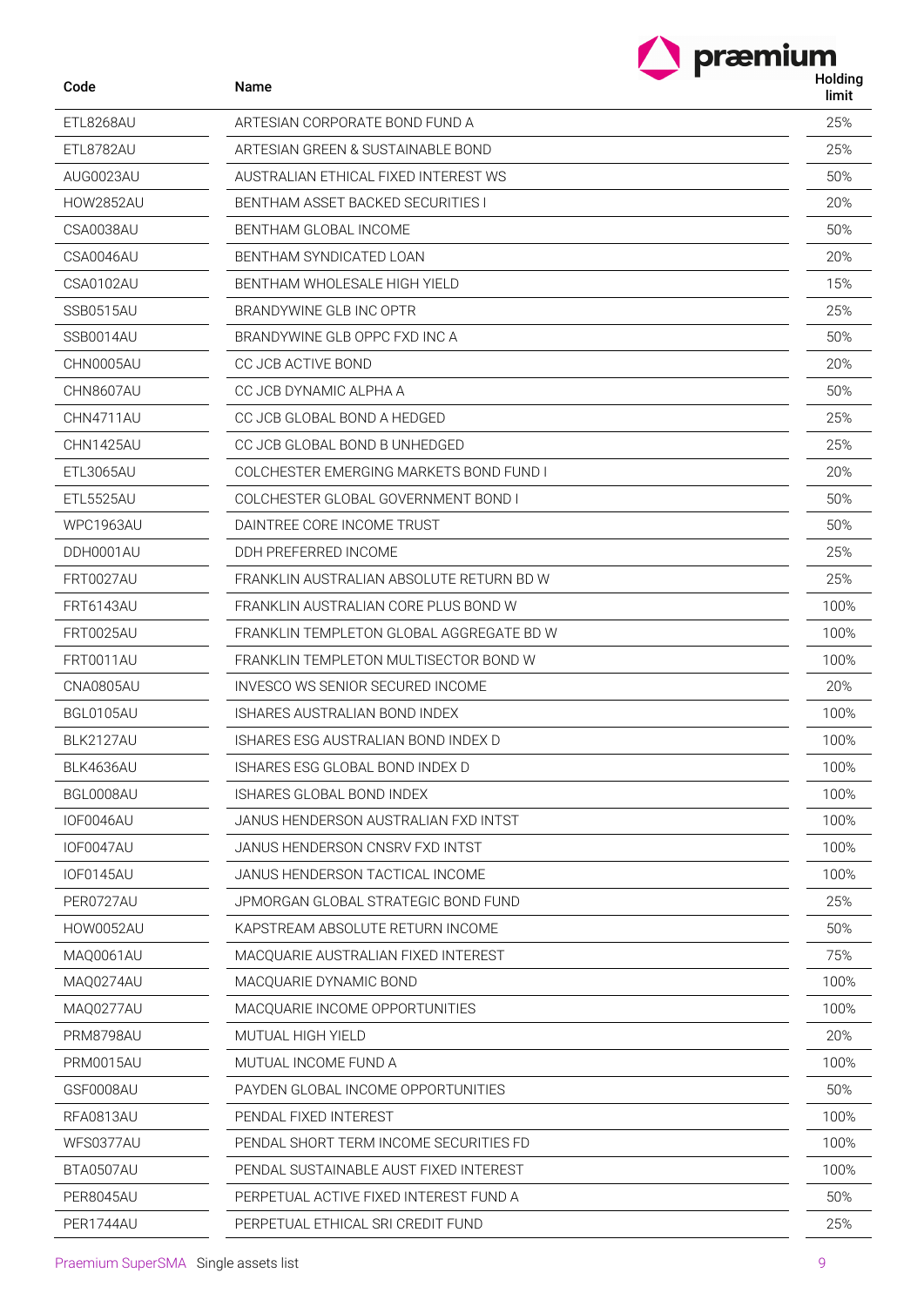| Code             | Name                                     | Holding<br>limit |
|------------------|------------------------------------------|------------------|
| PER0258AU        | PERPETUAL EXACT MARKET CASH              | 100%             |
| PER0260AU        | PERPETUAL WHOLESALE DIVERSIFIED INCOME   | 50%              |
| PER0557AU        | PERPETUAL WHOLESALE DYNAMIC FIXED INCOME | 20%              |
| ETL0015AU        | PIMCO AUSTRALIAN BOND W                  | 100%             |
| ETL0182AU        | PIMCO AUSTRALIAN SHORT-TERM BOND W       | 100%             |
| ETL0445AU        | PIMCO CAPITAL SECURITIES WHOLESALE       | 20%              |
| ETL0016AU        | PIMCO DIVERSIFIED FIXED INTEREST W       | 100%             |
| ETL0404AU        | PIMCO DYNAMIC BOND W                     | 25%              |
| <b>PIC6396AU</b> | PIMCO ESG GLOBAL BOND FUND - WHOLESALE   | 20%              |
| ETL0018AU        | PIMCO GLOBAL BOND W                      | 100%             |
| ETL0019AU        | PIMCO GLOBAL CREDIT W                    | 100%             |
| ETL0458AU        | PIMCO INCOME WHOLESALE                   | 40%              |
| PMC0103AU        | PM CAPITAL ENHANCED YIELD                | 50%              |
| PMC4700AU        | PM CAPITAL ENHANCED YIELD B              | 100%             |
| PMC0100AU        | PM CAPITAL GLOBAL COMPANIES              | 50               |
| MAQ0782AU        | PREMIUM ASIA INCOME                      | 20%              |
| OMF0009AU        | REALM HIGH INCOME - WHOLESALE            | 25%              |
| OMF3725AU        | REALM SHORT TERM INCOME ORDINARY         | 50%              |
| RIM0007AU        | RUSSELL INTERNATIONAL BOND SA HEDGED A   | 20%              |
| STL0044AU        | SANDHURST STRATEGIC INCOME B             | 50%              |
| SCH0103AU        | SCHRODER ABSOLUTE RETURN INCOME FUND -WC | 100%             |
| SCH0028AU        | SCHRODER FIXED INCOME FUND - WHOLESALE   | 100%             |
| SLT0052AU        | SMARTER MONEY HIGHER INCOME ASSISTED INV | 25%              |
| CRE0014AU        | SMARTER MONEY PLATFORM INVESTOR          | 50%              |
| ETL0072AU        | SPECTRUM STRATEGIC INCOME                | 20%              |
| SIA0001AU        | SPW GLOBAL INCOME                        | 15%              |
| SST4725AU        | STATE STREET FLOATING RATE FUND          | 50%              |
| ETL0398AU        | T. ROWE PRICE DYNAMIC GLOBAL BOND        | 25%              |
| SBC0813AU        | UBS AUSTRALIAN BOND FUND                 | 100%             |
| SBC0007AU        | UBS DIVERSIFIED FIXED INCOME FUND        | 100%             |
| UBS0003AU        | UBS INCOME SOLUTION FUND                 | 100%             |
| SBC0812AU        | UBS SHORT-TERM FIXED INCOME FUND         | 100%             |
| VAN0065AU        | VANGUARD AUST CORPORATE FIXED INTEREST   | 50%              |
| VAN0001AU        | VANGUARD AUSTRALIAN FIXED INTEREST INDEX | 100%             |
| VAN0025AU        | VANGUARD AUSTRALIAN GOVT BOND INDEX      | 100%             |
| VAN0064AU        | VANGUARD AUSTRALIAN INFL-LNKD BOND IDX   | 50%              |
| VAN0042AU        | VANGUARD DIVERSIFIED BOND INDEX          | 100%             |
| VAN2989AU        | VANGUARD ETCLLY CONS GLB AGG BD IDXHAUDH | 50%              |
| VAN9309AU        | VANGUARD GLOBAL AGG BD INDX FD (HDG)     | 100%             |
| VAN0106AU        | VANGUARD INTERNATIONAL CRDT SECS IDX HDG | 100%             |
| VAN0103AU        | VANGUARD INTERNATIONAL FXD INTR IDX HDG  | 100%             |
| VAN0102AU        | VANGUARD SHORT TERM FIXED INTEREST       | 100%             |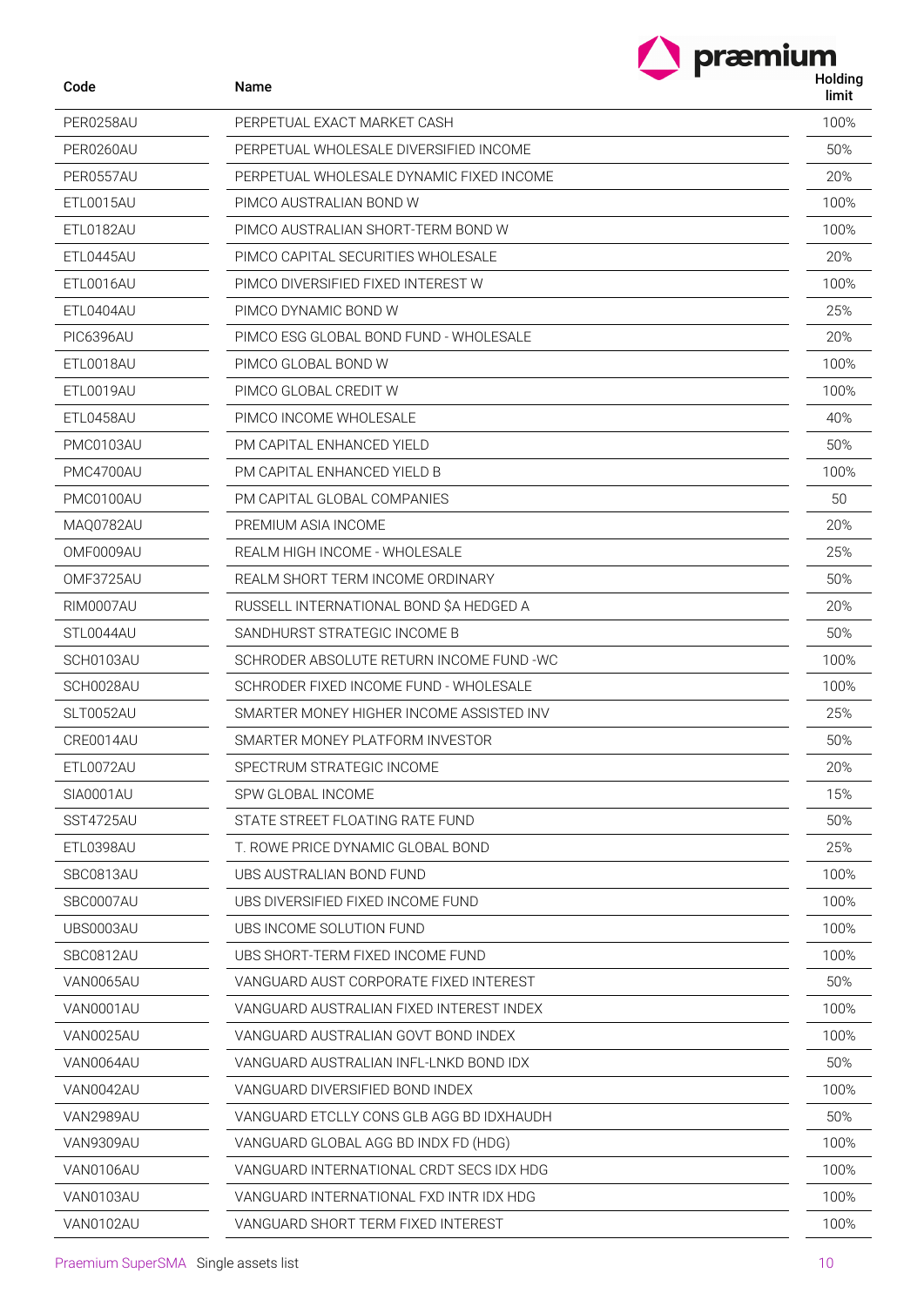|                  | præmium                                     |                  |
|------------------|---------------------------------------------|------------------|
| Code             | Name                                        | Holding<br>limit |
| SSB0122AU        | WESTERN ASSET AUS BD A                      | 100%             |
| <b>SSB8320AU</b> | WESTERN ASSET GLOBAL BOND A                 | 50%              |
| TYN0104AU        | YARRA AUSTRALIAN BOND FUND                  | 50%              |
| JBW9312AU        | YARRA ENHANCED INCOME A                     | 25%              |
| JBW0018AU        | YARRA ENHANCED INCOME FUND                  | 25%              |
| JBW4379AU        | YARRA HIGHER INCOME FUND                    | 15%              |
|                  | Managed funds - Property and infrastructure |                  |
| BFL0019AU        | 4D GLOBAL INFRASTRUCTURE                    | 20%              |
| ETL0319AU        | ALPHA INFRASTRUCTURE                        | 10%              |
| ETL0095AU        | ALPHA PROPERTY SECURITIES                   | 25%              |
| AMP1179AU        | AMP CAPITAL CORE INFRASTRUCTURE A           | 25%              |
| AMP0974AU        | MACQUARIE GLOBAL LISTED REAL ESTATE A       | 25%              |
| APN0008AU        | <b>APN AREIT</b>                            | 30%              |
| APN0023AU        | APN ASIAN REIT                              | 15%              |
| <b>PIM9253AU</b> | ATLAS INFRASTRUCTURE AUST FDR FD - HDG      | 25%              |
| <b>PIM6769AU</b> | ATLAS INFRASTRUCTURE AUST FDR FD - UNHDG    | 25%              |
| APN4390AU        | APN GLOBAL REIT INCOME                      | 25%              |
| APN0004AU        | APN PROPERTY FOR INCOME NO. 2               | 50%              |
| AAP3601AU        | AUSBIL GLOBAL ESSENTIAL INFRAS - HDG        | 25%              |
| AAP3254AU        | AUSBIL GLOBAL ESSENTIAL INFRAS - UNHDG      | 25%              |
| YOC0100AU        | AUSTRALIAN UNITY PROPERTY INCOME FUND       | 20%              |
| COL0001AU        | CHARTER HALL MAXIM PROPERTY SECURITIES      | 25%              |
| <b>TGP0015AU</b> | CLEARBRIDGE RARE EMERGING MARKETS           | 25%              |
| <b>TGP0016AU</b> | CLEARBRIDGE RARE INFRASTRUCTURE INCOME      | 25%              |
| TGP0008AU        | CLEARBRIDGE RARE INFRSTRCTR VAL HDGD A      | 50%              |
| <b>TGP0034AU</b> | CLEARBRIDGE RARE INFRSTRCTR VAL UNHDGD      | 50%              |
| CRM0008AU        | CROMWELL PHOENIX PROPERTY SECURITIES        | 25%              |
| FSF1241AU        | FIRST SENTIER GLOBAL LISTED INFRAS FD       | 25%              |
| FSF0454AU        | FSI WHOLESALE GLOBAL PROPERTY SECURITIES    | 100%             |
| BGL0108AU        | ISHARES AUSTRALIAN LISTED PROPERTY INDEX    | 25%              |
| LAZ0014AU        | LAZARD GLOBAL LISTED INFRASTRUCTURE         | 25%              |
| MAQ0432AU        | MACQUARIE INTERNATIONAL INFRA SES           | 100%             |
| MGE0002AU        | MAGELLAN INFRASTRUCTURE                     | 20%              |
| MGE0006AU        | MAGELLAN INFRASTRUCTURE (UNHEDGED)          | 25%              |
| MPL0008AU        | MAPLE-BROWN ABBOTT GBL LISTED INFRA HD      | 25%              |
| MPL0006AU        | MAPLE-BROWN ABBOTT GLOBAL LISTED INFRAS     | 25%              |
| SSB0128AU        | MARTIN CURRIE PROPERTY SECS A               | 25%              |
| MGE9182AU        | MFG CORE INFRASTRUCTURE                     | 20%              |
| RFA0817AU        | PENDAL PROPERTY INVESTMENT                  | 25%              |
| BTA0061AU        | PENDAL PROPERTY SECURITIES                  | 25%              |
| BFL0020AU        | QUAY GLOBAL REAL ESTATE-DAILY SERIES        | 10%              |
| IOF0184AU        | RESOLUTION CAPITAL GLBL PPTY SECS UH SII    | 50%              |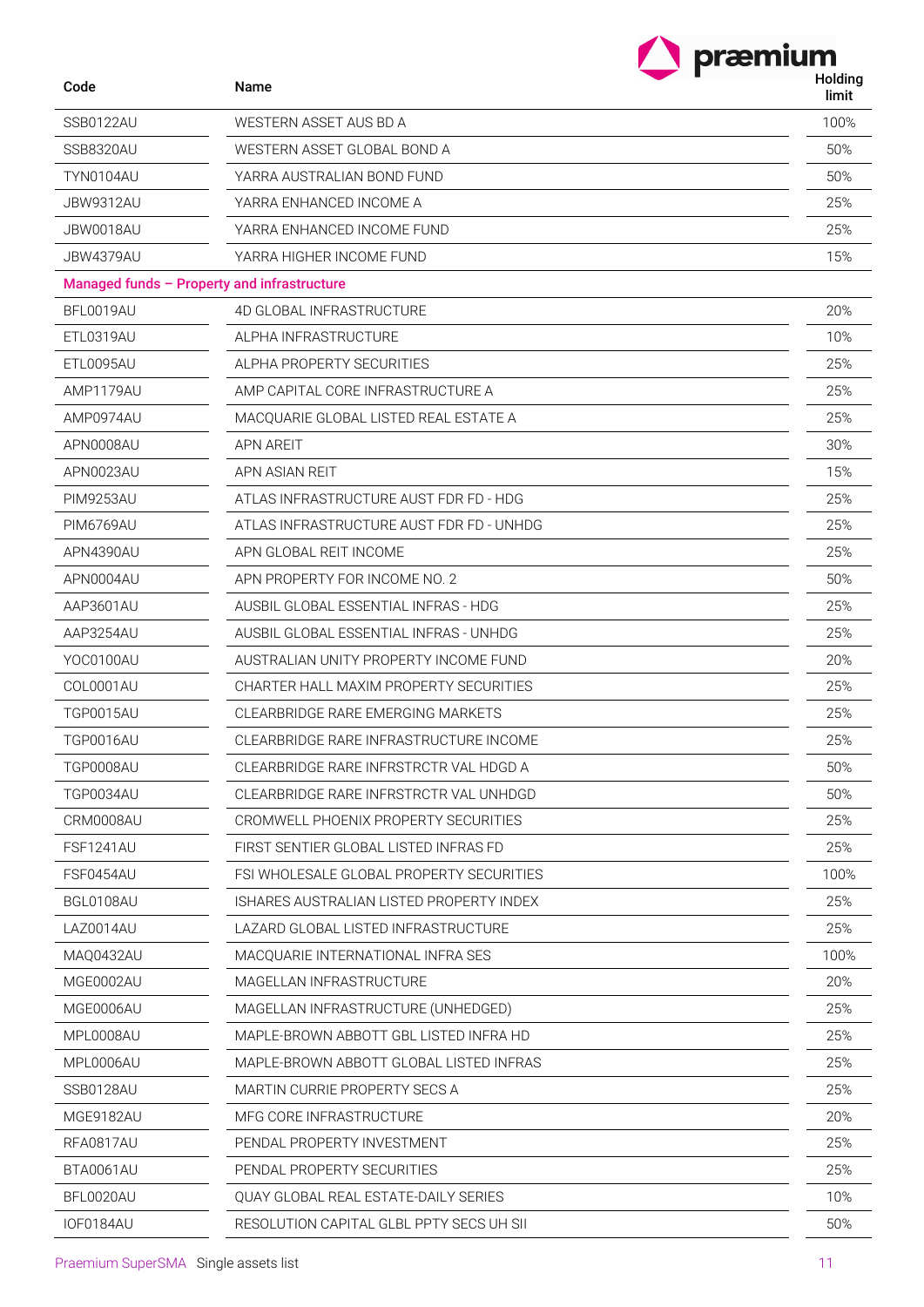| Code                         | Name                                     | Holding<br>limit |
|------------------------------|------------------------------------------|------------------|
| WHT0015AU                    | RESOLUTION CAPITAL GLOBAL PROPERTY SECS  | 25%              |
| <b>IOF0081AU</b>             | RESOLUTION CAPITAL GLOBAL PRPT SECS II   | 50%              |
| <b>RIM0042AU</b>             | RUSSELL GLOBAL LISTED INFR \$A HEDGED    | 50%              |
| ETL2760AU                    | SANLAM REAL ASSETS FUND                  | 25%              |
| HBC0008AU                    | SG HISCOCK PROPERTY OPPORTUNITIES        | 50%              |
| ETL0119AU                    | <b>SGH PROPERTY INCOME</b>               | 30%              |
| UBS0064AU                    | UBS CBRE GLOBAL INFRASTRUCTURE SECS      | 20%              |
| HML0016AU                    | UBS CBRE GLOBAL PROPERTY SECURITIES FUND | 30%              |
| SBC0816AU                    | UBS CBRE PROPERTY SECURITIES FUND        | 30%              |
| VAN0004AU                    | VANGUARD AUSTRALIAN PROPERTY SECS IDX    | 25%              |
| VAN0023AU                    | VANGUARD GLOBAL INFRASTRUCTURE INDEX     | 25%              |
| VAN0024AU                    | VANGUARD GLOBAL INFRASTRUCTURE INDEX HGD | 25%              |
| VAN0018AU                    | VANGUARD INTERNATIONAL PROPERTY SECS IDX | 25%              |
| VAN0019AU                    | VANGUARD INTERNATIONAL PRPTY SECS IDXHDG | 25%              |
| ZUR0064AU                    | ZURICH INVESTMENTS AUS PROPERTY SECS     | 25%              |
| Managed funds - Alternatives |                                          |                  |
| ETL0130AU                    | ABRON GLOBAL ABSOLUTE RETURN STRATS A    | 25%              |
| FSF1086AU                    | ASPECT DIVERSIFIED FUTURES-CLASS A       | 20%              |
| PER0634AU                    | AQR WHOLESALE MANAGED FUTURES 1P         | 25%              |
| AAP8211AU                    | AUSBIL LONG SHORT FOCUS                  | 25%              |
| <b>PIM0026AU</b>             | AVIVA INV MLT-STGY TGT RET FH AUD INC    | 20%              |
| BFL0010AU                    | BENNELONG KARDINIA ABSOLUTE RETURN       | 25%              |
| BLK0001AU                    | BLACKROCK MULTI OPPORTUNITY ABSOLUTE RET | 50%              |
| CHN5843AU                    | CC SAGE CAPITAL ABSOLUTE RETURN          | 10%              |
| WHT5134AU                    | FIRETRAIL ABSOLUTE RETURN                | 20%              |
| HFL0104AU                    | FULCRUM DIVERSIFIED INVESTMENTS FUND     | 20%              |
| <b>GMO0014AU</b>             | <b>GMO SGM MAJOR MARKETS TRUST</b>       | 25%              |
| GMO0006AU                    | GMO SYSTEMATIC GLOBAL MACRO TRUST B      | 25%              |
| GTU0109AU                    | INVESCO WS GLOBAL TARGETED RETURNS A     | 25%              |
| DEU0109AU                    | IRONBARK GCM GLOBAL MACRO                | 25%              |
| <b>HGI4648AU</b>             | JANUS HENDERSON GLOBAL MULTI-STRATEGY    | 25%              |
| PER0758AU                    | JPMORGAN GLOBAL MACRO OPPS CLASS A UNITS | 25%              |
| MAQ7578AU                    | MACQUARIE PROFESSIONAL SERIES GLB ALTS   | 20%              |
| MAN0002AU                    | Man AHL Alpha (AUD)                      | 20%              |
| ETL0431AU                    | PARTNERS GROUP GLOBAL MULTI-ASSET        | 10%              |
| PER0668AU                    | PERPETUAL PURE EQUITY ALPHA              | 25%              |
| PIC9659AU                    | PIMCO TRENDS MANAGED FUTURES STGY WHOLSL | 25%              |
| SLT2562AU                    | SMARTER MONEY LONG-SHORT CREDIT          | 20%              |
| SSB0070AU                    | WESTERN ASSET MACRO OPPS BD A            | 25%              |
| MAQ0482AU                    | WINTON GLOBAL ALPHA                      | 25%              |
| Managed funds - Cash         |                                          |                  |
| ANZ0150AU                    | ANZ MONEY MARKET FUND                    | 100%             |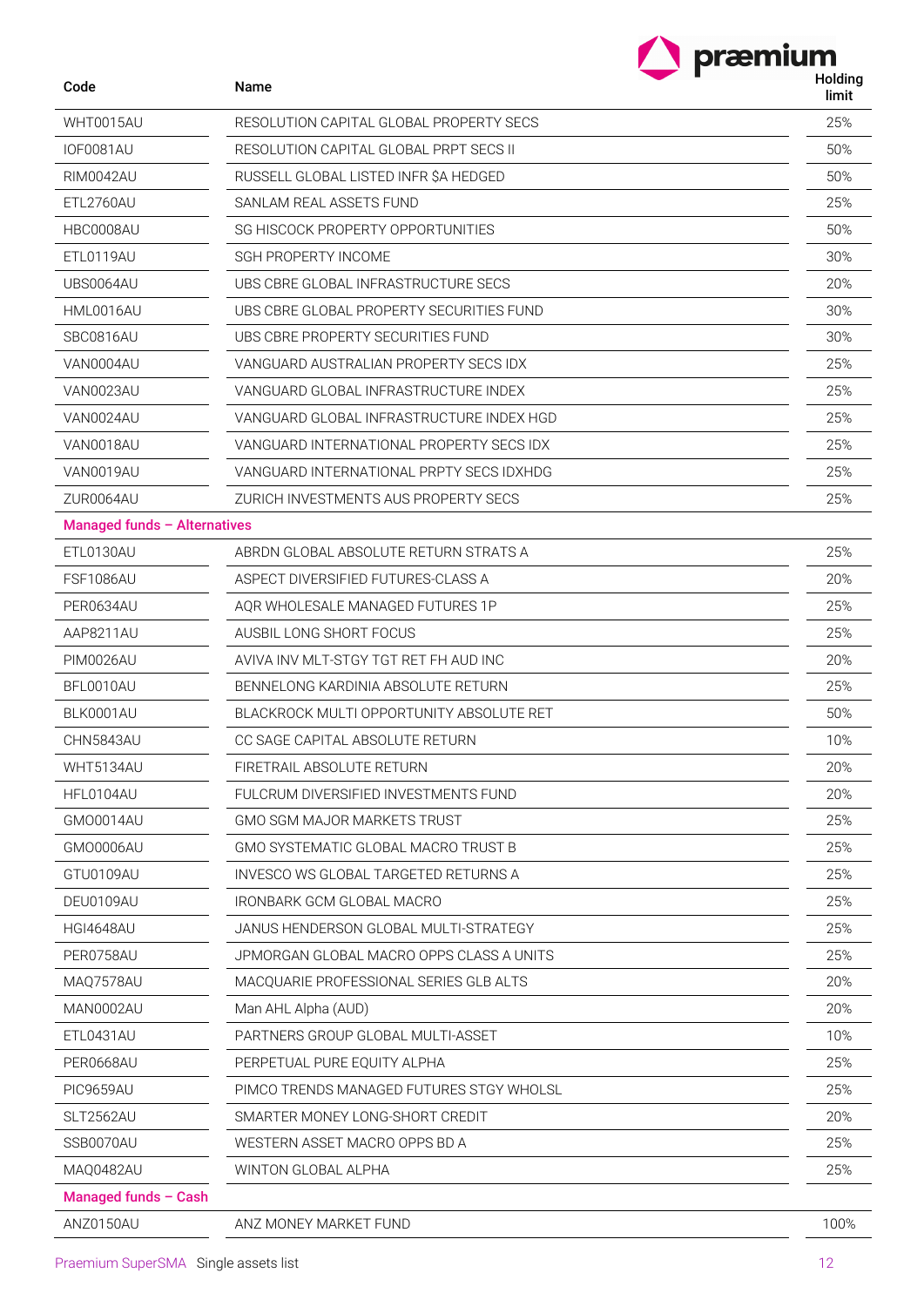|                                      |                                          | præmium          |
|--------------------------------------|------------------------------------------|------------------|
| Code                                 | Name                                     | Holding<br>limit |
| PRM0010AU                            | MUTUAL CASH TERM DEPOSITS & BANK BILLS A | 100%             |
| SBC0811AU                            | UBS CASH FUND                            | 100%             |
| VAN0020AU                            | VANGUARD CASH RESERVE                    | 100%             |
|                                      | Managed funds - Diversified - Moderate   |                  |
| CRS0001AU                            | ABRDN MULTI-ASSET INC                    | 100%             |
| ADV0049AU                            | ADVANCE DEFENSIVE MULTI-BLEND W          | 100%             |
| ETL0273AU                            | ALLAN GRAY AUSTRALIA STABLE              | 50%              |
| BAR0811AU                            | BLACKROCK SCIENTIFIC DIV STABLE FUND     | 50%              |
| <b>FCL9177AU</b>                     | FIRST GUARDIAN DEFENSIVE STRATEGIES      | 50%              |
| INT0034AU                            | MORNINGSTAR MODERATE REAL RETURN         | 100%             |
| BTA0805AU                            | PENDAL ACTIVE CONSERVATIVE               | 100%             |
| BTA0318AU                            | PENDAL MONTHLY INCOME PLUS               | 100%             |
| PER0077AU                            | PERPETUAL WHOLESALE CONSERVATIVE GROWTH  | 100%             |
| <b>RIM0002AU</b>                     | RUSSELL CONSERVATIVE A                   | 100%             |
| RIM0023AU                            | RUSSELL PORTFOLIO SERIES CONSERVATIVE A  | 100%             |
| VAN0109AU                            | VANGUARD CONSERVATIVE INDEX              | 100%             |
| JBW0016AU                            | YARRA INCOME PLUS FUND                   | 50%              |
|                                      | Managed funds - Diversified - Balanced   |                  |
| ADV0091AU                            | ADVANCE MODERATE MULTI-BLEND W           | 100%             |
| MAL0018AU                            | BLACKROCK GLOBAL ALLOCATION AUS D        | 25%              |
| CLA0002AU                            | CLIME AUSTRALIAN INCOME                  | 25%              |
| FCL1554AU                            | FIRST GUARDIAN DIVERSIFIED STRATEGIES    | 50%              |
| FSF0008AU                            | FSI WHOLESALE DIVERSIFIED                | 100%             |
| SSB0061AU                            | MARTIN CURRIE DIVERS INC TR              | 100%             |
| INT0028AU                            | MORNINGSTAR BALANCED REAL RETURN         | 100%             |
| BTA0487AU                            | PENDAL ACTIVE MODERATE                   | 100%             |
| BTA0122AU                            | PENDAL SUSTAINABLE BALANCED              | 50%              |
| PER0114AU                            | PERPETUAL WHOLESALE DIVERSIFIED GROWTH   | 100%             |
| RIM0003AU                            | RUSSELL DIVERSIFIED 50 A                 | 100%             |
| VAN0108AU                            | VANGUARD BALANCED INDEX FUND             | 100%             |
| VAN0013AU                            | VANGUARD LIFESTRATEGY CONSERVATIVE       | 25%              |
| Managed funds - Diversified - Growth |                                          |                  |
| AMP1685AU                            | AMP CAPITAL MULTI-ASSET A                | 25%              |
| AUG0019AU                            | AUSTRALIAN ETHICAL DIVERSIFIED SHR WS    | 100%             |
| BLK0009AU                            | BLACKROCK GLBL MULTI ASSET INC AUS CL D  | 25%              |
| BAR0813AU                            | BLACKROCK SCIENTIFIC DIV GROWTH FUND     | 100%             |
| <b>PWA0822AU</b>                     | BLACKROCK WS TACTICAL GROWTH             | 100%             |
| PER0728AU                            | BMO PYRFORD GLOBAL ABSOLUTE RETURN       | 50%              |
| FCL0691AU                            | FIRST GUARDIAN GROWTH STRATEGIES         | 50%              |
| ETL0396AU                            | INSIGHT DIVERSIFIED INFLATION PLUS       | 25%              |
| IOF0097AU                            | <b>IOOF MULTIMIX GROWTH TRUST</b>        | 50%              |
| MAQ3069AU                            | MACQUARIE REAL RETURN OPPORTUNITIES      | 25%              |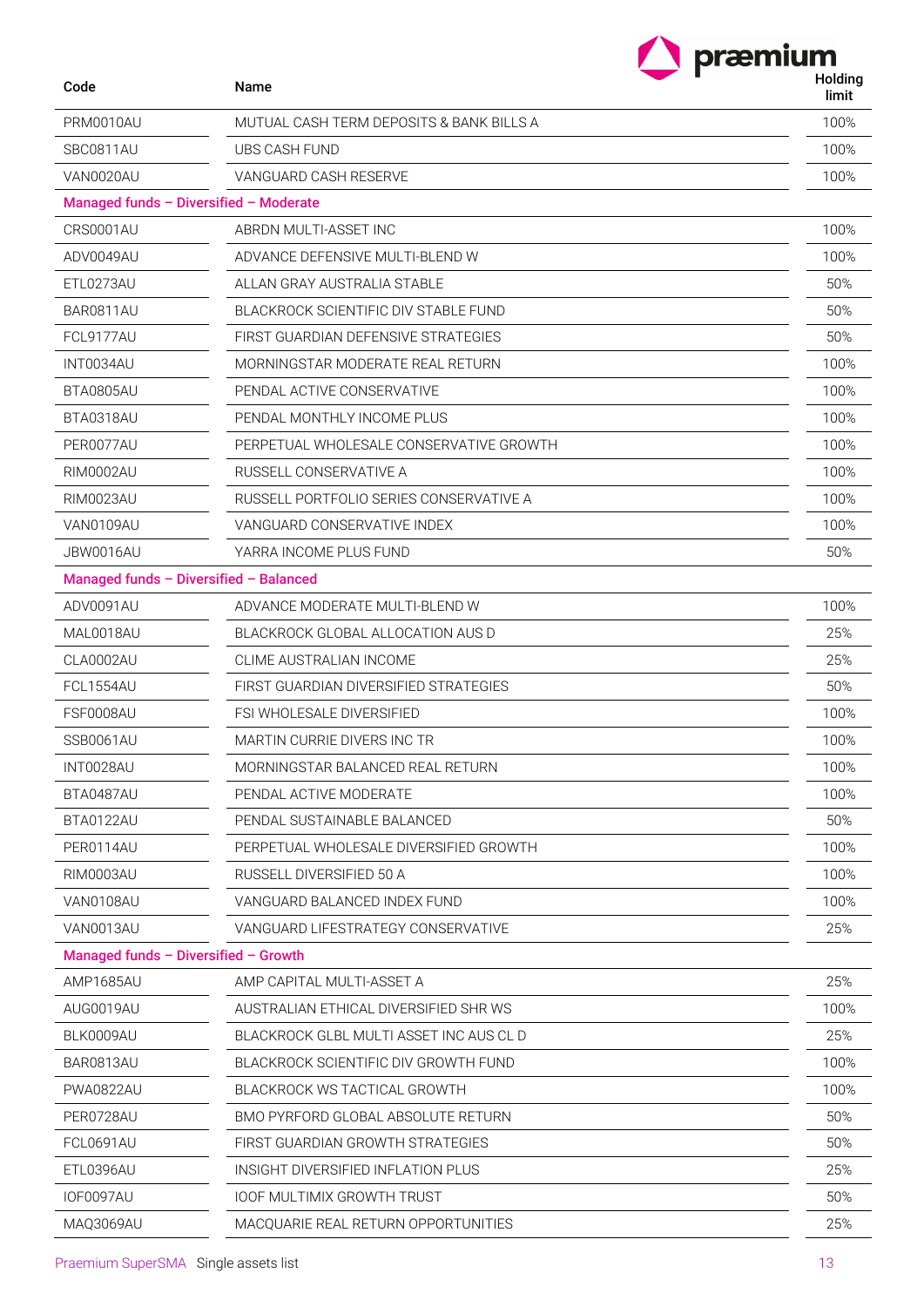| Code                                         | Name                                                             | Holding<br>limit |
|----------------------------------------------|------------------------------------------------------------------|------------------|
| MPL0001AU                                    | MAPLE-BROWN ABBOTT DIVERSIFIED INV                               | 50%              |
| JPM0008AU                                    | MARTIN CURRIE DIVERS GR A                                        | 100%             |
| ETL3276AU                                    | MFS PRUDENT CAPITAL TRUST                                        | 50%              |
| INT0038AU                                    | MORNINGSTAR GROWTH REAL RETURN                                   | 100%             |
| INT0042AU                                    | MORNINGSTAR HIGH GROWTH REAL RETURN                              | 100%             |
| INT0040AU                                    | MORNINGSTAR MULTI ASSET REAL RETURN                              | 100%             |
| <b>RFA0815AU</b>                             | PENDAL ACTIVE BALANCED                                           | 100%             |
| BTA0488AU                                    | PENDAL ACTIVE HIGH GROWTH                                        | 100%             |
| PER0556AU                                    | PERPETUAL DIVERSIFIED REAL RETURN FUND                           | 100%             |
| PER0761AU                                    | PERPETUAL ESG REAL RETURN                                        | 100%             |
| PER0063AU                                    | PERPETUAL WHOLESALE BALANCED GROWTH                              | 100%             |
| PER0731AU                                    | PINEBRIDGE GLOBAL DYNAMIC ASSET ALLOC I                          | 25%              |
| <b>PIM1038AU</b>                             | RUFFER TOTAL RETURN INTERNATIONAL AUS Z                          | 25%              |
| <b>RIM0001AU</b>                             | RUSSELL BALANCED A                                               | 100%             |
| <b>RIM0004AU</b>                             | RUSSELL GROWTH A                                                 | 100%             |
| <b>RIM0034AU</b>                             | RUSSELL HIGH GROWTH A                                            | 100%             |
| <b>RIM0098AU</b>                             | RUSSELL INV MULTI-ASSET GROWTH STRAT A                           | 100%             |
| RIM0087AU                                    | RUSSELL INV MULTI-ASSET GROWTH STRATPLUS                         | 50%              |
| RIM0089AU                                    | RUSSELL INV MULTI-ASSET INCOME STRATEGY                          | 100%             |
| RIM0024AU                                    | RUSSELL PORTFOLIO SERIES BALANCED A                              | 100%             |
| <b>RIM0025AU</b>                             | RUSSELL PORTFOLIO SERIES GROWTH A                                | 100%             |
| SCH0096AU                                    | SCHRODER MULTI-ASSET INCOME - WC                                 | 25%              |
| SCH0039AU                                    | SCHRODER REAL RETURN FND -PC                                     | 100%             |
| SCH0047AU                                    | SCHRODER REAL RETURN FND -WC                                     | 100%             |
| SCH0102AU                                    | SCHRODER STRATEGIC GROWTH - WC                                   | 100%             |
| VAN0110AU                                    | VANGUARD GROWTH INDEX                                            | 100%             |
| VAN0111AU                                    | VANGUARD HIGH GROWTH INDEX                                       | 100%             |
|                                              | ASX LISTED EXCHANGE TRADED FUNDS (ETFs)*                         |                  |
| <b>ASX listed ETFs - Australian equities</b> |                                                                  |                  |
| YMAX.ASX                                     | BETASHARES AUS TOP 20 EQUITY YIELD MAX FUND (MANAGED FUND)       | 25%              |
| A200.ASX                                     | BETASHARES AUSTRALIA 200 ETF                                     | 50%              |
| HVST.ASX                                     | BETASHARES AUSTRALIAN DIVIDEND HARVESTER FUND (MANAGED FUND) ETF | 20%              |
| EX20.ASX                                     | BETASHARES AUSTRALIAN EX-20 PORTFOLIO DIVERSIFIER ETF            | 25%              |
| QRE.ASX                                      | BETASHARES AUSTRALIAN RESOURCES SECTOR ETF                       | 25%              |
| <b>FAIR.ASX</b>                              | BETASHARES AUSTRALIAN SUSTAINABILITY LEADERS ETF                 | 25%              |
| F100.ASX                                     | BETASHARES FTSE 100 ETF                                          | 10%              |
| QOZ.ASX                                      | BETASHARES FTSE RAFI AUSTRALIA 200 ETF                           | 50%              |
| <b>GEAR.ASX</b>                              | BETASHARES GEARED AUSTRALIAN EQUITY FUND (HEDGE FUND) ETF        | 20%              |
| ATEC.ASX                                     | BETASHARES S&P/ASX AUSTRALIAN TECHNOLOGY ETF                     | 50%              |
| IMPQ.ASX                                     | EINVEST BETTER FUTURE FUND (MANAGED FUND)                        | 10%              |
| ZYAU.ASX                                     | ETFS S&P/ASX 300 HIGH YIELD PLUS ETF                             | 25%              |

IOZ.ASX ISHARES CORE S&P/ASX 200 ETF 50%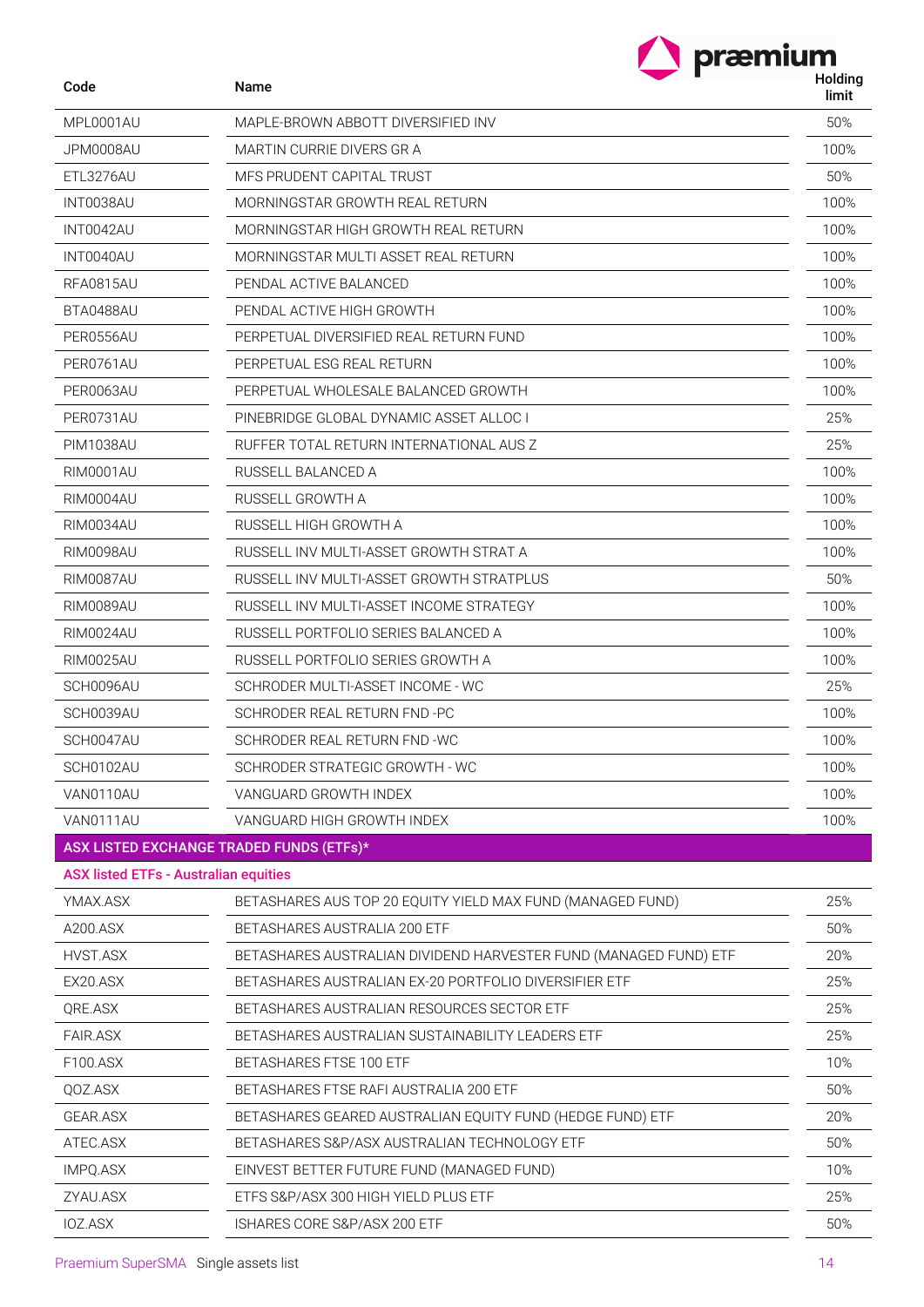|                 | præmium                                                          |                  |
|-----------------|------------------------------------------------------------------|------------------|
| Code            | Name                                                             | Holding<br>limit |
| <b>IESG.ASX</b> | ISHARES CORE MSCLAUSTRALIA ESG LEADERS ETF                       | 50%              |
| MVOL.ASX        | ISHARES EDGE MSCI AUSTRALIA MINIMUM VOLATILITY ETF               | 50%              |
| AUMF.ASX        | ISHARES EDGE MSCI AUSTRALIA MULTIFACTOR ETF                      | 50%              |
| ILC.ASX         | ISHARES S&P/ASX 20 ETF                                           | 50%              |
| <b>IHD.ASX</b>  | ISHARES S&P/ASX DIVIDEND OPPORTUNITIES ETF                       | 50%              |
| <b>ISO.ASX</b>  | ISHARES S&P/ASX SMALL ORDINARIES ETF                             | 50%              |
| RARI.ASX        | RUSSELL INVESTMENTS AUSTRALIAN RESPONSIBLE INVESTMENT ETF        | 25%              |
| RDV.ASX         | RUSSELL INVESTMENTS HIGH DIVIDEND AUSTRALIAN SHARES ETF          | 50%              |
| SYI.ASX         | SPDR MSCI AUSTRALIA SELECT HIGH DIVIDEND YIELD FUND ETF          | 50%              |
| E200.ASX        | SPDR S&P/ASX 200 ESG FUND ETF                                    | 15%              |
| OZF.ASX         | SPDR S&P/ASX 200 FINANCIALS EX A-REIT FUND ETF                   | 50%              |
| STW.ASX         | SPDR S&P/ASX 200 FUND ETF                                        | 50%              |
| OZR.ASX         | SPDR S&P/ASX 200 RESOURCES FUND ETF                              | 25%              |
| SFY.ASX         | SPDR S&P/ASX 50 FUND ETF                                         | 50%              |
| SSO.ASX         | SPDR S&P/ASX SMALL ORDINARIES FUND ETF                           | 25%              |
| MVB.ASX         | VANECK AUSTRALIAN BANKS ETF                                      | 25%              |
| MVW.ASX         | VANECK AUSTRALIAN EQUAL WEIGHT ETF                               | 50%              |
| DVDY.ASX        | VANECK MORNINGSTAR AUSTRALIAN MOAT INCOME ETF                    | 50%              |
| MVE.ASX         | VANECK S&P/ASX MIDCAP ETF                                        | 25%              |
| MVS.ASX         | VANECK SMALL COMPANIES MASTERS ETF                               | 25%              |
| <b>VHY.ASX</b>  | VANGUARD AUSTRALIAN SHARES HIGH YIELD ETF                        | 50%              |
| VAS.ASX         | VANGUARD AUSTRALIAN SHARES INDEX ETF                             | 50%              |
| VETH.ASX        | VANGUARD ETHICALLY CONSCIOUS AUSTRALIAN SHARES ETF               | 25%              |
| <b>VLC.ASX</b>  | VANGUARD MSCI AUSTRALIAN LARGE COMPANIES INDEX ETF               | 50%              |
| VSO.ASX         | VANGUARD MSCI AUSTRALIAN SMALL COMPANIES INDEX ETF               | 25%              |
|                 | <b>ASX listed ETFs - International equities</b>                  |                  |
| ASIA.ASX        | BETASHARES ASIA TECHNOLOGY TIGERS ETF                            | 20%              |
| SMLL.ASX        | BETASHARES AUST SMALL COMPANIES SELECT FUND (MANAGED FUND)       | 10%              |
| ERTH.ASX        | BETASHARES CLIMATE CHANGE INNOVATION ETF                         | 20%              |
| CLDD.ASX        | BETASHARES CLOUD COMPUTING ETF                                   | 15%              |
| <b>HEUR.ASX</b> | BETASHARES EUROPE ETF-CURRENCY HEDGED                            | 25%              |
| GGUS.ASX        | BETASHARES GEARED U.S. EQUITY FUND CURRENCY HEDGED (HEDGED FUND) | 10%              |
| FOOD.ASX        | BETASHARES GLOBAL AGRICULTURE ETF - CURRENCY HEDGED              | 10%              |
| <b>BNKS.ASX</b> | BETASHARES GLOBAL BANKS ETF - CURRENCY HEDGED                    | 20%              |
| HACK.ASX        | BETASHARES GLOBAL CYBERSECURITY ETF                              | 10%              |
| <b>FUEL.ASX</b> | BETASHARES GLOBAL ENERGY COMPANIES ETF - CURRENCY HEDGED         | 25%              |
| MNRS.ASX        | BETASHARES GLOBAL GOLD MINERS ETF - CURRENCY HEDGED              | 25%              |
| DRUG.ASX        | BETASHARES GLOBAL HEALTHCARE ETF - CURRENCY HEDGED               | 10%              |
| QLTY.ASX        | BETASHARES GLOBAL QUALITY LEADERS ETF                            | 25%              |
| <b>HQLT.ASX</b> | BETASHARES GLOBAL QUALITY LEADERS ETF CURRENCY HEDGED            | 25%              |
| RBTZ.ASX        | BETASHARES GLOBAL ROBOTICS AND ARTIFICIAL INTELLIGENCE ETF       | 10%              |
| ETHI.ASX        | BETASHARES GLOBAL SUSTAINABILITY LEADERS ETF                     | 50%              |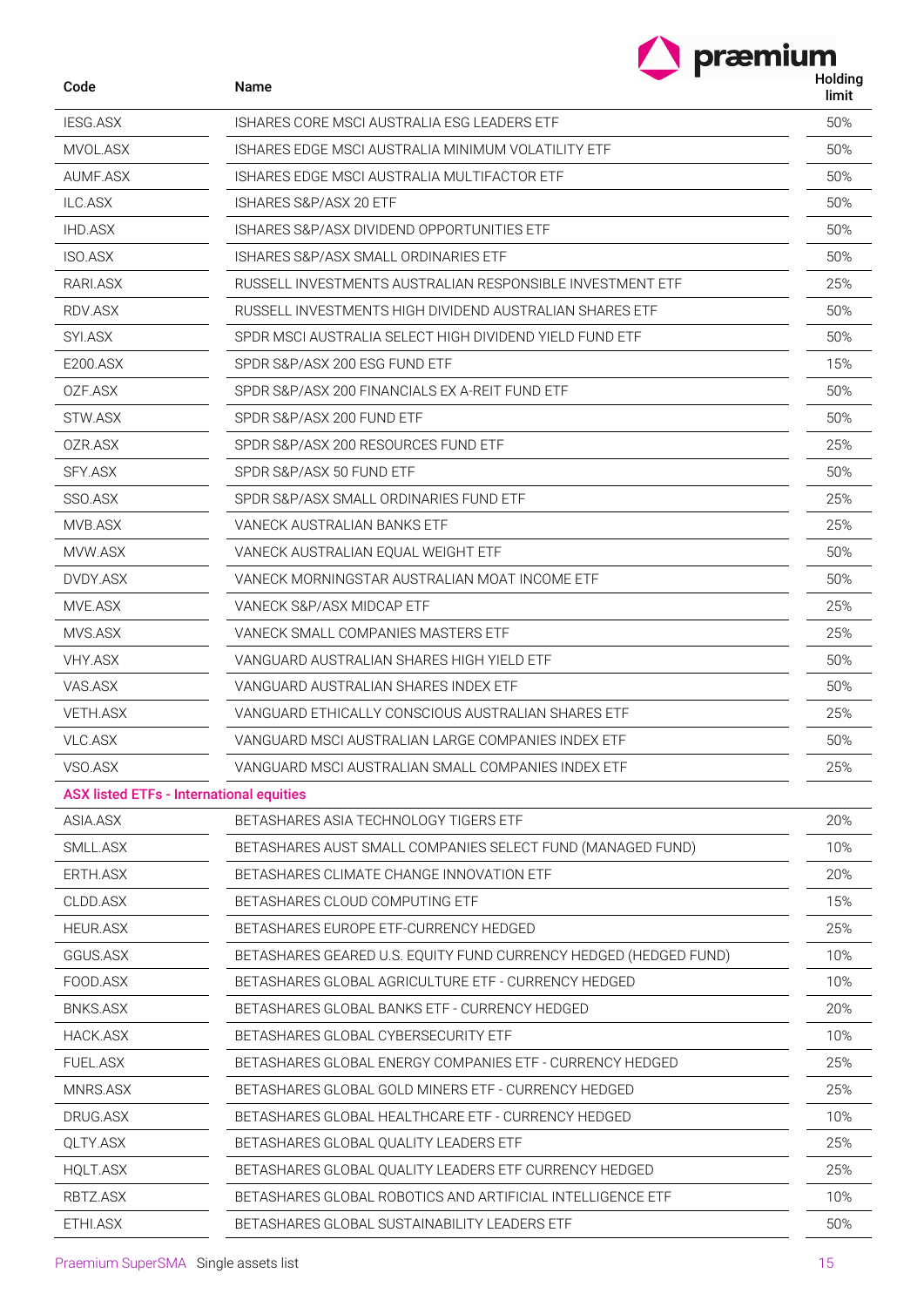| Code            | Name                                                                   | præmium<br>Holding |
|-----------------|------------------------------------------------------------------------|--------------------|
|                 |                                                                        | limit              |
| <b>HETH.ASX</b> | BETASHARES GLOBAL SUSTAINABILITY LEADERS ETF - CH                      | 25%                |
| <b>IIND.ASX</b> | BETASHARES INDIA QUALITY ETF<br>BETASHARES JAPAN ETF - CURRENCY HEDGED | 10%<br>25%         |
| HJPN.ASX        |                                                                        |                    |
| WRLD.ASX        | BETASHARES MANAGED RISK GLOBAL SHARE FUND (MANAGED FUND)               | 25%                |
| EMMG.ASX        | BETASHARES MARTIN CURRIE EM FUND (MANAGED FUND)                        | 15%                |
| NDQ.ASX         | BETASHARES NASDAQ 100 ETF                                              | 25%                |
| HNDQ.ASX        | BETASHARES NASDAQ 100 ETF - CURRENCY HEDGED                            | 50%                |
| QUS.ASX         | BETASHARES S&P 500 EQUAL WEIGHT ETF                                    | 50%                |
| UMAX.ASX        | BETASHARES S&P 500 YIELD MAXIMISER FUND (MANAGED FUND)                 | 25%                |
| ACDC.ASX        | ETFS BATTERY TECH & LITHIUM ETF                                        | 10%                |
| ESTX.ASX        | ETFS EURO STOXX 50 ETF                                                 | 100%               |
| FANG.ASX        | ETFS FANG+ ETF                                                         | 20%                |
| TECH.ASX        | ETFS MORNINGSTAR GLOBAL TECHNOLOGY ETF                                 | 20%                |
| ROBO.ASX        | ETFS ROBO GLOBAL ROBOTICS AND AUTOMATION ETF                           | 10%                |
| ZYUS.ASX        | ETFS S&P 500 HIGH YIELD LOW VOLATILITY ETF                             | 25%                |
| <b>CURE.ASX</b> | ETFS S&P BIOTECH ETF                                                   | 15%                |
| SEMI.ASX        | ETFS SEMICONDUCTOR ETF                                                 | 10%                |
| NDIA.ASX        | ETFS-NAM INDIA NIFTY 50 ETF                                            | 10%                |
| FEMX.ASX        | FIDELITY GLOBAL EMERGING MARKETS FUND (MANAGED FUND)                   | 25%                |
| HYGG.ASX        | HYPERION GBL GROWTH COMPANIES FUND (MANAGED FUND)                      | 25%                |
| IAA.ASX         | ISHARES ASIA 50 ETF                                                    | 50%                |
| IZZ.ASX         | ISHARES CHINA LARGE-CAP ETF                                            | 25%                |
| <b>IHWL.ASX</b> | ISHARES CORE MSCI WORLD EX AUS ESG LEADERS AUD HED ETF                 | 25%                |
| <b>IWLD.ASX</b> | ISHARES CORE MSCI WORLD EX AUS ESG LEADERS ETF                         | 25%                |
| WVOL.ASX        | ISHARES EDGE MSCI WORLD MINIMUM VOLATILITY ETF                         | 50%                |
| WDMF.ASX        | ISHARES EDGE MSCI WORLD MULTIFACTOR ETF                                | 50%                |
| <b>IEU.ASX</b>  | <b>ISHARES EUROPE ETF</b>                                              | 50%                |
| IHOO.ASX        | ISHARES GLOBAL 100 AUD HEDGED ETF                                      | 50%                |
| IOO.ASX         | ISHARES GLOBAL 100 ETF                                                 | 50%                |
| IXI.ASX         | ISHARES GLOBAL CONSUMER STAPLES ETF                                    | 25%                |
| <b>IXJ.ASX</b>  | ISHARES GLOBAL HEALTHCARE ETF                                          | 25%                |
| <b>IVE.ASX</b>  | <b>ISHARES MSCI EAFE ETF</b>                                           | 50%                |
| <b>IEM.ASX</b>  | ISHARES MSCI EMERGING MARKETS ETF                                      | 25%                |
| <b>IJP.ASX</b>  | <b>ISHARES MSCI JAPAN ETF</b>                                          | 25%                |
| <b>IKO.ASX</b>  | ISHARES MSCI SOUTH KOREA ETF                                           | 20%                |
| <b>IHVV.ASX</b> | ISHARES S&P 500 AUD HEDGED ETF                                         | 50%                |
| <b>IVV.ASX</b>  | ISHARES S&P 500 ETF                                                    | 50%                |
| <b>IJH.ASX</b>  | ISHARES S&P MID-CAP ETF                                                | 50%                |
| IJR.ASX         | ISHARES S&P SMALL-CAP ETF                                              | 25%                |
| LPGD.ASX        | LOFTUS PEAK GLOBAL DISRUPTION FUND (MANAGED FUND)                      | 25%                |
| FUTR.ASX        | JANUS HENDERSON GLB SUST ACTIVE ETF (MANAGED FUND)                     | 50%                |
| MHG.ASX         | MAGELLAN GLOBAL EQUITIES FUND CURRENCY HEDGED (MANAGED FUND)           | 100%               |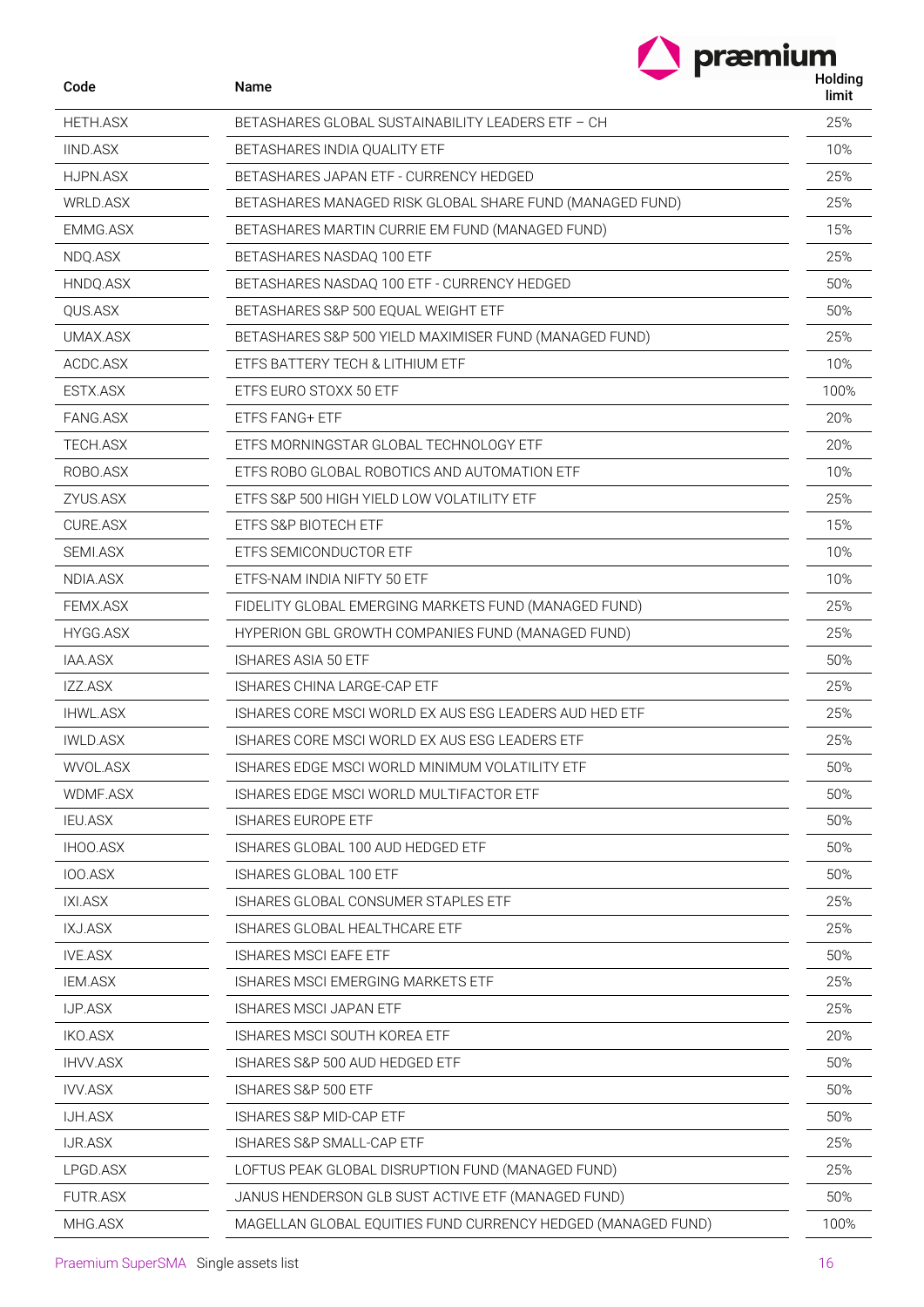| præmium |
|---------|
| Holdi   |

| Code                             | <b>Name</b>                                                 | Holding<br>limit |
|----------------------------------|-------------------------------------------------------------|------------------|
| MGOC.ASX                         | MAGELLAN GLOBAL FUND (OPEN CLASS) (MANAGED FUND)            | 100%             |
| NNUK.ASX                         | NANUK NEW WORLD FUND (MANAGED FUND)                         | 25%              |
| PAXX.ASX                         | PLATINUM ASIA FUND (QUOTED MANAGED HEDGE FUND)              | 25%              |
| PIXX.ASX                         | PLATINUM INTERNATIONAL FUND (QUOTED MANAGED HEDGE FUND)     | 50%              |
| PGF.ASX                          | PM CAPITAL GLOBAL OPPORTUNITIES FUND LIMITED                | 25%              |
| QMIX.ASX                         | SPDR MSCI WORLD QUALITY MIX FUND                            | 50%              |
| SPY.ASX                          | SPDR S&P 500 ETF TRUST                                      | 50%              |
| WEMG.ASX                         | SPDR S&P EMERGING MARKETS CARBON CONTROL FUND ETF           | 25%              |
| WDIV.ASX                         | SPDR S&P GLOBAL DIVIDEND FUND ETF                           | 50%              |
| WXHG.ASX                         | SPDR S&P WORLD EX AUS CARBON CONTROL (HEDGED) FUND ETF      | 50%              |
| WXOZ.ASX                         | SPDR S&P WORLD EX AUSTRALIA CARBON CONTROL FUND ETF         | 50%              |
| MVR.ASX                          | VANECK AUSTRALIAN RESOURCES ETF                             | 20%              |
| CNEW.ASX                         | VANECK CHINA NEW ECONOMY ETF                                | 5%               |
| CLNE.ASX                         | VANECK GLOBAL CLEAN ENERGY ETF                              | 10%              |
| <b>HLTH.ASX</b>                  | VANECK GLOBAL HEALTHCARE LEADERS ETF                        | 10%              |
| GDX.ASX                          | VANECK GOLD MINERS ETF                                      | 10%              |
| MOAT.ASX                         | VANECK MORNINGSTAR WIDE MOAT ETF                            | 25%              |
| GOAT.ASX                         | VANECK MORNINGSTAR WORLD EX AUSTRALIA WIDE MOAT ETF         | 50%              |
| GRNV.ASX                         | VANECK MSCI AUSTRALIAN SUSTAINABLE EQUITY ETF               | 20%              |
| ESGI.ASX                         | VANECK MSCI INTERNATIONAL SUSTAINABLE EQUITY ETF            | 10%              |
| <b>VLUE.ASX</b>                  | VANECK MSCHNTERNATIONAL VALUE ETF                           | 50%              |
| QSML.ASX                         | VANECK MSCHNTL SMALL COMPANIES QUALITY ETF                  | 25%              |
| EMKT.ASX                         | VANECK MSCI MULTIFACTOR EMERGING MARKETS EQUITY ETF         | 25%              |
| QHAL.ASX                         | VANECK MSCI WORLD EX AUSTRALIA QUALITY (HEDGED) ETF         | 50%              |
| QUAL.ASX                         | VANECK MSCI WORLD EX AUSTRALIA QUALITY ETF                  | 20%              |
| ESPO.ASX                         | VANECK VIDEO GAMING AND ESPORTS ETF                         | 10%              |
| VEU.ASX                          | VANGUARD ALL-WORLD EX-US SHARES INDEX ETF                   | 50%              |
| VESG.ASX                         | VANGUARD ETHICALLY CONSCIOUS INTERNATIONAL SHARES INDEX ETF | 50%              |
| VAE.ASX                          | VANGUARD FTSE ASIA EX JAPAN SHARES INDEX ETF                | 20%              |
| VGE.ASX                          | VANGUARD FTSE EMERGING MARKETS SHARES ETF                   | 25%              |
| VEQ.ASX                          | VANGUARD FTSE EUROPE SHARES ETF                             | 20%              |
| VGMF.ASX                         | VANGUARD GLOBAL MULTI-FACTOR ACTIVE ETF (MANAGED FUND)      | 50%              |
| <b>VVLU.ASX</b>                  | VANGUARD GLOBAL VALUE EQUITY ACTIVE ETF (MANAGED FUND)      | 25%              |
| VGAD.ASX                         | VANGUARD MSCI INDEX INTERNATIONAL SHARES (HEDGED) ETF       | 50%              |
| VGS.ASX                          | VANGUARD MSCI INDEX INTERNATIONAL SHARES ETF                | 50%              |
| VISM.ASX                         | VANGUARD MSCI INTERNATIONAL SMALL COMPANIES INDEX ETF       | 20%              |
| VTS.ASX                          | VANGUARD US TOTAL MARKET SHARES INDEX ETF                   | 50%              |
| WCMQ.ASX                         | WCM QUALITY GLOBAL GROWTH FUND (QUOTED MANAGED FUND)        | 50%              |
| ASX listed ETFs - Fixed interest |                                                             |                  |
| XARO.ASX                         | ACTIVEX ARDEA REAL OUTCOME BOND FUND (MANAGED FUND)         | 50%              |
| HBRD.ASX                         | BETASHARES ACTIVE AUSTRALIAN HYBRIDS FUND (MANAGED FUND)    | 20%              |
| QPON.ASX                         | BETASHARES AUSTRALIAN BANK SENIOR FLOATING RATE BOND ETF    | 20%              |

L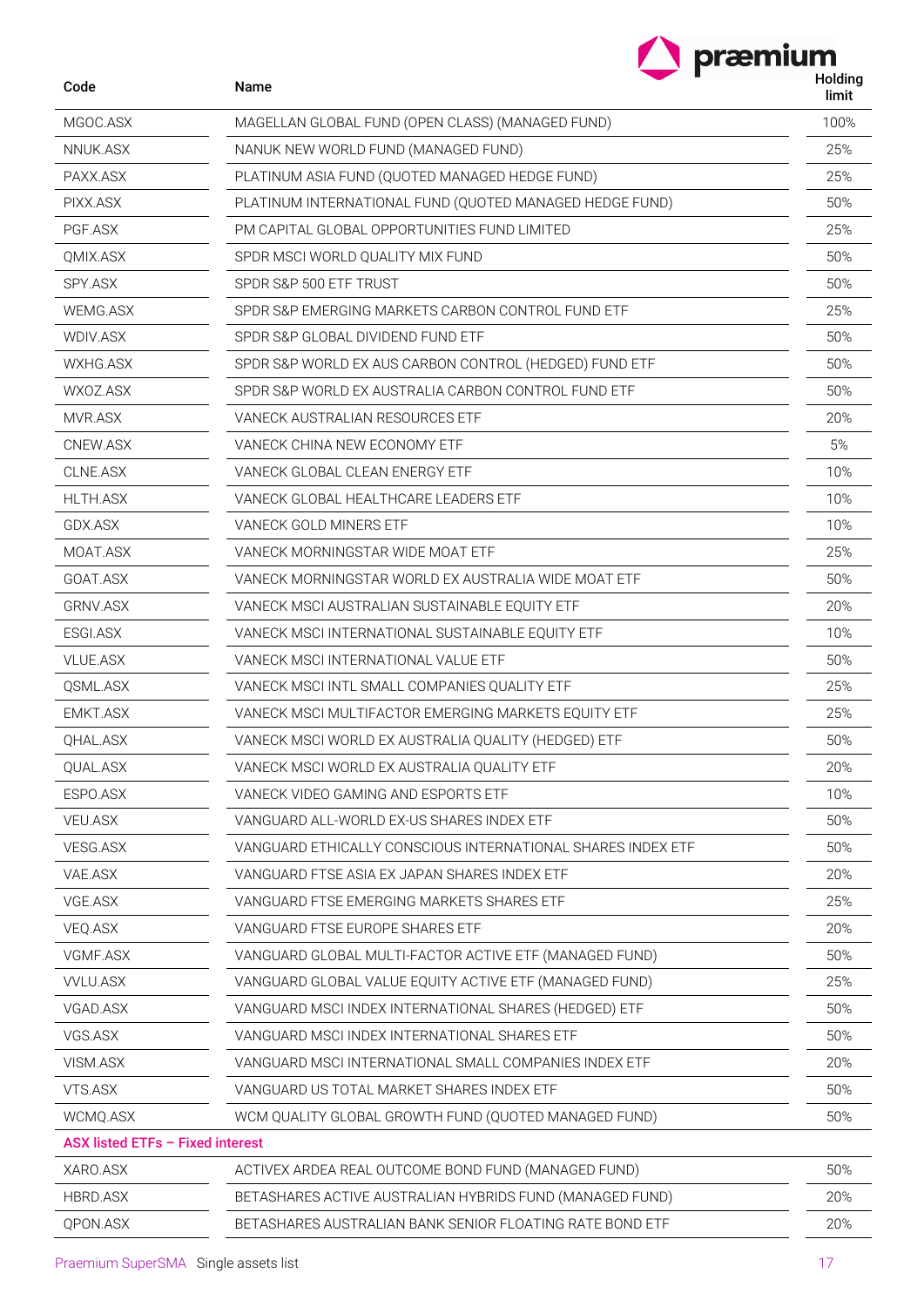| præmium |
|---------|
| Huldi   |

| Code            | Name                                                          | nolully<br>limit |
|-----------------|---------------------------------------------------------------|------------------|
| AGVT.ASX        | BETASHARES AUSTRALIAN GOVERNMENT BOND ETF                     | 50%              |
| CRED.ASX        | BETASHARES AUSTRALIAN INVESTMENT GRADE CORPORATE BOND ETF     | 20%              |
| BHYB.ASX        | BETASHARES AUSTRALIAN MAJOR BANK HYBRIDS INDEX ETF            | 25%              |
| POU.ASX         | BETASHARES BRITISH POUND ETF                                  | 10%              |
| GBND.ASX        | BETASHARES SUSTAINABILITY LEADERS DVRSFD BOND ETF - CUR HDG   | 10%              |
| USD.ASX         | BETASHARES U.S. DOLLAR ETF                                    | 25%              |
| BNDS.ASX        | BETASHARES WESTN ASSET AUS BOND FUND (MANAGED FUND)           | 50%              |
| IAF.ASX         | ISHARES CORE COMPOSITE BOND ETF                               | 50%              |
| <b>IHCB.ASX</b> | ISHARES CORE GLOBAL CORPORATE BOND(AUD HEDGED) ETF            | 50%              |
| <b>ISEC.ASX</b> | ISHARES ENHANCED CASH ETF                                     | 50%              |
| <b>IHHY.ASX</b> | ISHARES GLOBAL HIGH YIELD BOND (AUD HEDGED) ETF               | 15%              |
| ILB.ASX         | ISHARES GOVERNMENT INFLATION ETF                              | 25%              |
| <b>IHEB.ASX</b> | ISHARES J.P. MORGAN USD EMERGING MARKETS (AUD HEDGED) ETF     | 10%              |
| IGB.ASX         | <b>ISHARES TREASURY ETF</b>                                   | 50%              |
| <b>IYLD.ASX</b> | <b>ISHARES YIELD PLUS ETF</b>                                 | 25%              |
| RGB.ASX         | RUSSELL INVESTMENTS AUSTRALIAN GOVERNMENT BOND ETF            | 20%              |
| RCB.ASX         | RUSSELL INVESTMENTS AUSTRALIAN SELECT CORPORATE BOND ETF      | 20%              |
| RSM.ASX         | RUSSELL INVESTMENTS AUSTRALIAN SEMI-GOVERNMENT BOND ETF       | 20%              |
| BOND.ASX        | SPDR S&P/ASX AUSTRALIAN BOND FUND ETF                         | 25%              |
| GOVT.ASX        | SPDR S&P/ASX AUSTRALIAN GOVERNMENT BOND FUND ETF              | 25%              |
| EBND.ASX        | VANECK EMERGING INC OPPORTUNITIES ACTIVE ETF (MANAGED FUND)   | 10%              |
| PLUS.ASX        | VANECK AUSTRALIAN CORPORATE BOND PLUS ETF                     | 25%              |
| FLOT.ASX        | VANECK AUSTRALIAN FLOATING RATE ETF                           | 25%              |
| SUBD.ASX        | VANECK AUSTRALIAN SUBORDINATED DEBT ETF                       | 25%              |
| VACF.ASX        | VANGUARD AUSTRALIAN CORP FIXED INTEREST INDEX ETF             | 50%              |
| VAF.ASX         | VANGUARD AUSTRALIAN FIXED INTEREST INDEX ETF                  | 50%              |
| VGB.ASX         | VANGUARD AUSTRALIAN GOVERNMENT BOND INDEX ETF                 | 50%              |
| <b>VEFI.ASX</b> | VANGUARD ETHICALLY CONSCIOUS GLB AGG BOND INDEX (HEDGED) ETF  | 25%              |
| VBND.ASX        | VANGUARD GLOBAL AGGREGATE BOND INDEX (HEDGED) ETF             | 50%              |
| VCF.ASX         | VANGUARD INTERNATIONAL CREDIT SECURITIES INDEX (HEDGED) ETF   | 50%              |
| VIF.ASX         | VANGUARD INTERNATIONAL FIXED INTEREST INDEX (HEDGED) ETF      | 50%              |
|                 | ASX listed ETFs - Property and infrastructure                 |                  |
| RINC.ASX        | BETASHARES MRTN CURRIE RL INC FUND (MANAGED FUND)             | 50%              |
| MICH.ASX        | MAGELLAN INFRASTRUCTURE FUND (CURRENCY HEDGED) (MANAGED FUND) | 20%              |
| DJRE.ASX        | SPDR DOW JONES GLOBAL REAL ESTATE ESG FUND ETF                | 25%              |
| SLF.ASX         | SPDR S&P/ASX 200 LISTED PROPERTY FUND ETF                     | 25%              |
| MVA.ASX         | VANECK AUSTRALIAN PROPERTY ETF                                | 25%              |
| IFRA.ASX        | VANECK FTSE GLOBAL INFRASTRUCTURE (HEDGED) ETF                | 20%              |
| REIT.ASX        | VANECK FTSE INTERNATIONAL PROPERTY (HEDGED) ETF               | 20%              |
| VAP.ASX         | VANGUARD AUSTRALIAN PROPERTY SECURITIES INDEX ETF             | 25%              |
| VBLD.ASX        | VANGUARD GLOBAL INFRASTRUCTURE INDEX ETF                      | 25%              |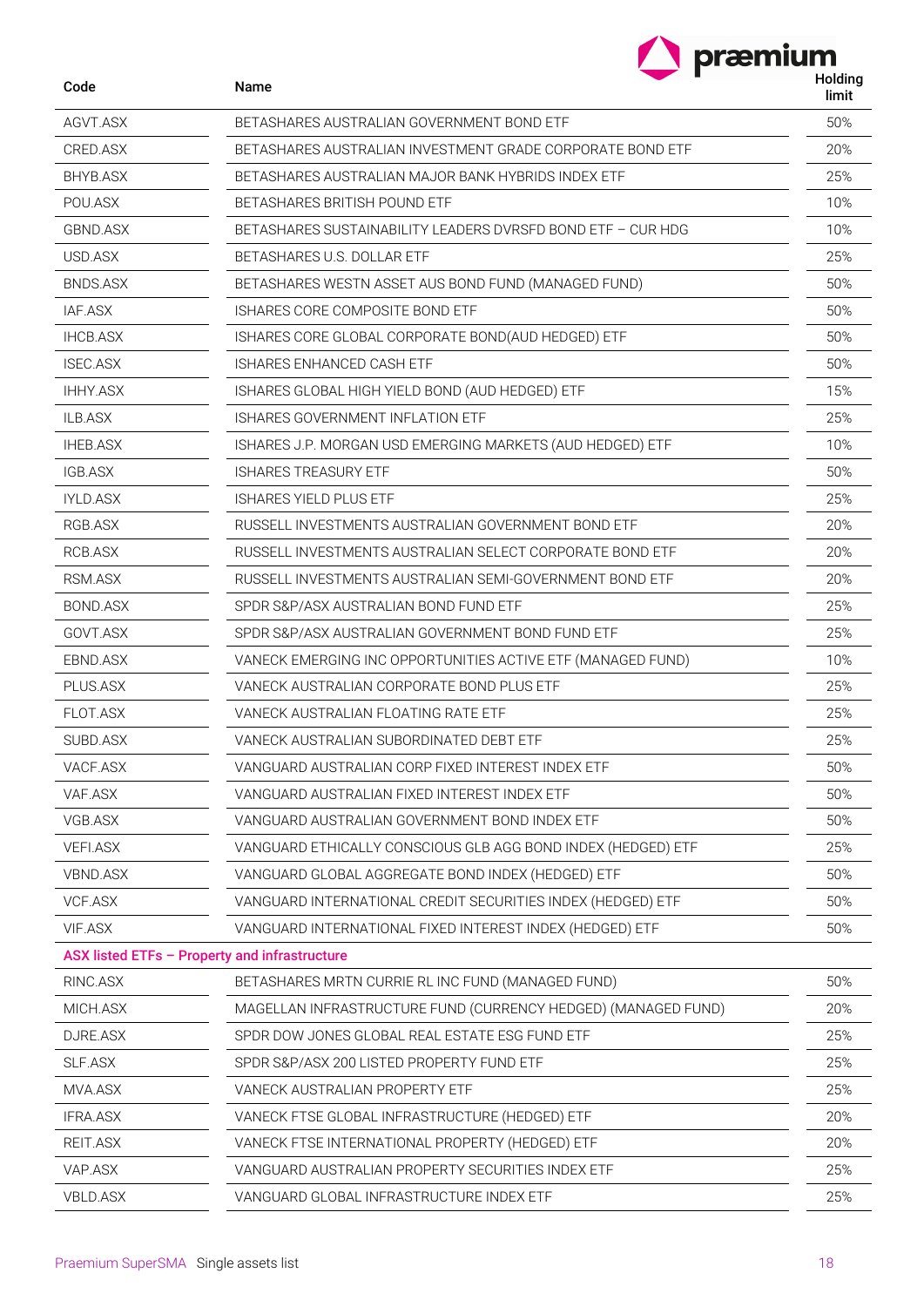| Code                                            | Name                                                         | præmium<br>Holding<br>limit |
|-------------------------------------------------|--------------------------------------------------------------|-----------------------------|
| <b>ASX listed ETFs - Alternatives</b>           |                                                              |                             |
| <b>BEAR.ASX</b>                                 | BETASHARES AUSTRALIAN EQUITIES BEAR (HEDGE FUND) ETF         | 25%                         |
| BBOZ.ASX                                        | BETASHARES AUSTRALIAN STRONG BEAR (HEDGE FUND)               | 10%                         |
| 000.ASX                                         | BETASHARES CRUDE OIL INDEX ETF-CURRENCY HEDGED (SYNTHETIC)   | 10%                         |
| QAU.ASX                                         | BETASHARES GOLD BULLION ETF - CURRENCY HEDGED                | 10%                         |
| <b>BBUS.ASX</b>                                 | BETASHARES US EQY STRONG BEAR - CH (HEDGED FUND)             | 10%                         |
| GOLD.ASX                                        | ETFS METAL SECURITIES AUSTRALIA LIMITED. ETFS PHYSICAL GOLD  | 10%                         |
| ETPMAG.ASX                                      | ETFS METAL SECURITIES AUSTRALIA LIMITED ETFS PHYSICAL SILVER | 10%                         |
| PMGOLD.ASX                                      | GOLD PERTH MINT GOLD CALL OPTION NO EXPIRY                   | 10%                         |
| <b>ASX listed ETFs - Cash</b>                   |                                                              |                             |
| AAA.ASX                                         | BETASHARES AUSTRALIAN HIGH INTEREST CASH ETF                 | 50%                         |
| <b>BILL.ASX</b>                                 | ISHARES CORE CASH ETF                                        | 50%                         |
|                                                 | <b>ASX listed ETFs - Diversified - Moderate</b>              |                             |
| VDCO.ASX                                        | VANGUARD DIVERSIFIED CONSERVATIVE INDEX ETF                  | 100%                        |
| <b>ASX listed ETFs - Diversified - Balanced</b> |                                                              |                             |
| GROW.ASX                                        | SCHRODER REAL RETURN (MANAGED FUND)                          | 20%                         |
| <b>VDBA.ASX</b>                                 | VANGUARD DIVERSIFIED BALANCED INDEX ETF                      | 100%                        |
| <b>ASX listed ETFs - Diversified - Growth</b>   |                                                              |                             |
| DHHF.ASX                                        | BETASHARES DIVERSIFIED ALL GROWTH ETF                        | 100%                        |
| <b>VDGR.ASX</b>                                 | VANGUARD DIVERSIFIED GROWTH INDEX ETF                        | 100%                        |
| <b>VDHG.ASX</b>                                 | VANGUARD DIVERSIFIED HIGH GROWTH INDEX ETF                   | 100%                        |
|                                                 | <b>INTERNATIONAL EXCHANGE TRADED FUNDS (ETFs)*</b>           |                             |
| <b>ARKK.PSE</b>                                 | ARK INNOVATION ETF                                           | 10%                         |
| <b>HACK.PSE</b>                                 | ETFMG Prime Cyber Security ETF                               | 20%                         |
| URA.PSE                                         | <b>GLOBAL X URANIUM ETF</b>                                  | 10%                         |
| QQQ.NSM                                         | <b>INVSC 000 TRUST SRS 1 ETF</b>                             | 10%                         |
| SPHB.PSE                                        | INVSC S P 500 HIGH BETA ETF                                  | 20%                         |
| <b>IEV.PSE</b>                                  | ISHARES - S&P EUROPE 350 INDEX FUND                          | 20%                         |
| AIA.PSE                                         | <b>ISHARES ASIA 50 ETF</b>                                   | 20%                         |
| SUSW.LSE                                        | ISHARES MSCI WLD SRI UCITS EUR ACC                           | 20%                         |
| <b>IWM.PSE</b>                                  | <b>ISHARES RUSSELL 2000 ETF</b>                              | 20%                         |
| <b>ICLN.NSM</b>                                 | ISHARES S&P GLOBAL CLEAN ENE ID ETF                          | 10%                         |
| IXN.PSE                                         | ISHARES SP GLOBAL TECH STR INDEX ETF                         | 20%                         |
| <b>IGIL.LSE</b>                                 | ISHRS GLBL INFL LNKD GVT USD ACC ETF                         | 20%                         |
| GOVZ.NYS                                        | ISHS 25 YR TREASURY STRIPS BND ETF                           | 10%                         |
| URNM.PSE                                        | NORTHSHORE GLBL URNM MING ETF                                | 10%                         |
| ZROZ.NYS                                        | PIMCO 25YR ZERO CUPN US TRS INDX ETF                         | 10%                         |
| BOND.PSE                                        | PIMCO TOTAL RETURN ETF                                       | 10%                         |
| GLD.PSE                                         | SPDR GOLD SHARES ETF                                         | 10%                         |
| EDV.PSE                                         | VANGUARD EXTENDED DURATION ETF                               | 10%                         |
| VNQI.NSM                                        | VANGUARD GLBAL EX US REAL ESTATE ETF                         | 10%                         |
| VOO.PSE                                         | VANGUARD S&P 500 ETF                                         | 20%                         |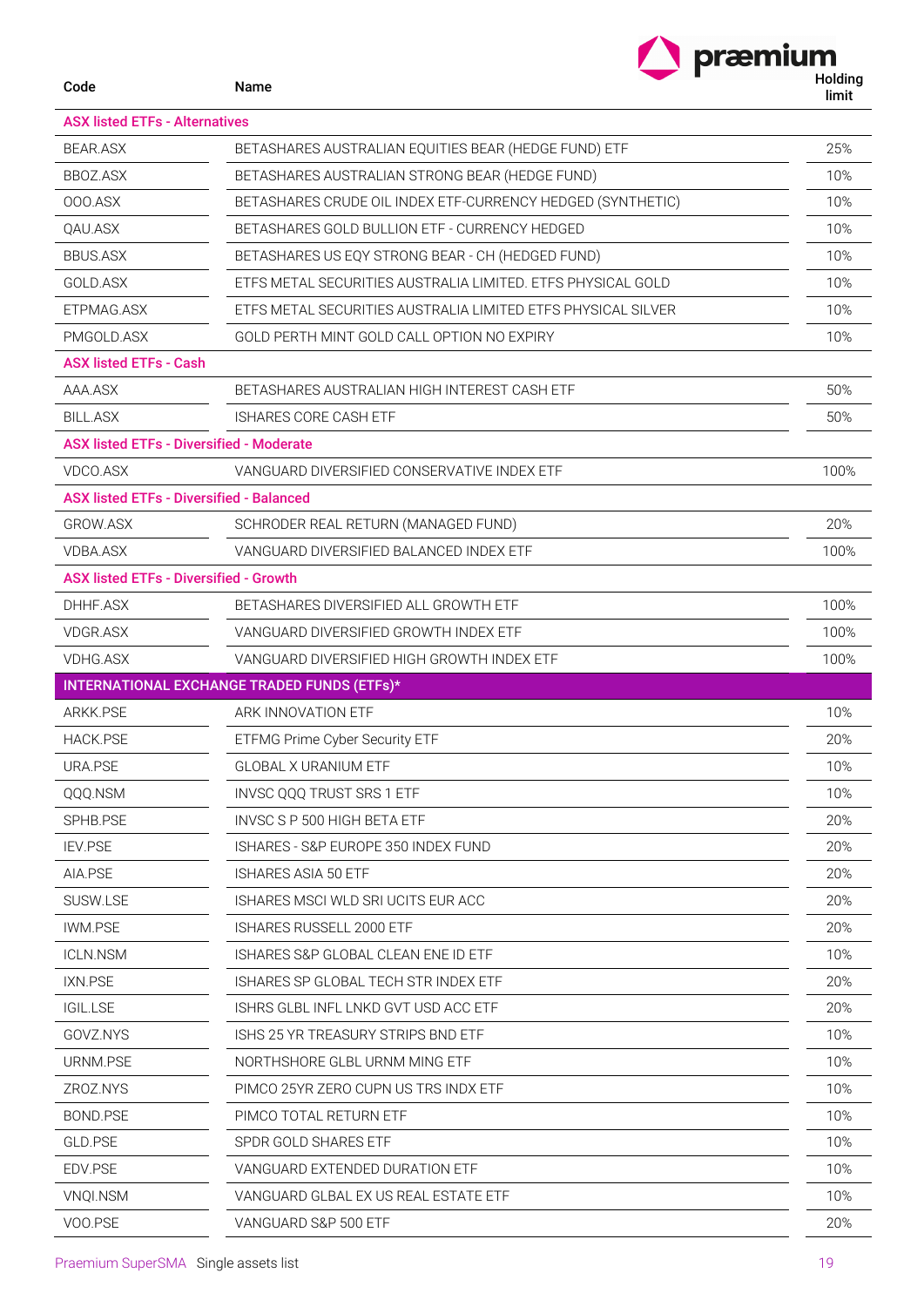|                                          | præmium                                                                                           |                  |
|------------------------------------------|---------------------------------------------------------------------------------------------------|------------------|
| Code                                     | Name                                                                                              | Holding<br>limit |
| <b>Exchange Traded Bond Units (XTBs)</b> |                                                                                                   |                  |
| YTMALD.ASX                               | EQUITY TRUSTEES LIMITED XTB EQT ALD 4.00% APR-25                                                  | 20%              |
| YTMD02.ASX                               | EQUITY TRUSTEES LIMITED XTB EQT DO2 DOW 3.70% APR-26                                              | 20%              |
| YTMIP1.ASX                               | EQUITY TRUSTEES LIMITED XTB EQT IP1 IPL 4.30% MAR-26                                              | 20%              |
| YTMORG.ASX                               | EQUITY TRUSTEES LIMITED XTB EQT ORG 2.65% NOV-27                                                  | 20%              |
| YTMSCP.ASX                               | EQUITY TRUSTEES LIMITED XTB EQT SCP 3.90% JUN-24                                                  | 20%              |
| <b>ASX Listed Hybrids</b>                |                                                                                                   |                  |
| AMPPB.ASX                                | AMP LIMITED CAP NOTE 3-BBSW+4.50% PERP NON-CUM RED T-12-25                                        | 20%              |
| AMPPA.ASX                                | AMP LIMITED CAP NOTE 3-BBSW+5.10% PERP NON-CUM RED T-12-21                                        | 20%              |
| ANZPI.ASX                                | AUSTRALIA AND NEW ZEALAND BANKING GROUP LIMITED CAP NOTE 3-BBSW+3.00<br>PERP NON-CUM RED T-03-28  | 20%              |
| ANZPH.ASX                                | AUSTRALIA AND NEW ZEALAND BANKING GROUP LIMITED CAP NOTE 3-BBSW+3.80%<br>PERP NON-CUM RED T-03-25 | 20%              |
| ANZPG.ASX                                | AUSTRALIA AND NEW ZEALAND BANKING GROUP LIMITED CAP NOTE 3-BBSW+4.70%<br>PERP NON-CUM RED T-03-24 | 20%              |
| ANZPD.ASX                                | AUSTRALIA AND NEW ZEALAND BANKING GROUP LIMITED CAP NOTE 6-BBSW+3.40%<br>PERP NON-CUM RED T-09-21 | 20%              |
| ANZPE.ASX                                | AUSTRALIA AND NEW ZEALAND BANKING GROUP LIMITED CAP NOTE 6-BBSW+3.25%<br>PERP NON-CUM RED T-03-22 | 20%              |
| ANZPF.ASX                                | AUSTRALIA AND NEW ZEALAND BANKING GROUP LIMITED CAP NOTE 6-BBSW+3.60%<br>PERP NON-CUM RED T-03-23 | 20%              |
| AYUHC.ASX                                | AUSTRALIAN UNITY LIMITED SIMPLE BOND 3-BBSW+2.00% 15-12-24                                        | 20%              |
| AYUHD.ASX                                | AUSTRALIAN UNITY LIMITED SIMPLE BOND 3-BBSW+2.15% 15-12-26                                        | 20%              |
| BOQPE.ASX                                | BANK OF QUEENSLAND LIMITED. CAP NOTE 3-BBSW+3.75% PERP NON-CUM RED T-08-<br>24                    | 20%              |
| BOQPF.ASX                                | BANK OF QUEENSLAND LIMITED. CAP NOTE 3-BBSW+3.80% PERP NON-CUM RED T-05-<br>27                    | 20%              |
| BENPE.ASX                                | BENDIGO AND ADELAIDE BANK LIMITED                                                                 | 20%              |
| <b>BENPH.ASX</b>                         | BENDIGO AND ADELAIDE BANK LIMITED CAP NOTE 3-BBSW+3.80% PERP NON-CUM<br>RED T-06-27               | 20%              |
| BENPG.ASX                                | BENDIGO AND ADELAIDE BANK LIMITED CNV PREF 3-BBSW+3.75% PERP NON-CUM<br>RED T-06-24               | 20%              |
| BENPF.ASX                                | BENDIGO AND ADELAIDE BANK LIMITED CNV PREF 6-BBSW+4.00% PERP NON-CUM<br>RED T-06-21               | 20%              |
| BENHB.ASX                                | BENDIGO AND ADELAIDE BANK LIMITED HYBRID 3-BBSW+1.00% PERP SUB CUM RED                            | 20%              |
| C2FHA.ASX                                | CENTURIA FUNDS MANAGEMENT LIMITED BOND 3-BBSW+4.25% 20-04-26 QLY SEC<br><b>RED</b>                | 20%              |
| CGFPB.ASX                                | CHALLENGER LIMITED CAP NOTE 3-BBSW+4.40% PERP NON-CUM RED T-05-23                                 | 20%              |
| CGFPC.ASX                                | CHALLENGER LIMITED CAP NOTE 3-BBSW+4.60% PERP NON-CUM RED T-05-26                                 | 20%              |
| CGFPA.ASX                                | CHALLENGER LIMITED CNV PREF 3-BBSW+3.40% PERP SUB NON-CUM RED T-05-20                             | 20%              |
| CAMG.ASX                                 | CLIME CAPITAL LIMITED CONVERT BOND 5.25% 30-11-25 QLY RED                                         | 20%              |
| CBAPD.ASX                                | COMMONWEALTH BANK OF AUSTRALIA. CAP NOTE 3-BBSW+2.80% PERP NON-CUM<br><b>RED T-12-22</b>          | 20%              |
| CBAPI.ASX                                | COMMONWEALTH BANK OF AUSTRALIA. CAP NOTE 3-BBSW+3.00% PERP NON-CUM<br><b>RED T-04-27</b>          | 20%              |
| CBAPG.ASX                                | COMMONWEALTH BANK OF AUSTRALIA. CAP NOTE 3-BBSW+3.40% PERP NON-CUM<br><b>RED T-04-25</b>          | 20%              |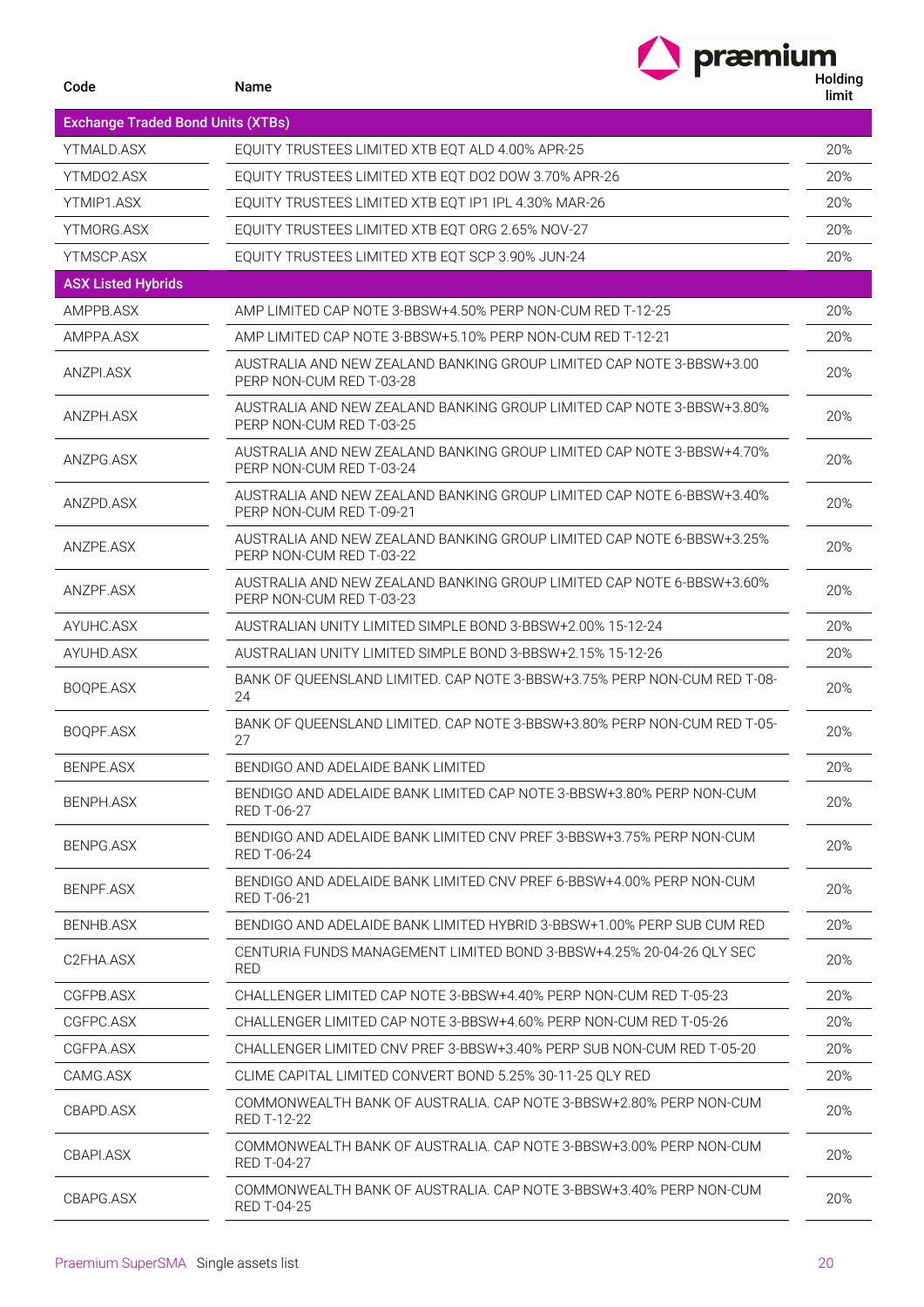| Code             | Name                                                                                       | nolully<br>limit |
|------------------|--------------------------------------------------------------------------------------------|------------------|
| CBAPH.ASX        | COMMONWEALTH BANK OF AUSTRALIA, CAP NOTE 3-BBSW+3.70% PERP NON-CUM<br><b>RED T-04-24</b>   | 20%              |
| CBAPF.ASX        | COMMONWEALTH BANK OF AUSTRALIA, CAP NOTE 3-BBSW+3.90% PERP NON-CUM<br><b>RED T-03-22</b>   | 20%              |
| CBAPE.ASX        | COMMONWEALTH BANK OF AUSTRALIA, CAP NOTE 3-BBSW+5.20% PERP NON-CUM<br>RED T-10-21          | 20%              |
| CWNHB.ASX        | CROWN RESORTS LIMITED HYBRID 3-BBSW+4.00% 23-04-75 SUB CUM RED T-07-21                     | 20%              |
| CVCG.ASX         | CVC LIMITED CONVERT BOND 3-BBSW+3.75% 22-6-23 QLY NON-CUM RED                              | 20%              |
| IAGPD.ASX        | INSURANCE AUSTRALIA GROUP LIMITED CAP NOTE 3-BBSW+4.70% PERP NON-CUM<br><b>RED T-06-23</b> | 20%              |
| KBCPA.ASX        | KEYBRIDGE CAPITAL LIMITED CONVERT BOND 7.00% 31-07-21 QLY CUM RED                          | 20%              |
| MBLPD.ASX        | MACQUARIE BANK LIMITED CAP NOTE 3-BBSW+2.90% PERP NON-CUM RED T-09-28                      | 20%              |
| MBLPC.ASX        | MACOUARIE BANK LIMITED CAP NOTE 3-BBSW+4.70% PERP NON-CUM RED T-12-25                      | 20%              |
| MQGPE.ASX        | MACQUARIE GROUP LIMITED CAP NOTE 3-BBSW+2.90% PERP NON-CUM RED T-09-27                     | 20%              |
| MQGPC.ASX        | MACQUARIE GROUP LIMITED CAP NOTE 3-BBSW+4.00% PERP NON-CUM RED T-12-24                     | 20%              |
| MQGPD.ASX        | MACQUARIE GROUP LIMITED CAP NOTE 3-BBSW+4.15% PERP NON-CUM RED T-09-26                     | 20%              |
| MQGPB.ASX        | MACOUARIE GROUP LIMITED CAP NOTE 6-BBSW+5.15% PERP NON-CUM RED T-03-21                     | 20%              |
| NABPE.ASX        | NATIONAL AUSTRALIA BANK LIMITED CAP NOTE 3-BBSW+2.20% 20-09-28 CUM RED T-<br>09-23         | 20%              |
| NABPH.ASX        | NATIONAL AUSTRALIA BANK LIMITED CAP NOTE 3-BBSW+3.50% PERP NON-CUM RED<br>T-12-27          | 20%              |
| NABPF.ASX        | NATIONAL AUSTRALIA BANK LIMITED CAP NOTE 3-BBSW+4.00% PERP NON-CUM RED<br>$T-06-26$        | 20%              |
| NABPD.ASX        | NATIONAL AUSTRALIA BANK LIMITED CAP NOTE 3-BBSW+4.95% PERP NON-CUM RED<br>$T-07-22$        | 20%              |
| NABPB.ASX        | NATIONAL AUSTRALIA BANK LIMITED CNV PREF 3-BBSW+3.25% PERP NON-CUM RED<br>$T-12-20$        | 20%              |
| NABHA.ASX        | NATIONAL AUSTRALIA BANK LIMITED HYBRID 3-BBSW+1.25% PERP SUB EXCH NON-<br><b>CUM STAP</b>  | 20%              |
| NFNG.ASX         | NUFARM FINANCE (NZ) LIMITED CONVERT BOND 6-BBSW+1.90% PERP SUB NON-CUM<br><b>EXH STP</b>   | 10%              |
| PPCHA.ASX        | PEET LIMITED SIMPLE BOND 7.50% SEMI 07-06-21                                               |                  |
| QUBHA.ASX        | QUBE HOLDINGS LIMITED HYBRID 3-BBSW+3.90% 05-10-23 SUB CUM                                 | 20%              |
| RHCPA.ASX        | RAMSAY HEALTH CARE LIMITED TRANS PREF 6-BBSW+ 4.85% PERP SUB RED T-10-10                   | 20%              |
| SUNPI.ASX        | SUNCORP GROUP LIMITED CAP NOTE 3-BBSW+2.90% PERP NON-CUM RED T-06-28                       | 20%              |
| SUNPH.ASX        | SUNCORP GROUP LIMITED CAP NOTE 3-BBSW+3.00% PERP NON-CUM RED T-06-26                       | 20%              |
| SUNPG.ASX        | SUNCORP GROUP LIMITED CAP NOTE 3-BBSW+3.65% PERP NON-CUM RED T-06-24                       | 20%              |
| SUNPF.ASX        | SUNCORP GROUP LIMITED CAP NOTE 3-BBSW+4.10% PERP NON-CUM RED T-06-22                       | 20%              |
| SBKHB.ASX        | SUNCORP-METWAY LIMITED CAP NOTE 3-BBSW+0.75% PERP CUM                                      | 20%              |
| URFPA.ASX        | US MASTERS RESIDENTIAL PROPERTY FUND CNT PREF 6.25% PERP SEMI SUB CUM<br>STEP T-01-23      | 20%              |
| <b>WBCPE.ASX</b> | WESTPAC BANKING CORPORATION CAP NOTE 3-BBSW+3.05% PERP NON-CUM RED T-<br>09-22             | 20%              |
| WBCPH.ASX        | WESTPAC BANKING CORPORATION CAP NOTE 3-BBSW+3.20% PERP NON-CUM RED T-<br>09-25             | 20%              |
| WBCPJ.ASX        | WESTPAC BANKING CORPORATION CAP NOTE 3-BBSW+3.40% PERP NON-CUM RED T-<br>03-27             | 20%              |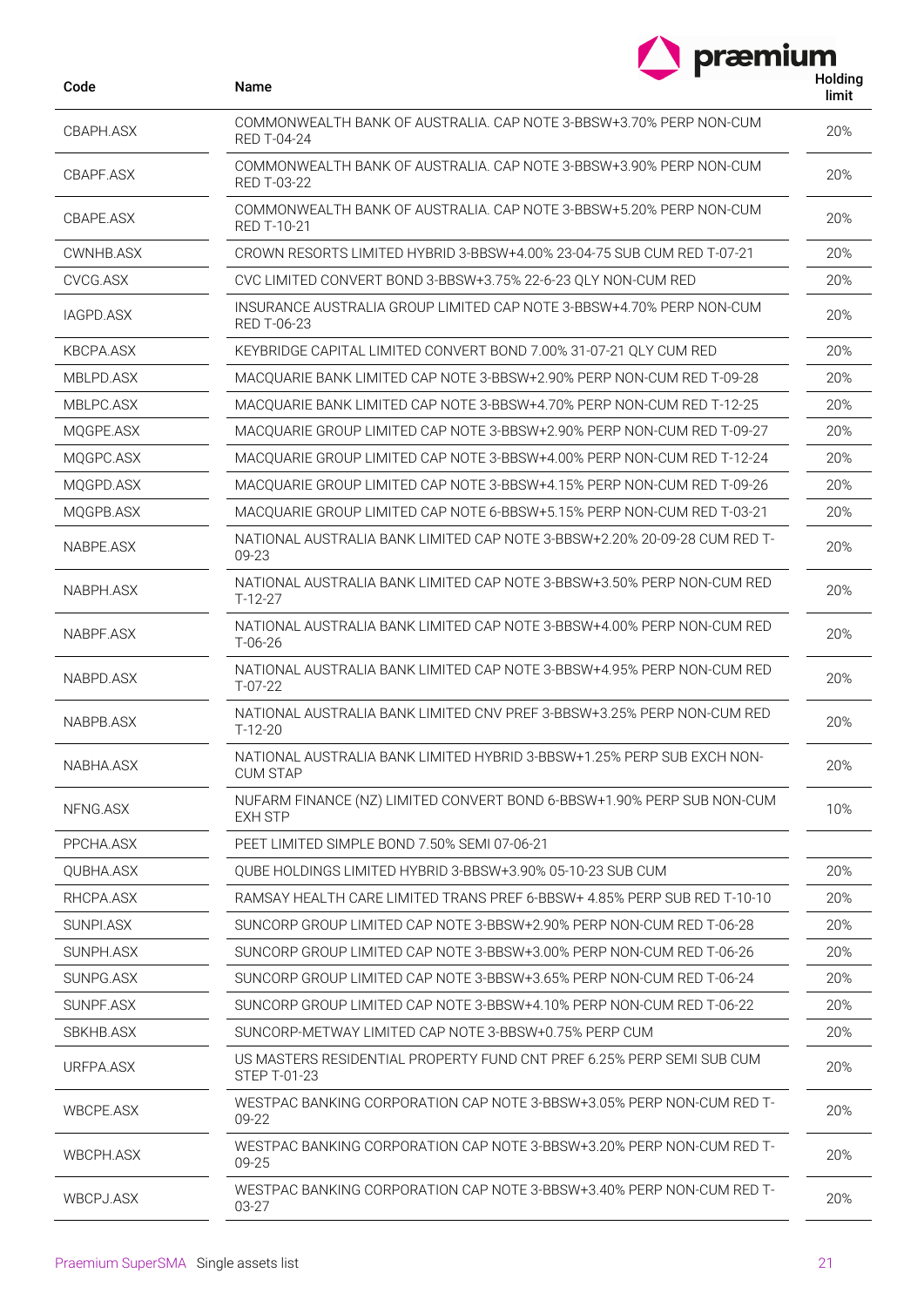| Code                                | Name<br>WESTPAC BANKING CORPORATION CAP NOTE 3-BBSW+3.70% PERP NON-CUM RED T-<br>$07 - 24$ |      |
|-------------------------------------|--------------------------------------------------------------------------------------------|------|
| <b>WBCPLASX</b>                     |                                                                                            |      |
| WBCPF.ASX                           | WESTPAC BANKING CORPORATION CAP NOTE 3-BBSW+4.00% PERP NON-CUM RED T-<br>$03 - 21$         |      |
| WBCPG.ASX                           | WESTPAC BANKING CORPORATION CAP NOTE 3-BBSW+4.90% PERP NON-CUM RED T-<br>$12 - 21$         | 20%  |
| WHFPB.ASX                           | WHITEFIELD LIMITED CONV PREF 3.75% 30-11-24 SEMI SUB NON-CUM RES RED                       | 20%  |
| Listed Investment Companies (LICs)* |                                                                                            |      |
| LICs - Australian equities          |                                                                                            |      |
| ACQ.ASX                             | ACORN CAPITAL INVESTMENT FUND LIMITED                                                      | 10%  |
| ARG.ASX                             | ARGO INVESTMENTS LIMITED                                                                   | 25%  |
| AFI.ASX                             | AUSTRALIAN FOUNDATION INVESTMENT COMPANY LIMITED                                           | 20%  |
| <b>BKI.ASX</b>                      | BKI INVESTMENT COMPANY LIMITED                                                             | 50%  |
| LSF.ASX                             | L1 LONG SHORT FUND LIMITED                                                                 | 10%  |
| MIR.ASX                             | MIRRABOOKA INVESTMENTS LIMITED                                                             | 50%  |
| NSC.ASX                             | NAOS SMALL CAP OPPORTUNITIES COMPANY LIMITED                                               | 100% |
| OPH.ASX                             | OPHIR HIGH CONVICTION FUND                                                                 | 20%  |
| PL8.ASX                             | PLATO INCOME MAXIMISER LIMITED                                                             | 20%  |
| RF1.ASX                             | REGAL INVESTMENT FUND ORDINARY UNITS FULLY PAID                                            | 25%  |
| WAM.ASX                             | WAM CAPITAL LIMITED                                                                        | 50%  |
| <b>WLE.ASX</b>                      | <b>WAM LEADERS LIMITED</b>                                                                 | 100% |
| WMI.ASX                             | WAM MICROCAP LIMITED                                                                       | 20%  |
| WAX.ASX                             | WAM RESEARCH LIMITED                                                                       |      |
| LICs - International equities       |                                                                                            |      |
| AGX1.ASX                            | ANTIPODES GLOBAL SHARES (QUOTED MANAGED FUND)                                              | 50%  |
| GVF.ASX                             | GLOBAL VALUE FUND LIMITED                                                                  | 20%  |
| HM1.ASX                             | HEARTS AND MINDS INVESTMENTS LIMITED                                                       | 10%  |
| MGF.ASX                             | MAGELLAN GLOBAL FUND                                                                       | 50%  |
| MHHT.ASX                            | MAGELLAN HIGH CONVICTION TRUST (MANAGED FUND)                                              | 25%  |
| PAI.ASX                             | PLATINUM ASIA INVESTMENTS LIMITED                                                          | 50%  |
| VG8.ASX                             | VGI PARTNERS ASIAN INVESTMENTS LIMITED                                                     | 20%  |
| WGB.ASX                             | WAM GLOBAL LIMITED                                                                         | 15%  |
| WQG.ASX                             | WCM GLOBAL GROWTH LIMITED                                                                  | 50%  |
| $LICs$ – Fixed interest             |                                                                                            |      |
| <b>GCI.ASX</b>                      | GRYPHON CAPITAL INCOME TRUST ORDINARY                                                      | 50%  |
| KKC.ASX                             | KKR CREDIT INCOME FUND ORDINARY                                                            | 20%  |
| MOT.ASX                             | METRICS INCOME OPPORTUNITIES TRUST ORDINARY                                                | 100% |
| MXT.ASX                             | METRICS MASTER INCOME TRUST ORDINARY                                                       | 25%  |
| NBI.ASX                             | NB GLOBAL CORPORATE INCOME TRUST ORDINARY UNITS FULLY PAID                                 | 15%  |
| PCI.ASX                             | PERPETUAL CREDIT INCOME TRUST ORDINARY                                                     | 25%  |
| QRI.ASX                             | QUALITAS REAL ESTATE INCOME FUND ORDINARY UNITS FULLY PAID                                 |      |
| LICs - Property and infrastructure  |                                                                                            |      |
| ALI.ASX                             | ARGO GLOBAL LISTED INFRASTRUCTURE LIMITED                                                  | 25%  |

Praemium SuperSMA Single assets list 22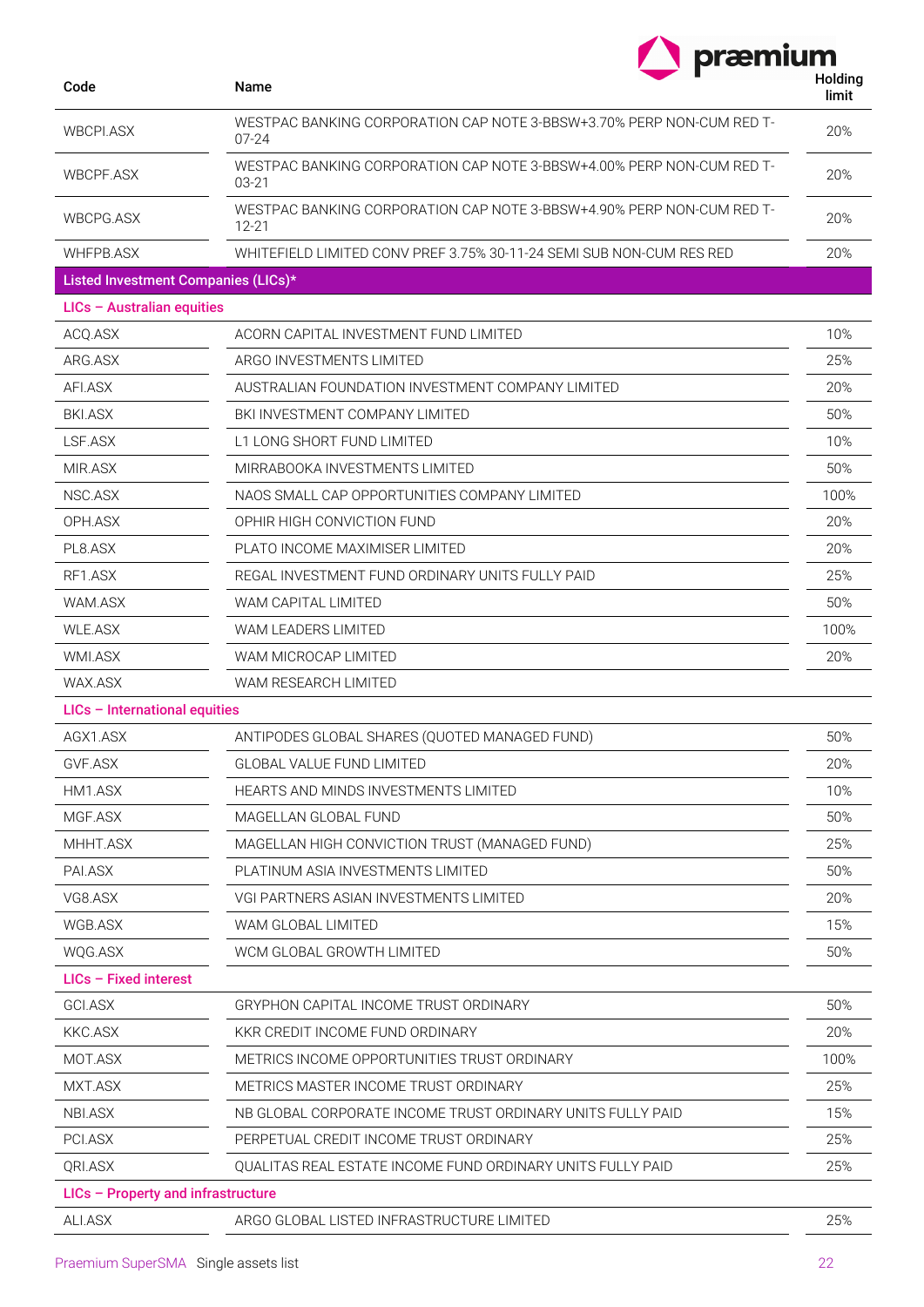| Code                         | præmium<br>Name                                                    | Holding<br>limit |
|------------------------------|--------------------------------------------------------------------|------------------|
| $LICs - Alternatives$        |                                                                    |                  |
| PE1.ASX                      | PENGANA PRIVATE EQUITY TRUST                                       | 50%              |
| VG1.ASX                      | VGI PARTNERS GLOBAL INVESTMENTS LIMITED                            | 20%              |
| <b>ASX Listed Securities</b> |                                                                    |                  |
| 29M.ASX                      | 29METALS LIMITED                                                   | 20%              |
| ABP.ASX                      | ABACUS PROPERTY GROUP FULLY PAID ORDINARY/UNITS STAPLED SECURITIES | 20%              |
| AX1.ASX                      | <b>ACCENT GROUP LIMITED</b>                                        | 20%              |
| ADH.ASX                      | <b>ADAIRS LIMITED</b>                                              | 20%              |
| ABC.ASX                      | <b>ADBRI LIMITED</b>                                               | 20%              |
| AGL.ASX                      | AGL ENERGY LIMITED.                                                | 20%              |
| AGI.ASX                      | AINSWORTH GAME TECHNOLOGY LIMITED                                  | 20%              |
| AKE.ASX                      | <b>ALLKEM LIMITED</b>                                              | 20%              |
| ALQ.ASX                      | <b>ALS LIMITED</b>                                                 | 20%              |
| ALU.ASX                      | ALTIUM LIMITED                                                     | 20%              |
| AWC.ASX                      | ALUMINA LIMITED                                                    | 20%              |
| AMA.ASX                      | AMA GROUP LIMITED                                                  | 20%              |
| AMC.ASX                      | AMCOR PLC CDI 1:1 FOREIGN EXEMPT NYSE                              | 20%              |
| AMP.ASX                      | <b>AMP LIMITED</b>                                                 | 20%              |
| ALD.ASX                      | AMPOL LIMITED                                                      | 20%              |
| ANN.ASX                      | <b>ANSELL LIMITED</b>                                              | 20%              |
| APE ASX                      | AP EAGERS LIMITED                                                  | 20%              |
| APA.ASX                      | APA GROUP FULLY PAID UNITS STAPLED SECURITIES                      | 20%              |
| APM.ASX                      | APM HUMAN SERVICES INTERNATIONAL LIMITED                           | 20%              |
| APX.ASX                      | <b>APPEN LIMITED</b>                                               | 20%              |
| ARB.ASX                      | ARB CORPORATION LIMITED.                                           | 20%              |
| ALG.ASX                      | ARDENT LEISURE GROUP LIMITED                                       | 20%              |
| ARF.ASX                      | ARENA REIT. FULLY PAID ORDINARY/UNITS STAPLED SECURITIES           | 20%              |
| ALL.ASX                      | ARISTOCRAT LEISURE LIMITED                                         | 20%              |
| ASX.ASX                      | <b>ASX LIMITED</b>                                                 | 20%              |
| ALX.ASX                      | ATLAS ARTERIA STAP US PROHIBITED EXCLUDING QUP                     | 20%              |
| AIA.ASX                      | AUCKLAND INTERNATIONAL AIRPORT LIMITED FOREIGN EXEMPT NZX          | 20%              |
| AD8.ASX                      | AUDINATE GROUP LIMITED                                             | 20%              |
| AMI.ASX                      | AURELIA METALS LIMITED                                             | 20%              |
| AZJ.ASX                      | AURIZON HOLDINGS LIMITED                                           | 20%              |
| ABB.ASX                      | AUSSIE BROADBAND LIMITED                                           | 20%              |
| ASB.ASX                      | <b>AUSTAL LIMITED</b>                                              | 20%              |
| ANZ.ASX                      | AUSTRALIA AND NEW ZEALAND BANKING GROUP LIMITED                    | 25%              |
| AAC.ASX                      | AUSTRALIAN AGRICULTURAL COMPANY LIMITED.                           | 20%              |
| AEF.ASX                      | AUSTRALIAN ETHICAL INVESTMENT LIMITED                              | 20%              |
| AFG.ASX                      | AUSTRALIAN FINANCE GROUP LTD                                       | 20%              |
| ASM.ASX                      | AUSTRALIAN STRATEGIC MATERIALS LIMITED                             | 20%              |
| AUI.ASX                      | AUSTRALIAN UNITED INVESTMENT COMPANY LIMITED                       | 20%              |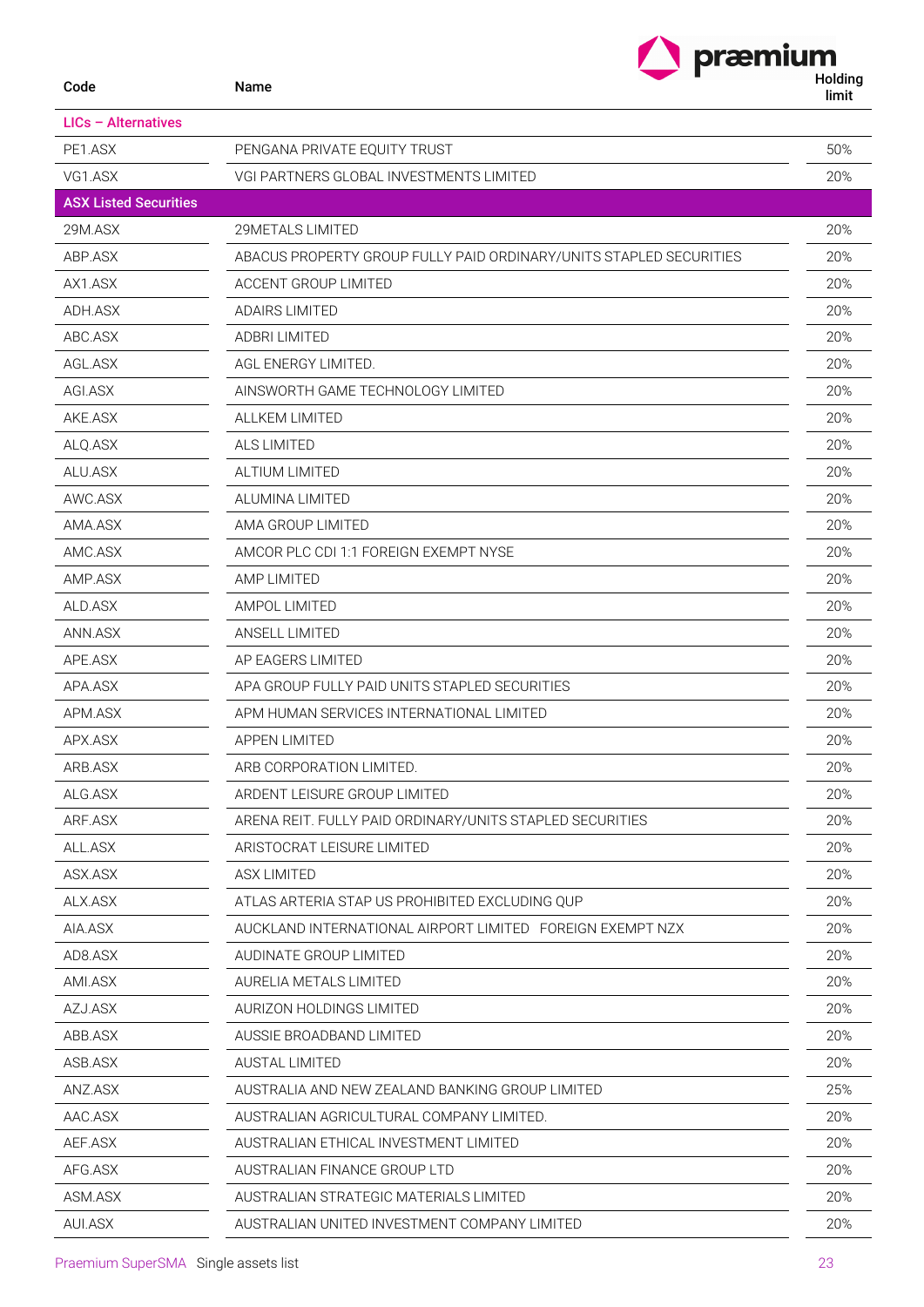| præmium          |
|------------------|
| Holding<br>limit |
|                  |

 $\blacktriangle$ 

| Code           | Name             |
|----------------|------------------|
| AVZ.ASX        | AVZ N            |
| BBN.ASX        | BABY             |
| BOQ.ASX        | BANK             |
| BAP.ASX        | <b>BAPC</b>      |
| <b>BPT.ASX</b> | <b>BEACI</b>     |
| <b>BGA.ASX</b> | BEGA             |
| <b>BGL.ASX</b> | <b>BELLE</b>     |
| <b>BEN.ASX</b> | BEND             |
| <b>BET.ASX</b> | <b>BETM</b>      |
| <b>BHP.ASX</b> | <b>BHP G</b>     |
| BKL.ASX        | <b>BLACI</b>     |
| SQ2.ASX        | <b>BLOCI</b>     |
| <b>BSL.ASX</b> | <b>BLUES</b>     |
| <b>BLD.ASX</b> | <b>BORA</b>      |
| BRN.ASX        | <b>BRAIN</b>     |
| BXB.ASX        | BRAM             |
| <b>BVS.ASX</b> | <b>BRAV</b>      |
| BRG.ASX        | <b>BREVI</b>     |
| <b>BKW.ASX</b> | <b>BRICK</b>     |
| <b>BWP.ASX</b> | BWP <sup>-</sup> |
| <b>BWX.ASX</b> | BWX l            |
| CXL.ASX        | CALIX            |
| CMM.ASX        | CAPR             |
| CAR.ASX        | CARS.            |
| CNI.ASX        | <b>CENT</b>      |
| CIP.ASX        | <b>CENT</b>      |
| COF.ASX        | <b>CENT</b>      |
| CHN.ASX        | CHAL             |
| CGF.ASX        | CHAL             |
| CIA.ASX        | CHAM             |
| CHC.ASX        | CHAR             |
| CLW.ASX        | CHAR             |
| CQR.ASX        | CHAR             |
| CQE.ASX        | CHAR             |
| CNU.ASX        | CHOR             |
| CCX.ASX        | CITY (           |
| CWY.ASX        | CLEAI            |
| CUV.ASX        | CLINL            |
| CCL.ASX        | COCA             |
| COH.ASX        | COCH             |

| Code           | Name                                                | limit |
|----------------|-----------------------------------------------------|-------|
| AVZ.ASX        | AVZ MINERALS LIMITED                                | 20%   |
| <b>BBN.ASX</b> | <b>BABY BUNTING GROUP LIMITED</b>                   | 20%   |
| BOQ.ASX        | <b>BANK OF QUEENSLAND LIMITED</b>                   | 20%   |
| BAP.ASX        | <b>BAPCOR LIMITED</b>                               | 20%   |
| BPT.ASX        | <b>BEACH ENERGY LIMITED</b>                         | 20%   |
| <b>BGA.ASX</b> | <b>BEGA CHEESE LIMITED</b>                          | 20%   |
| <b>BGL.ASX</b> | BELLEVUE GOLD LIMITED                               | 20%   |
| <b>BEN.ASX</b> | BENDIGO AND ADELAIDE BANK LIMITED                   | 20%   |
| BET.ASX        | BETMAKERS TECHNOLOGY GROUP LTD                      | 20%   |
| <b>BHP.ASX</b> | <b>BHP GROUP LIMITED</b>                            | 25%   |
| <b>BKL.ASX</b> | <b>BLACKMORES LIMITED</b>                           | 20%   |
| SQ2.ASX        | BLOCK INC. CDI 1:1 FOREIGN EXEMPT NYSE              | 20%   |
| <b>BSL.ASX</b> | <b>BLUESCOPE STEEL LIMITED</b>                      | 20%   |
| <b>BLD.ASX</b> | BORAL LIMITED.                                      | 20%   |
| <b>BRN.ASX</b> | <b>BRAINCHIP HOLDINGS LTD</b>                       | 20%   |
| BXB.ASX        | <b>BRAMBLES LIMITED</b>                             | 20%   |
| BVS.ASX        | BRAVURA SOLUTIONS LIMITED.                          | 20%   |
| BRG.ASX        | <b>BREVILLE GROUP LIMITED</b>                       | 20%   |
| BKW.ASX        | <b>BRICKWORKS LIMITED</b>                           | 20%   |
| BWP.ASX        | <b>BWP TRUST ORDINARY</b>                           | 20%   |
| BWX.ASX        | <b>BWX LIMITED</b>                                  | 20%   |
| CXL.ASX        | CALIX LIMITED                                       | 20%   |
| CMM.ASX        | CAPRICORN METALS LTD                                | 20%   |
| CAR.ASX        | CARSALES.COM LIMITED.                               | 20%   |
| CNI.ASX        | CENTURIA CAPITAL GROUP                              | 20%   |
| CIP.ASX        | CENTURIA INDUSTRIAL REIT ORDINARY                   | 20%   |
| COF.ASX        | CENTURIA OFFICE REIT ORDINARY                       | 20%   |
| CHN.ASX        | CHALICE MINING LIMITED                              | 20%   |
| CGF.ASX        | CHALLENGER LIMITED                                  | 20%   |
| CIA.ASX        | CHAMPION IRON LIMITED                               | 20%   |
| CHC.ASX        | CHARTER HALL GROUP STAPLED SECURITIES US PROHIBITED | 20%   |
| CLW.ASX        | CHARTER HALL LONG WALE REIT                         | 20%   |
| CQR.ASX        | CHARTER HALL RETAIL REIT                            | 20%   |
| CQE.ASX        | CHARTER HALL SOCIAL INFRASTRUCTURE REIT             | 20%   |
| CNU.ASX        | CHORUS LIMITED FOREIGN EXEMPT NZX                   | 20%   |
| CCX.ASX        | CITY CHIC COLLECTIVE LIMITED                        | 20%   |
| CWY.ASX        | CLEANAWAY WASTE MANAGEMENT LIMITED                  | 20%   |
| CUV.ASX        | CLINUVEL PHARMACEUTICALS LIMITED                    | 20%   |
| CCL.ASX        | COCA-COLA AMATIL LIMITED                            | 20%   |
| COH.ASX        | COCHLEAR LIMITED                                    | 20%   |
| CDA.ASX        | CODAN LIMITED                                       | 20%   |
| COL.ASX        | COLES GROUP LIMITED.                                | 20%   |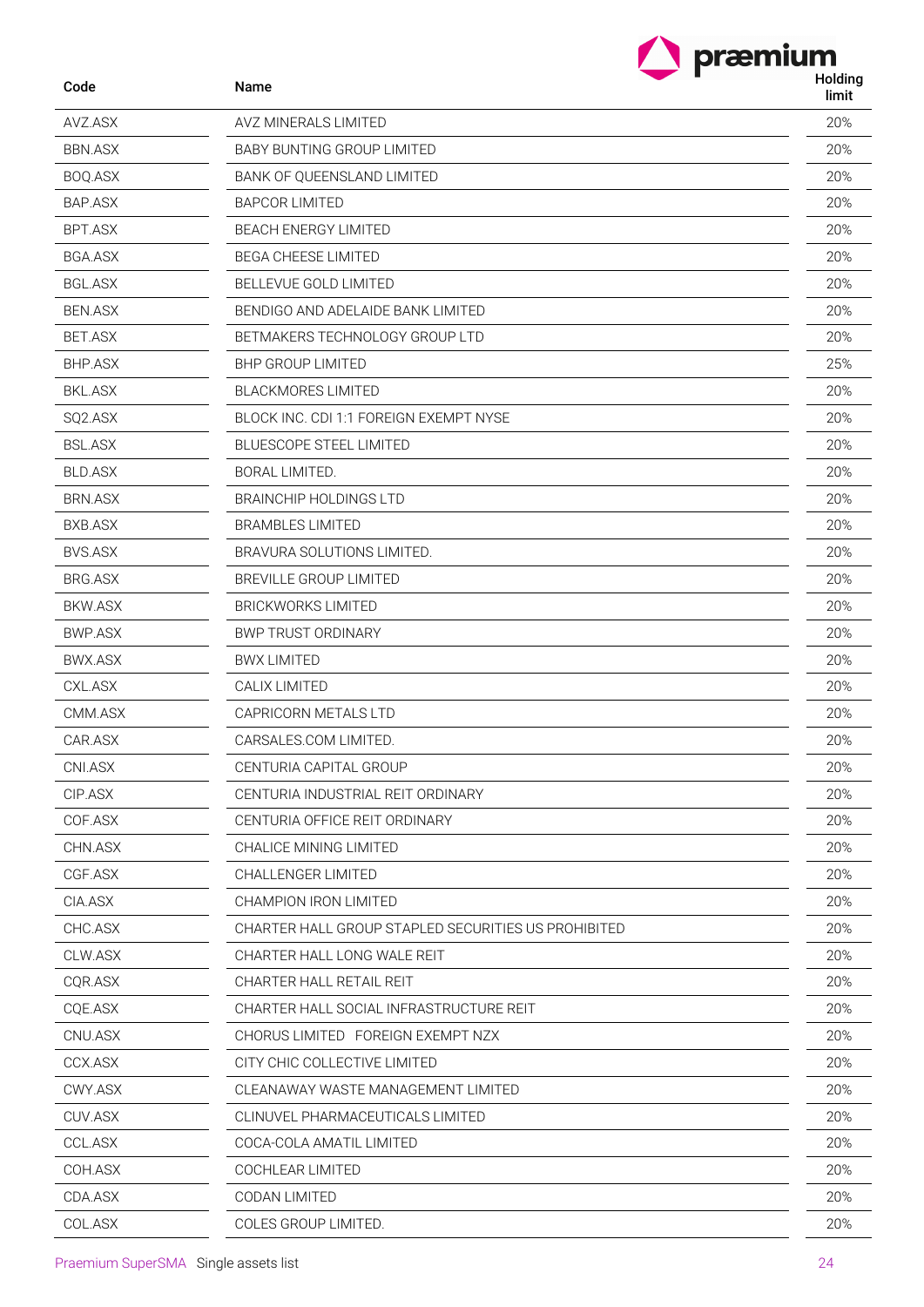|                | præmium                                                                                     |                  |
|----------------|---------------------------------------------------------------------------------------------|------------------|
| Code           | Name                                                                                        | Holding<br>limit |
| CKF.ASX        | <b>COLLINS FOODS LIMITED</b>                                                                | 20%              |
| CBA.ASX        | COMMONWEALTH BANK OF AUSTRALIA.                                                             |                  |
| CPU.ASX        | COMPUTERSHARE LIMITED.                                                                      | 20%              |
| COE.ASX        | COOPER ENERGY LIMITED                                                                       | 20%              |
| CXO.ASX        | CORE LITHIUM LTD                                                                            | 20%              |
| CTD.ASX        | CORPORATE TRAVEL MANAGEMENT LIMITED                                                         | 20%              |
| CGC.ASX        | COSTA GROUP HOLDINGS LIMITED                                                                | 20%              |
| CCP.ASX        | CREDIT CORP GROUP LIMITED                                                                   | 20%              |
| CMW.ASX        | CROMWELL PROPERTY GROUP FULLY PAID ORDINARY/UNITS STAPLED SECURITIES                        | 20%              |
| CRN.ASX        | CORONADO GLOBAL RESOURCES INC. CDIS 10:1                                                    | 20%              |
| CWN.ASX        | CROWN RESORTS LIMITED                                                                       | 20%              |
| CSL.ASX        | <b>CSL LIMITED</b>                                                                          | 25%              |
| CSR.ASX        | <b>CSR LIMITED</b>                                                                          | 20%              |
| DBI.ASX        | DALRYMPLE BAY INFRASTRUCTURE LIMITED FULLY PAID ORDINARY/NOTES STAPLED<br><b>SECURITIES</b> | 20%              |
| DTL.ASX        | DATA#3 LIMITED                                                                              | 20%              |
| DEG.ASX        | DE GREY MINING LIMITED                                                                      | 20%              |
| DRR.ASX        | DETERRA ROYALTIES LIMITED                                                                   | 20%              |
| DXS.ASX        | DEXUS FULLY PAID UNITS STAPLED SECURITIES                                                   | 20%              |
| DXI.ASX        | DEXUS INDUSTRIA REIT FULLY PAID ORDINARY/UNITS STAPLED SECURITIES                           | 20%              |
| DDR.ASX        | DICKER DATA LIMITED                                                                         | 20%              |
| <b>DUI.ASX</b> | DIVERSIFIED UNITED INVESTMENT LIMITED                                                       | 20%              |
| DJW.ASX        | DJERRIWARRH INVESTMENTS LIMITED                                                             |                  |
| DHG.ASX        | DOMAIN HOLDINGS AUSTRALIA LIMITED.                                                          | 20%              |
| DMP.ASX        | DOMINO'S PIZZA ENTERPRISES LIMITED                                                          | 20%              |
| DOW.ASX        | DOWNER EDI LIMITED                                                                          | 20%              |
| DUB.ASX        | DUBBER CORPORATION LIMITED                                                                  | 20%              |
| EBO.ASX        | EBOS GROUP LIMITED                                                                          | 10%              |
| ECX.ASX        | ECLIPX GROUP LIMITED                                                                        | 20%              |
| ELD.ASX        | ELDERS LIMITED                                                                              | 20%              |
| EOS.ASX        | ELECTRO OPTIC SYSTEMS HOLDINGS LIMITED                                                      | 20%              |
| EML.ASX        | EML PAYMENTS LIMITED                                                                        | 20%              |
| EDV.ASX        | ENDEAVOUR GROUP LIMITED                                                                     | 10%              |
| EHE.ASX        | ESTIA HEALTH LIMITED                                                                        | 20%              |
| EVT.ASX        | EVENT HOSPITALITY AND ENTERTAINMENT LTD                                                     | 20%              |
| EVN.ASX        | EVOLUTION MINING LIMITED                                                                    | 20%              |
| FCL.ASX        | FINEOS CORPORATION HOLDINGS PLC CDIS 1:1                                                    | 20%              |
| FFX.ASX        | FIREFINCH LIMITED                                                                           | 20%              |
| FPH.ASX        | FISHER & PAYKEL HEALTHCARE CORPORATION LIMITED FOREIGN EXEMPT NZX                           | 20%              |
| FBU.ASX        | FLETCHER BUILDING LIMITED FOREIGN EXEMPT NZX                                                | 20%              |
| <b>FLT.ASX</b> | FLIGHT CENTRE TRAVEL GROUP LIMITED                                                          | 20%              |
| FMG.ASX        | FORTESCUE METALS GROUP LTD                                                                  |                  |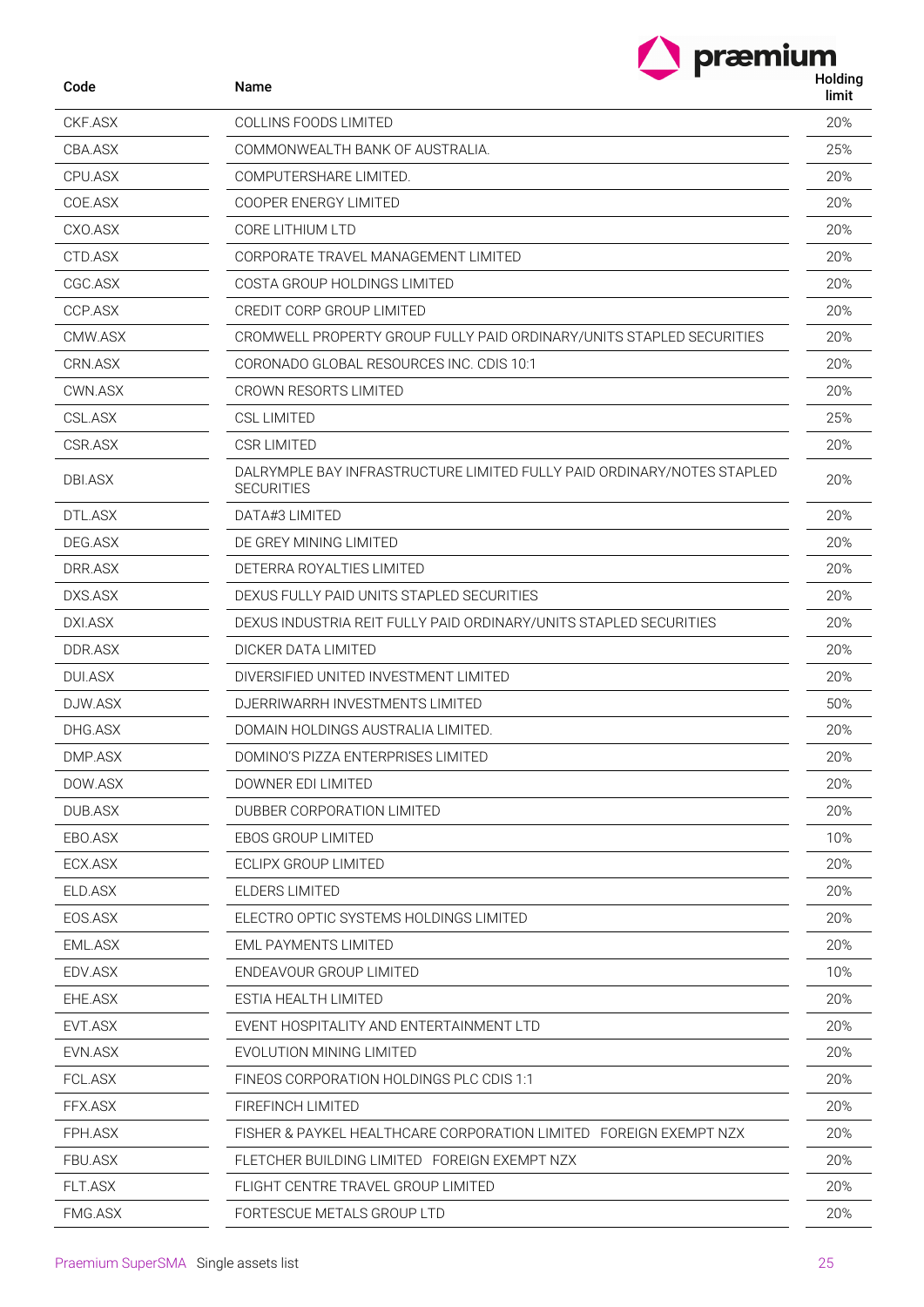|                | præmium                                                                                 |                  |
|----------------|-----------------------------------------------------------------------------------------|------------------|
| Code           | Name                                                                                    | Holding<br>limit |
| FGG.ASX        | FUTURE GENERATION GLOBAL INVESTMENT COMPANY LIMITED                                     | 20%              |
| FGXO.ASX       | FUTURE GENERATION INVESTMENT COMPANY LIMITED OPTION EXPIRING 28-APR-<br>2023            | 20%              |
| GUD ASX        | G.U.D. HOLDINGS LIMITED                                                                 | 20%              |
| <b>GEM.ASX</b> | <b>G8 EDUCATION LIMITED</b>                                                             |                  |
| GDI.ASX        | GDI PROPERTY GROUP FULLY PAID ORDINARY/UNITS STAPLED SECURITIES                         | 20%              |
| GMA.ASX        | GENWORTH MORTGAGE INSURANCE AUSTRALIA LIMITED                                           | 20%              |
| GDC.ASX        | <b>GLOBAL DATA CENTRE GROUP FULLY PAID UNITS STAPLED SECURITIES</b>                     | 10%              |
| GOR.ASX        | <b>GOLD ROAD RESOURCES LIMITED</b>                                                      | 20%              |
| GMG.ASX        | GOODMAN GROUP FULLY PAID ORDINARY/UNITS STAPLED SECURITIES                              | 20%              |
| GPT.ASX        | GPT GROUP FULLY PAID ORDINARY/UNITS STAPLED SECURITIES                                  | 20%              |
| GNC.ASX        | <b>GRAINCORP LIMITED CLASS A</b>                                                        | 20%              |
| GOZ ASX        | GROWTHPOINT PROPERTIES AUSTRALIA FULLY PAID ORDINARY/UNITS STAPLED<br><b>SECURITIES</b> | 20%              |
| GWA.ASX        | <b>GWA GROUP LIMITED.</b>                                                               | 20%              |
| HSN.ASX        | <b>HANSEN TECHNOLOGIES LIMITED</b>                                                      | 20%              |
| HVN.ASX        | HARVEY NORMAN HOLDINGS LIMITED                                                          | 20%              |
| <b>HLS.ASX</b> | <b>HEALIUS LIMITED</b>                                                                  | 20%              |
| HMC.ASX        | HOME CONSORTIUM LIMITED                                                                 | 20%              |
| HDN.ASX        | HOMECO DAILY NEEDS REIT ORDINARY                                                        | 20%              |
| <b>HPI.ASX</b> | HOTEL PROPERTY INVESTMENTS FULLY PAID ORDINARY/UNITS STAPLED SECURITIES                 | 20%              |
| <b>HUB.ASX</b> | HUB24 LIMITED                                                                           | 20%              |
| <b>IEL.ASX</b> | <b>IDP EDUCATION LIMITED</b>                                                            | 20%              |
| <b>ILU.ASX</b> | <b>ILUKA RESOURCES LIMITED</b>                                                          | 20%              |
| IMD.ASX        | <b>IMDEX LIMITED</b>                                                                    | 20%              |
| <b>IMU.ASX</b> | <b>IMUGENE LIMITED</b>                                                                  | 20%              |
| <b>IPL.ASX</b> | <b>INCITEC PIVOT LIMITED</b>                                                            | 20%              |
| IGO.ASX        | INDEPENDENCE GROUP NL                                                                   | 20%              |
| IFM.ASX        | <b>INFOMEDIA LTD</b>                                                                    | 20%              |
| <b>INA.ASX</b> | INGENIA COMMUNITIES GROUP FULLY PAID ORDINARY/UNITS STAPLED SECURITIES                  | 20%              |
| ING.ASX        | INGHAMS GROUP LIMITED                                                                   | 20%              |
| <b>IFL.ASX</b> | INSIGNIA FINANCIAL LTD                                                                  | 20%              |
| IAG.ASX        | INSURANCE AUSTRALIA GROUP LIMITED                                                       | 20%              |
| <b>IDX.ASX</b> | INTEGRAL DIAGNOSTICS LIMITED                                                            | 20%              |
| <b>IVC.ASX</b> | <b>INVOCARE LIMITED</b>                                                                 | 20%              |
| <b>INR.ASX</b> | <b>IONEER LTD</b>                                                                       | 20%              |
| <b>IPH.ASX</b> | <b>IPH LIMITED</b>                                                                      | 20%              |
| <b>IRE.ASX</b> | <b>IRESS LIMITED</b>                                                                    | 20%              |
| IAP.ASX        | <b>IRONGATE GROUP</b>                                                                   | 20%              |
| <b>ISU.ASX</b> | <b>ISELECT LIMITED.</b>                                                                 | 20%              |
| <b>IGL.ASX</b> | <b>IVE GROUP LIMITED</b>                                                                | 20%              |
| JHX.ASX        | JAMES HARDIE INDUSTRIES PLC                                                             | 20%              |
|                |                                                                                         |                  |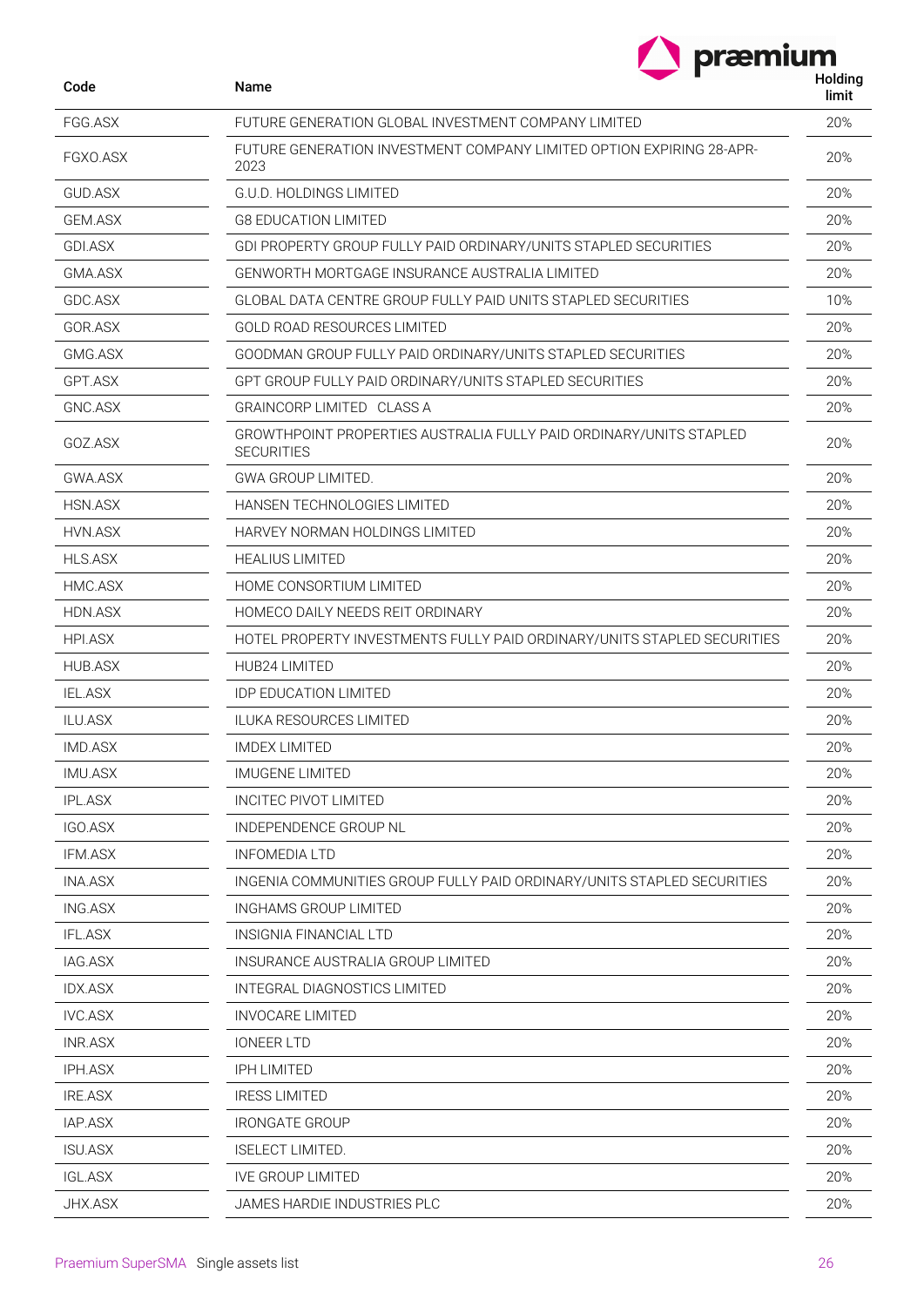|                | præmium                                                                      | Holding |
|----------------|------------------------------------------------------------------------------|---------|
| Code           | Name                                                                         | limit   |
| <b>JHG.ASX</b> | JANUS HENDERSON GROUP PLC CDIS 1:1                                           | 20%     |
| <b>JBH.ASX</b> | JB HI-FI LIMITED                                                             |         |
| JRV.ASX        | <b>JERVOIS GLOBAL LIMITED</b>                                                |         |
| <b>JLG.ASX</b> | JOHNS LYNG GROUP LIMITED                                                     | 20%     |
| JDO.ASX        | <b>JUDO CAPITAL HOLDINGS LIMITED</b>                                         | 20%     |
| JNO.ASX        | JUNO MINERALS LIMITED                                                        |         |
| <b>KAR.ASX</b> | <b>KAROON ENERGY LTD</b>                                                     | 20%     |
| <b>KLS.ASX</b> | <b>KELSIAN GROUP LIMITED</b>                                                 | 20%     |
| <b>KGN.ASX</b> | KOGAN.COM LTD                                                                | 20%     |
| LKE.ASX        | LAKE RESOURCES N.L.                                                          | 20%     |
| LLC.ASX        | LENDLEASE GROUP FULLY PAID ORDINARY/UNITS STAPLED SECURITIES                 | 20%     |
| LPD.ASX        | <b>LEPIDICO LTD</b>                                                          | 10%     |
| 360.ASX        | LIFE360 INC. CDI 3:1 US PERSON PROHIBITED EXCLUDING QIB                      | 20%     |
| LIC.ASX        | LIFESTYLE COMMUNITIES LIMITED                                                | 20%     |
| LTR.ASX        | <b>LIONTOWN RESOURCES LIMITED</b>                                            | 20%     |
| LNK.ASX        | LINK ADMINISTRATION HOLDINGS LIMITED                                         | 20%     |
| LOV.ASX        | <b>LOVISA HOLDINGS LIMITED</b>                                               | 20%     |
| LYC.ASX        | LYNAS RARE EARTHS LIMITED                                                    | 20%     |
| MQG.ASX        | MACQUARIE GROUP LIMITED                                                      | 25%     |
| MAF.ASX        | MA FINANCIAL GROUP LIMITED                                                   |         |
| MFG.ASX        | MAGELLAN FINANCIAL GROUP LIMITED                                             |         |
| MGFO.ASX       | MAGELLAN GLOBAL FUND. OPTION EXPIRING 01-MAR-2024 EX AT DISC TO EST NAV      |         |
| MMM.ASX        | MARLEY SPOON AG CDIS 1000:1                                                  |         |
| MYX.ASX        | MAYNE PHARMA GROUP LIMITED                                                   | 20%     |
| MMS.ASX        | MCMILLAN SHAKESPEARE LIMITED                                                 | 20%     |
| MPL.ASX        | MEDIBANK PRIVATE LIMITED                                                     | 20%     |
| MP1.ASX        | MEGAPORT LIMITED                                                             | 20%     |
| MCY.ASX        | MERCURY NZ LIMITED                                                           | 10%     |
| MSB.ASX        | MESOBLAST LIMITED                                                            | 20%     |
| MTS.ASX        | METCASH LIMITED                                                              | 20%     |
| MIN.ASX        | MINERAL RESOURCES LIMITED                                                    | 20%     |
| MGR.ASX        | MIRVAC GROUP FULLY PAID ORDINARY/UNITS STAPLED SECURITIES                    | 20%     |
| MND.ASX        | MONADELPHOUS GROUP LIMITED                                                   | 20%     |
| MVF.ASX        | MONASH IVF GROUP LIMITED                                                     | 20%     |
| MNY.ASX        | MONEY3 CORPORATION LIMITED                                                   |         |
| MYS.ASX        | MYSTATE LIMITED                                                              |         |
| NAN.ASX        | NANOSONICS LIMITED                                                           |         |
| NSCOA.ASX      | NAOS SMALL CAP OPPORTUNITIES COMPANY LIMITED OPTION EXPIRING 28-JUN-<br>2024 |         |
| NAB.ASX        | NATIONAL AUSTRALIA BANK LIMITED                                              | 25%     |
| NSR.ASX        | NATIONAL STORAGE REIT FULLY PAID ORDINARY/UNITS STAPLED SECURITIES           | 20%     |
| NGI.ASX        | NAVIGATOR GLOBAL INVESTMENTS LIMITED                                         | 20%     |
|                |                                                                              |         |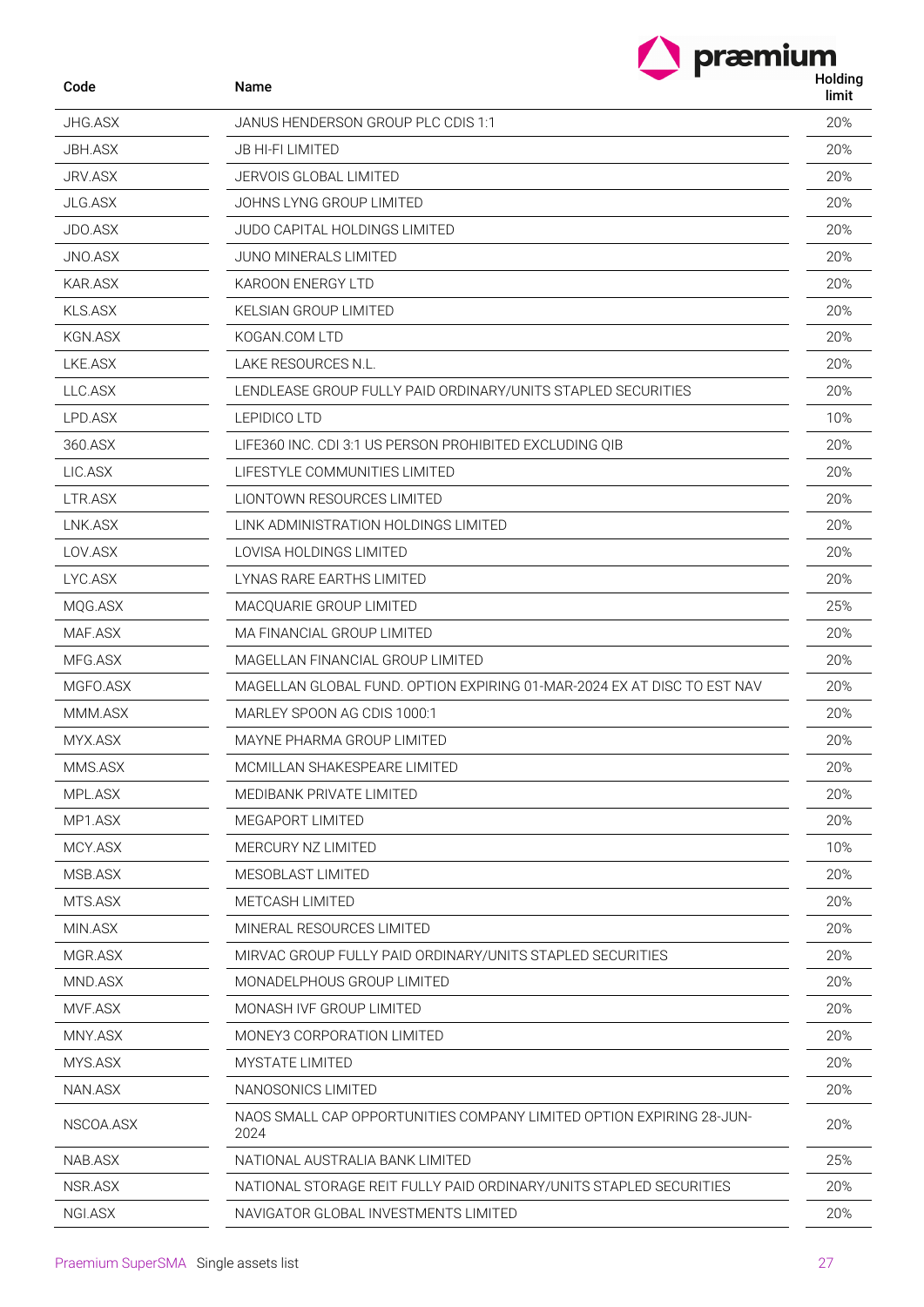| Code      | præmium<br>Name                                                         | Holding |
|-----------|-------------------------------------------------------------------------|---------|
|           |                                                                         | limit   |
| NEA.ASX   | NEARMAP LTD                                                             | 20%     |
| NWL.ASX   | NETWEALTH GROUP LIMITED                                                 | 20%     |
| NEW.ASX   | NEW ENERGY SOLAR LIMITED                                                | 20%     |
| NHC.ASX   | NEW HOPE CORPORATION LIMITED                                            | 20%     |
| NCM.ASX   | NEWCREST MINING LIMITED                                                 | 20%     |
| NWS.ASX   | NEWS CORPORATION                                                        | 20%     |
| NXT.ASX   | <b>NEXTDC LIMITED</b>                                                   | 20%     |
| NHF.ASX   | NIB HOLDINGS LIMITED                                                    | 20%     |
| NCK.ASX   | NICK SCALI LIMITED                                                      | 20%     |
| NIC.ASX   | NICKEL MINES LIMITED                                                    | 20%     |
| NEC.ASX   | NINE ENTERTAINMENT CO. HOLDINGS LIMITED                                 | 20%     |
| NST.ASX   | NORTHERN STAR RESOURCES LTD                                             | 20%     |
| NOU.ASX   | NOUMI LIMITED                                                           | 20%     |
| NVX.ASX   | NOVONIX LIMITED                                                         | 20%     |
| NWH.ASX   | NRW HOLDINGS LIMITED                                                    | 20%     |
| NXL.ASX   | <b>NUIX LIMITED</b>                                                     | 20%     |
| NUF.ASX   | <b>NUFARM LIMITED</b>                                                   | 20%     |
| OFX.ASX   | OFX GROUP LIMITED                                                       | 20%     |
| OBL.ASX   | OMNI BRIDGEWAY LIMITED                                                  | 20%     |
| OML.ASX   | OOH!MEDIA LIMITED                                                       | 20%     |
| ORI.ASX   | ORICA LIMITED                                                           | 20%     |
| ORG.ASX   | ORIGIN ENERGY LIMITED                                                   | 20%     |
| ORA.ASX   | ORORA LIMITED                                                           | 20%     |
| OZL.ASX   | OZ MINERALS LIMITED                                                     | 20%     |
| PGH.ASX   | PACT GROUP HOLDINGS LTD                                                 | 20%     |
| PDN.ASX   | PALADIN ENERGY LTD                                                      | 20%     |
| PAR.ASX   | PARADIGM BIOPHARMACEUTICALS LIMITED                                     | 20%     |
| PDL.ASX   | PENDAL GROUP LIMITED                                                    | 20%     |
| PRN.ASX   | PENGANA CAPITAL GROUP LIMITED                                           | 20%     |
| PRN.ASX   | PERENTI GLOBAL LIMITED                                                  | 20%     |
| PIC.ASX   | PERPETUAL EQUITY INVESTMENT COMPANY LIMITED                             | 50%     |
| PICOA.ASX | PERPETUAL EQUITY INVESTMENT COMPANY LIMITED OPTION EXPIRING 02-SEP-2022 | 20%     |
| PPT.ASX   | PERPETUAL LIMITED                                                       | 20%     |
| PRU.ASX   | PERSEUS MINING LIMITED                                                  | 20%     |
| PXA.ASX   | PEXA GROUP LIMITED                                                      | 10%     |
| PLS.ASX   | PILBARA MINERALS LIMITED                                                | 20%     |
| PNI.ASX   | PINNACLE INVESTMENT MANAGEMENT GROUP LIMITED                            | 20%     |
| PTM.ASX   | PLATINUM ASSET MANAGEMENT LIMITED                                       | 20%     |
| PBH.ASX   | POINTSBET HOLDINGS LIMITED                                              | 20%     |
| PNV.ASX   | POLYNOVO LIMITED                                                        | 20%     |
| PPK.ASX   | PPK GROUP LIMITED                                                       | 10%     |
| PPS.ASX   | PRAEMIUM LIMITED                                                        | 20%     |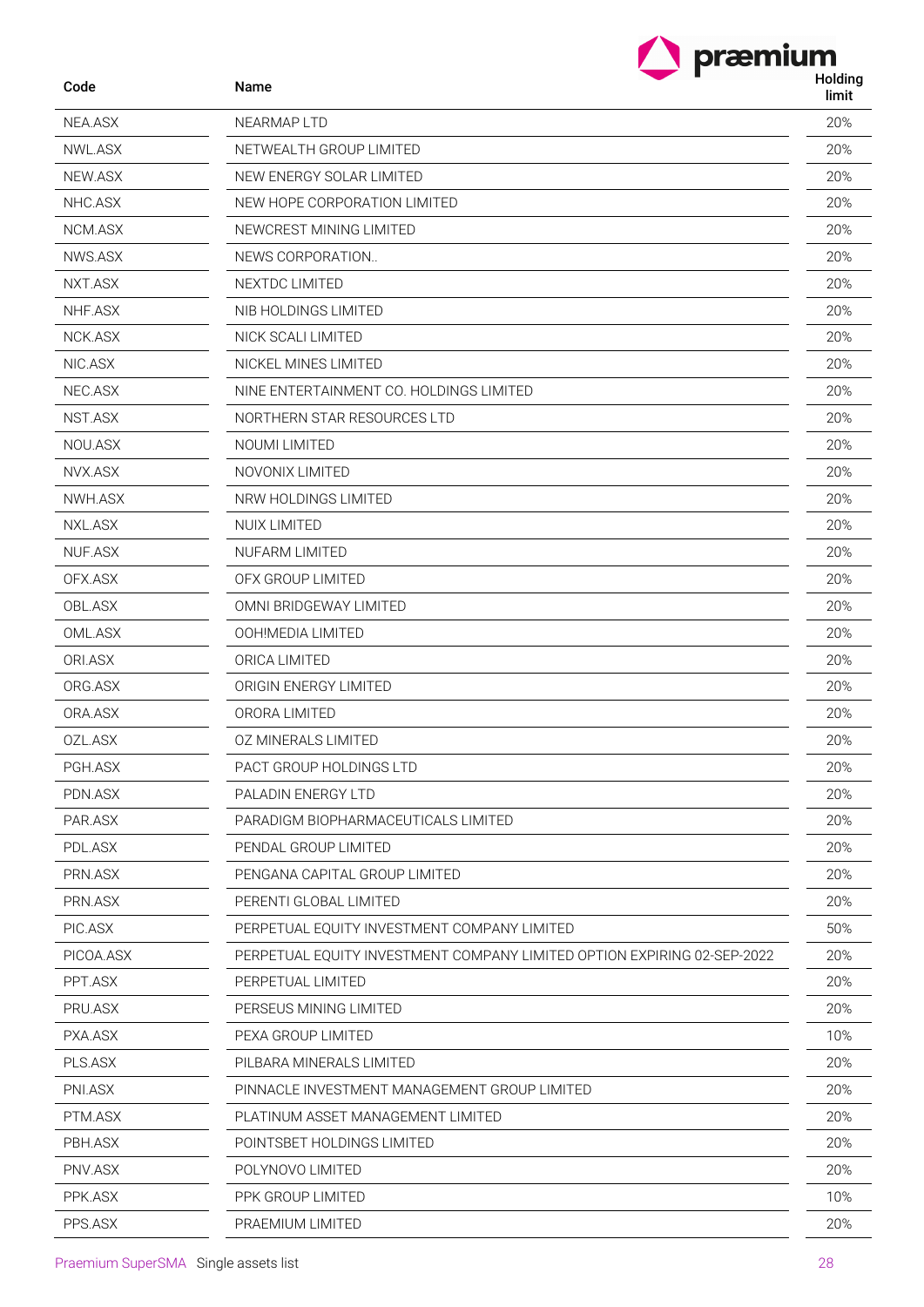| Code           | præmium<br>Name                                                                           | Holding<br>limit |
|----------------|-------------------------------------------------------------------------------------------|------------------|
| PMV.ASX        | PREMIER INVESTMENTS LIMITED                                                               | 20%              |
| PME.ASX        | PRO MEDICUS LIMITED                                                                       | 20%              |
| PPH.ASX        | PUSHPAY HOLDINGS LIMITED FPO FOREIGN EXEMPT NZX                                           | 10%              |
| PWH.ASX        | PWR HOLDINGS LIMITED                                                                      | 20%              |
| QAN.ASX        | <b>QANTAS AIRWAYS LIMITED</b>                                                             | 20%              |
| QBE.ASX        | QBE INSURANCE GROUP LIMITED                                                               | 20%              |
| QUB.ASX        | QUBE HOLDINGS LIMITED                                                                     | 20%              |
| RMS.ASX        | RAMELIUS RESOURCES LIMITED                                                                | 20%              |
| RHC.ASX        | RAMSAY HEALTH CARE LIMITED                                                                | 20%              |
| REA.ASX        | REA GROUP LTD                                                                             | 20%              |
| RED.ASX        | <b>RED 5 LIMITED</b>                                                                      | 20%              |
| RBL.ASX        | REDBUBBLE LIMITED                                                                         | 20%              |
| REH.ASX        | REECE LIMITED                                                                             | 20%              |
| RRL.ASX        | REGIS RESOURCES LIMITED                                                                   | 20%              |
| RWC.ASX        | RELIANCE WORLDWIDE CORPORATION LIMITED                                                    | 20%              |
| RMD.ASX        | RESMED INC                                                                                | 20%              |
| RSG.ASX        | RESOLUTE MINING LIMITED                                                                   | 20%              |
| RIO.ASX        | RIO TINTO LIMITED                                                                         | 20%              |
| RFF.ASX        | RURAL FUNDS GROUP FULLY PAID UNITS STAPLED SECURITIES                                     | 20%              |
| <b>SFR.ASX</b> | SANDFIRE RESOURCES NL                                                                     | 20%              |
| STO.ASX        | SANTOS LIMITED                                                                            | 20%              |
| SYA.ASX        | SAYONA MINING LIMITED                                                                     | 20%              |
| <b>SCG.ASX</b> | SCENTRE GROUP FULLY PAID ORDINARY/UNITS STAPLED SECURITIES                                | 20%              |
| SEK.ASX        | <b>SEEK LIMITED</b>                                                                       | 20%              |
| SHV.ASX        | SELECT HARVESTS LIMITED                                                                   | 20%              |
| SRV.ASX        | <b>SERVCORP LIMITED</b>                                                                   | 20%              |
| SSM.ASX        | SERVICE STREAM LIMITED                                                                    | 20%              |
| SVW.ASX        | SEVEN GROUP HOLDINGS LIMITED                                                              | 20%              |
| SZL.ASX        | SEZZLE INC. CDI 1:1 US PERSON PROHIBITED EXCLUDING OIB                                    | 20%              |
| SCP.ASX        | SHOPPING CENTRES AUSTRALASIA PROPERTY GROUP FULLY PAID UNITS STAPLED<br><b>SECURITIES</b> | 20%              |
| SIG.ASX        | SIGMA HEALTHCARE LIMITED                                                                  | 20%              |
| SGM.ASX        | SIMS METAL MANAGEMENT LIMITED                                                             | 20%              |
| SDR.ASX        | SITEMINDER LIMITED                                                                        | 20%              |
| SKT.ASX        | SKY NETWORK TELEVISION LIMITED.                                                           | 20%              |
| SKC.ASX        | SKYCITY ENTERTAINMENT GROUP LIMITED FOREIGN EXEMPT NZX                                    | 20%              |
| SIQ.ASX        | SMARTGROUP CORPORATION LTD                                                                | 20%              |
| SHL.ASX        | SONIC HEALTHCARE LIMITED                                                                  | 20%              |
| S32.ASX        | SOUTH32 LIMITED                                                                           | 20%              |
| SXL.ASX        | SOUTHERN CROSS MEDIA GROUP LIMITED                                                        | 20%              |
| SPK.ASX        | SPARK NEW ZEALAND LIMITED FOREIGN EXEMPT NZX                                              | 20%              |
| SSR.ASX        | SSR MINING INC. CDIS 1:1SSR MINING INC. CDIS 1:1 DEFERRED SETTLEMENT                      | 20%              |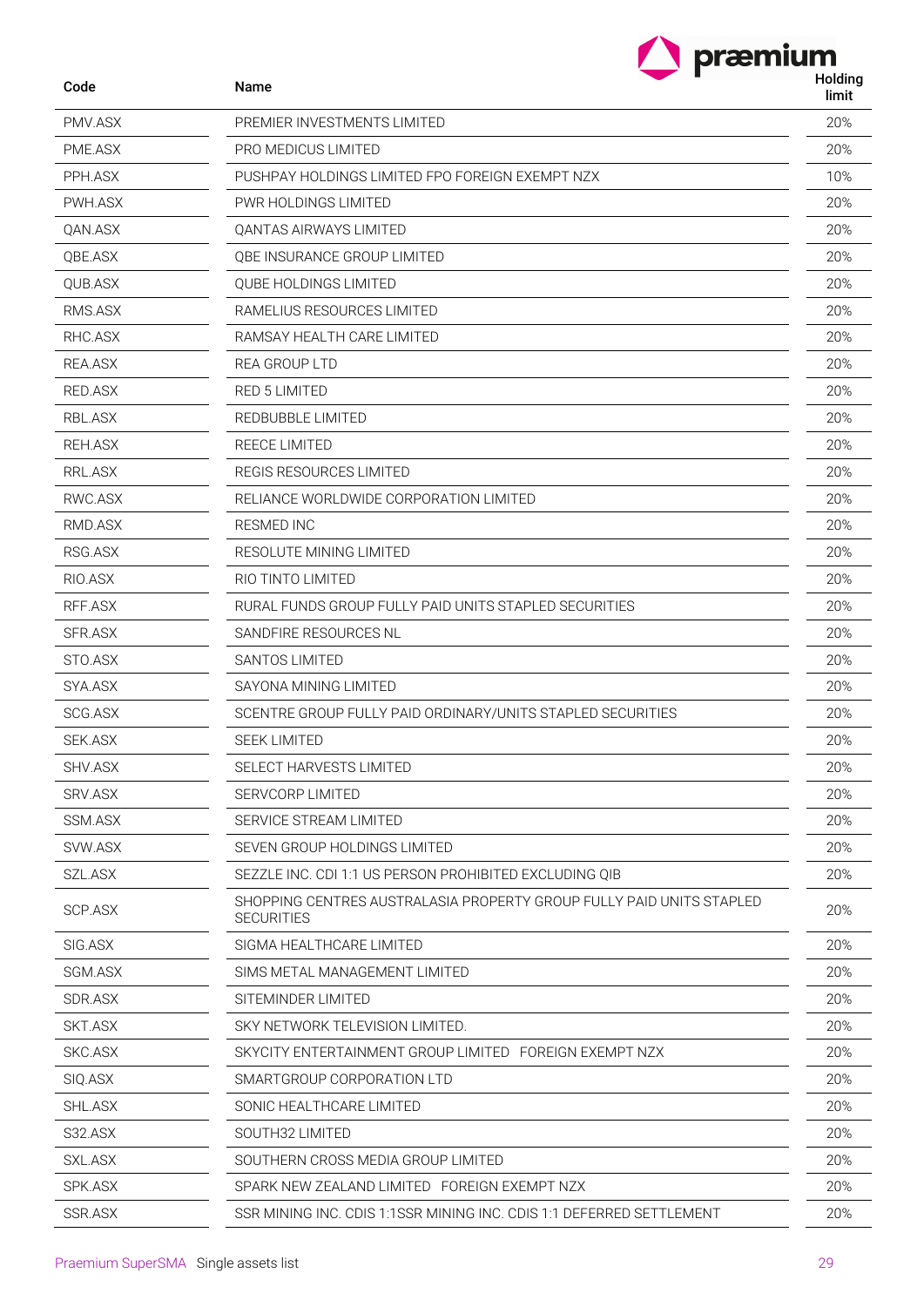| Code           | Name                                                          | præmium<br>Holding<br>limit |
|----------------|---------------------------------------------------------------|-----------------------------|
| SBM.ASX        | ST BARBARA LIMITED                                            | 20%                         |
| SPL.ASX        | STARPHARMA HOLDINGS LIMITED                                   | 20%                         |
| SDF.ASX        | STEADFAST GROUP LIMITED                                       | 20%                         |
| <b>SGP.ASX</b> | STOCKLAND FULLY PAID ORDINARY/UNITS STAPLED SECURITIES        | 20%                         |
| STX.ASX        | STRIKE ENERGY LIMITED                                         | 20%                         |
| SUN.ASX        | SUNCORP GROUP LIMITED                                         | 20%                         |
| <b>SUL.ASX</b> | SUPER RETAIL GROUP LIMITED                                    | 20%                         |
| <b>SLC.ASX</b> | SUPERLOOP LIMITED                                             | 20%                         |
| SYR.ASX        | SYRAH RESOURCES LIMITED                                       | 20%                         |
| TAH.ASX        | TABCORP HOLDINGS LIMITED                                      | 20%                         |
| TGR.ASX        | TASSAL GROUP LIMITED                                          | 20%                         |
| TNE.ASX        | TECHNOLOGY ONE LIMITED                                        | 20%                         |
| <b>TLX.ASX</b> | TELIX PHARMACEUTICALS LIMITED                                 | 20%                         |
| <b>TLS.ASX</b> | TELSTRA CORPORATION LIMITED.                                  | 25%                         |
| TPW.ASX        | TEMPLE & WEBSTER GROUP LTD                                    | 20%                         |
| A2M.ASX        | THE A2 MILK COMPANY LIMITED                                   | 20%                         |
| TLC.ASX        | THE LOTTERY CORPORATION LIMITED                               | 20%                         |
| <b>SGR.ASX</b> | THE STAR ENTERTAINMENT GROUP LIMITED                          | 20%                         |
| TPG.ASX        | TPG TELECOM LIMITED.                                          | 20%                         |
| <b>TCL.ASX</b> | TRANSURBAN GROUP                                              | 20%                         |
| TWE.ASX        | TREASURY WINE ESTATES LIMITED                                 | 20%                         |
| TUA.ASX        | TUAS LIMITED                                                  | 20%                         |
| TYR.ASX        | <b>TYRO PAYMENTS LIMITED</b>                                  | 20%                         |
| URW.ASX        | UNIBAIL-RODAMCO-WESTFIELD CDI 20:1 FOREIGN EXEMPT XPAR        | 25%                         |
| VCX.ASX        | VICINITY CENTRES FULLY PAID ORDINARY/UNITS STAPLED SECURITIES | 20%                         |
| VRT.ASX        | VIRTUS HEALTH LIMITED                                         | 20%                         |
| VEA.ASX        | <b>VIVA ENERGY GROUP LIMITED</b>                              | 20%                         |
| VUL.ASX        | VULCAN ENERGY RESOURCES LIMITED                               | 20%                         |
| WAA.ASX        | WAM ACTIVE LIMITED                                            | 20%                         |
| WGBO.ASX       | WAM GLOBAL LIMITED OPTION EXPIRING 12-SEP-2022                | 20%                         |
| WAR.ASX        | WAM STRATEGIC VALUE LIMITED                                   | 20%                         |
| SOL.ASX        | WASHINGTON H SOUL PATTINSON & COMPANY LIMITED                 | 20%                         |
| WPR.ASX        | WAYPOINT REIT FULLY PAID ORDINARY/UNITS STAPLED SECURITIES    | 20%                         |
| WQGOA.ASX      | WCM GLOBAL GROWTH LIMITED OPTION EXPIRING 31-AUG-2022         | 20%                         |
| WEB.ASX        | WEBJET LIMITED                                                | 20%                         |
| <b>WES.ASX</b> | <b>WESFARMERS LIMITED</b>                                     | 25%                         |
| WAF.ASX        | WEST AFRICAN RESOURCES LIMITED                                | 20%                         |
| WSA.ASX        | <b>WESTERN AREAS LIMITED</b>                                  | 20%                         |
| WGX.ASX        | WESTGOLD RESOURCES LIMITED.                                   | 20%                         |
| WBC.ASX        | <b>WESTPAC BANKING CORPORATION</b>                            | 25%                         |
| WSP.ASX        | WHISPIR LIMITED                                               | 10%                         |

WHC.ASX WHITEHAVEN COAL LIMITED 20%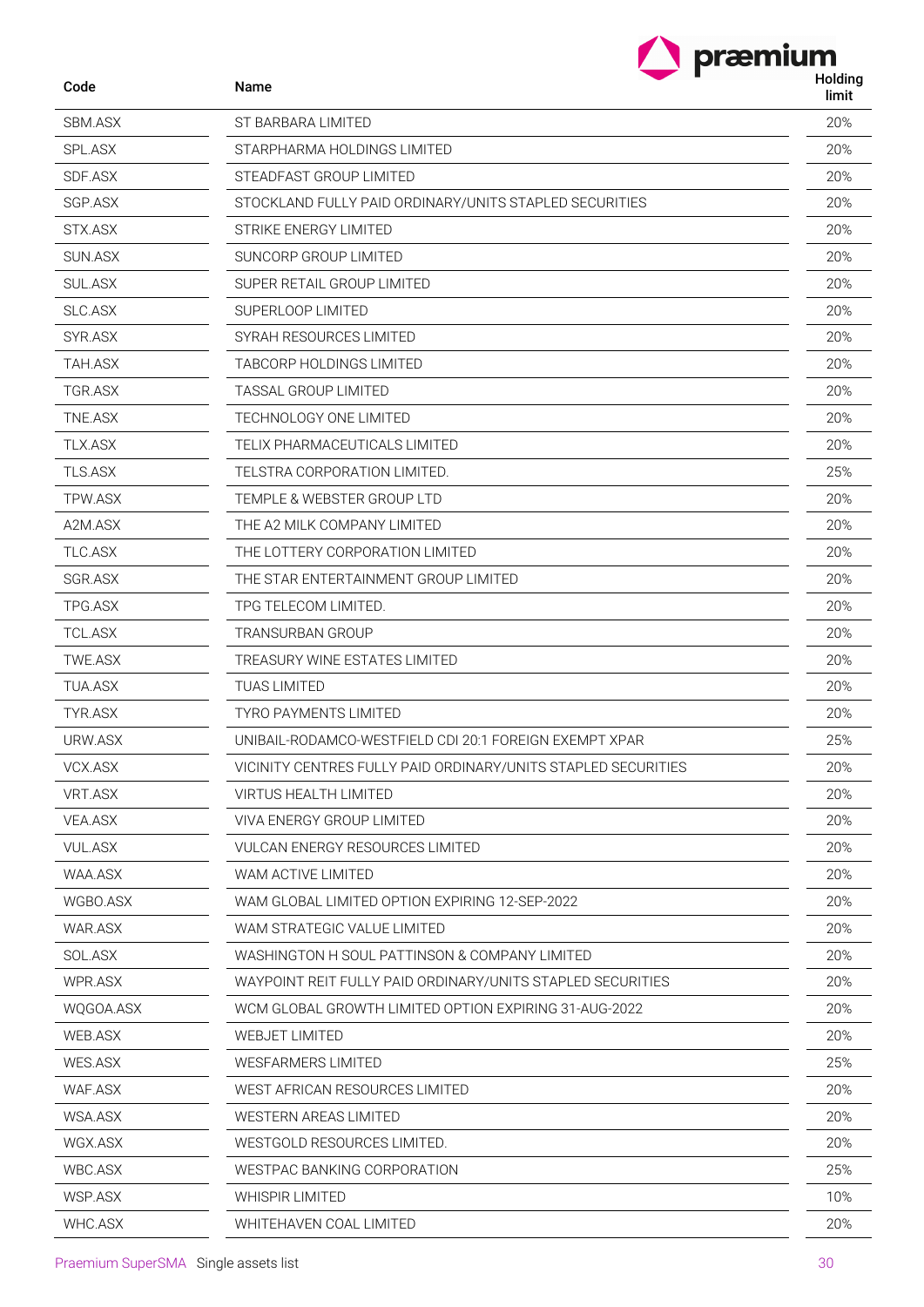|                                        | præmium                             |                  |
|----------------------------------------|-------------------------------------|------------------|
| Code                                   | <b>Name</b>                         | Holding<br>limit |
| WTC.ASX                                | WISETECH GLOBAL LIMITED             | 20%              |
| WDS.ASX                                | WOODSIDE ENERGY GROUP LTD           | 20%              |
| WPL.ASX                                | WOODSIDE PETROLEUM LTD              | 20%              |
| WOW.ASX                                | WOOLWORTHS GROUP LIMITED            | 25%              |
| WOR.ASX                                | <b>WORLEY LIMITED</b>               | 20%              |
| XRO.ASX                                | <b>XERO LIMITED</b>                 | 20%              |
| ZIP.ASX                                | ZIP CO LIMITED                      | 20%              |
| <b>International Listed Securities</b> |                                     |                  |
| <b>TXG.NSM</b>                         | 10X GENOMICS CL A ORD               | 10%              |
| TWOU.NSM                               | 2U ORD                              | 20%              |
| MMM.NYS                                | 3M ORD                              | 20%              |
| ABI.BRU                                | AB INBEV ORD                        | 20%              |
| ABT.NYS                                | ABBOTT LABORATORIES ORD             | 20%              |
| ABBV.NYS                               | ABBVIE ORD                          | 20%              |
| ACN.NYS                                | ACCENTURE CL A ORD                  | 20%              |
| ATVI.NSM                               | ACTIVISION BLIZZARD ORD             | 20%              |
| ADS.FRA                                | ADIDAS N ORD                        | 20%              |
| ADBE.NSM                               | ADOBE SYSTEM ORD                    | 20%              |
| AMD.NSM                                | ADVANCED MICRO DEVICES ORD          | 20%              |
| AEM.NYS                                | AGNICO EAGLE ORD                    | 10%              |
| 1299.HKG                               | AIA ORD                             | 20%              |
| ABNB.NSM                               | AIRBNB CL A ORD                     | 10%              |
| AIR.PAR                                | AIRBUS GROUP ORD                    | 20%              |
| <b>BABA.NYS</b>                        | ALIBABA GROUP HOLDING ADR REP 1 ORD | 10%              |
| ALV.FRA                                | ALLIANZ ORD                         | 20%              |
| GOOGL.NSM                              | ALPHABET CL A ORD                   | 20%              |
| GOOG.NSM                               | ALPHABET CL C ORD                   | 20%              |
| MO.NYS                                 | ALTRIA GROUP ORD                    | 20%              |
| AMZN.NSM                               | AMAZON COM ORD                      | 20%              |
| AMGN.NSM                               | AMGEN ORD                           | 20%              |
| AAPL.NSM                               | APPLE ORD                           | 20%              |
| ANET.NYS                               | ARISTA NETWORKS ORD                 | 10%              |
| ASML.NSM                               | ASML HOLDING ADR REP ORD            | 20%              |
| ASML.AEX                               | ASML HOLDING ORD                    | 20%              |
| AZN.LSE                                | ASTRAZENECA ORD                     | 20%              |
| T.NYS                                  | AT & T ORD                          | 20%              |
| AVIR.NSQ                               | ATEA PHARMACEUTICALS ORD            | 10%              |
| TEAM.NSM                               | ATLASSIAN CL A ORD                  | 20%              |
| ADSK.NSM                               | AUTODESK ORD                        | 20%              |
| <b>BA.LSE</b>                          | <b>BAE SYSTEMS ORD</b>              | 20%              |
| SAN.MCE                                | BANCO SANTANDER ORD                 | 20%              |
| BAC.NYS                                | BANK OF AMERICA ORD                 | 20%              |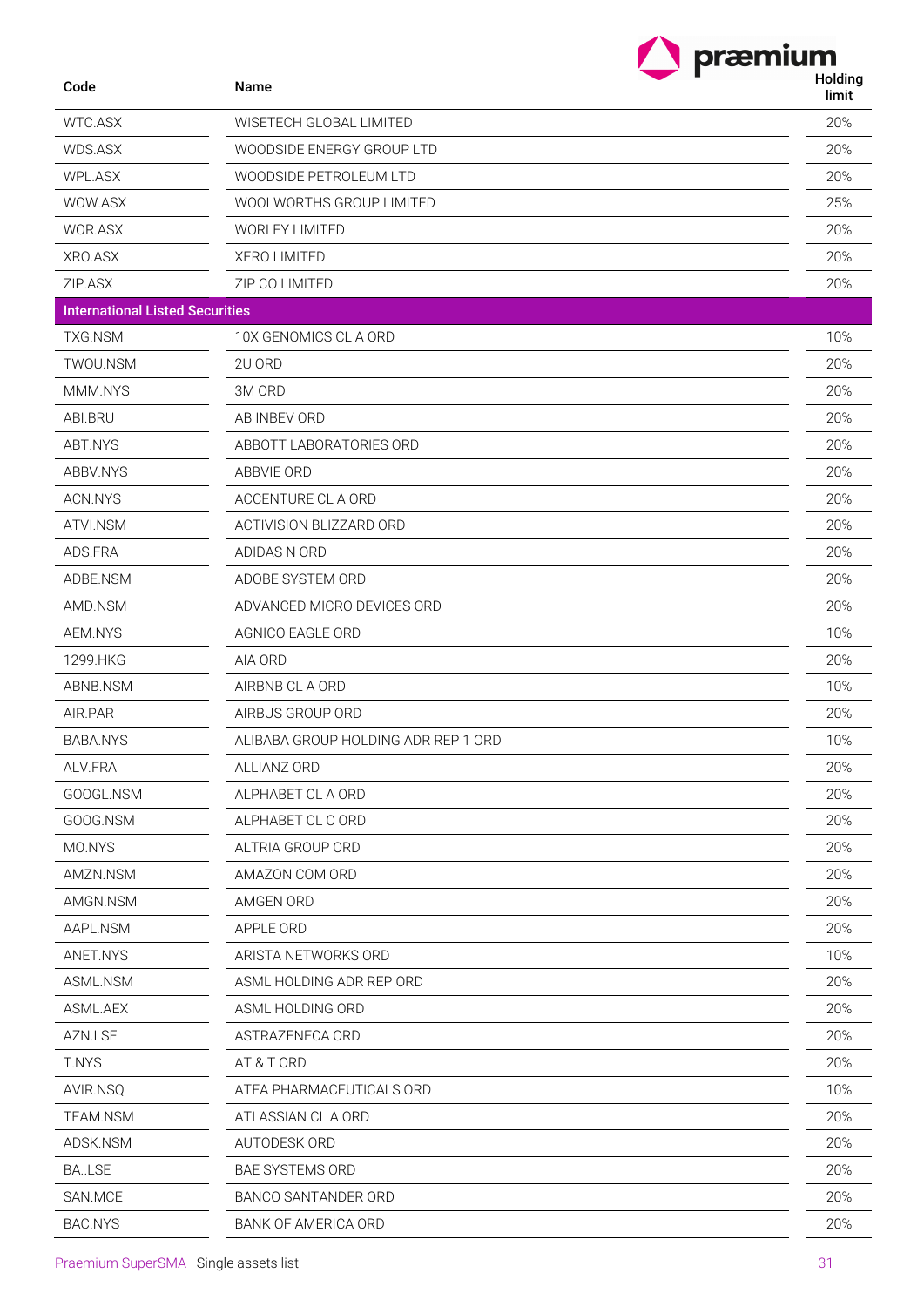$\sum$  præmium

| Code            | Name                            | 1 IVIUII IY<br>limit |
|-----------------|---------------------------------|----------------------|
| <b>BARC.LSE</b> | <b>BARCLAYS ORD</b>             | 20%                  |
| <b>BAS.GER</b>  | BASF ORD REGISTERED SHARES      | 20%                  |
| BAYN.GER        | BAYER N ORD NPV                 | 20%                  |
| BRK.B.NYS       | BERKSHIRE HATHAWAY CL B ORD     | 20%                  |
| BYND.NSM        | BEYOND MEAT ORD                 | 10%                  |
| SQ.NYS          | <b>BLOCK CL A ORD</b>           | 20%                  |
| <b>BNP.PAR</b>  | <b>BNP PARIBAS ORD EUR2</b>     | 20%                  |
| <b>BA.NYS</b>   | <b>BOEING ORD</b>               | 20%                  |
| <b>BKNG.NSM</b> | <b>BOOKING HOLDINGS ORD</b>     | 20%                  |
| BOX.NYS         | BOX CL A ORD                    | 10%                  |
| <b>BP.LSE</b>   | BP ORD                          | 20%                  |
| <b>BMY.NYS</b>  | BRISTOL MYERS SQUIBB CO USD0.10 | 20%                  |
| <b>BATS.LSE</b> | BRITISH AMERICAN TOBACCO ORD    | 20%                  |
| AVGO.NSM        | <b>BROADCOM ORD</b>             | 20%                  |
| CVNA.NYS        | CARVANA CL A ORD                | 10%                  |
| CAT.NYS         | CATERPILLAR INC COM STK USD1    | 20%                  |
| CLLS.NSM        | CELLECTIS ADR REP ORD           | 10%                  |
| CVX.NYS         | CHEVRON ORD                     | 20%                  |
| CRL.NYS         | <b>CHRLS RIVER LABS ORD</b>     | 10%                  |
| CSCO.NSM        | CISCO SYSTEMS ORD               | 20%                  |
| C.NYS           | CITIGROUP ORD                   | 20%                  |
| NET.NYS         | CLOUDFLARE CL A ORD             | 20%                  |
| KO.NYS          | COCA-COLA CO ORD                | 20%                  |
| COIN.NSM        | COINBASE GLOBAL CL A ORD        | 10%                  |
| CL.NYS          | COLGATE PALMOLIVE ORD           | 20%                  |
| CMCSA.NSM       | COMCAST CORP CL A ORD           | 20%                  |
| COP.NYS         | CONOCOPHILLIPS ORD              | 20%                  |
| CEG.NSM         | CONSTELLATION ENERGY ORD        | 10%                  |
| COST.NSM        | COSTCO WHOLESALE ORD            | 20%                  |
| COUP.NSM        | COUPA SOFTWARE ORD              | 10%                  |
| CRWD.NSM        | CROWDSTRIKE HOLDINGS CL A ORD   | 20%                  |
| <b>BN.PAR</b>   | DANONE ORD                      | 20%                  |
| DDOG.NSM        | DATADOG CL A ORD                | 20%                  |
| DECK.NYS        | DECKERS OUTDOOR ORD             | 10%                  |
| DTE.FRA         | DEUTSCHE TELEKOM N ORD          | 20%                  |
| DXCM.NSM        | DEXCOM ORD                      | 20%                  |
| DGE.LSE         | DIAGEO ORD                      | 20%                  |
| DKS.NYS         | DICKS SPORTING ORD              | 10%                  |
| DOCN.NYS        | DIGITALOCEAN HOLDINGS ORD       | 10%                  |
| DOCU.NSM        | DOCUSIGN ORD                    | 10%                  |
| EDIT.NSM        | EDITAS MEDICINE ORD             | 10%                  |
| ENTG.NSM        | <b>ENTEGRIS ORD</b>             | 10%                  |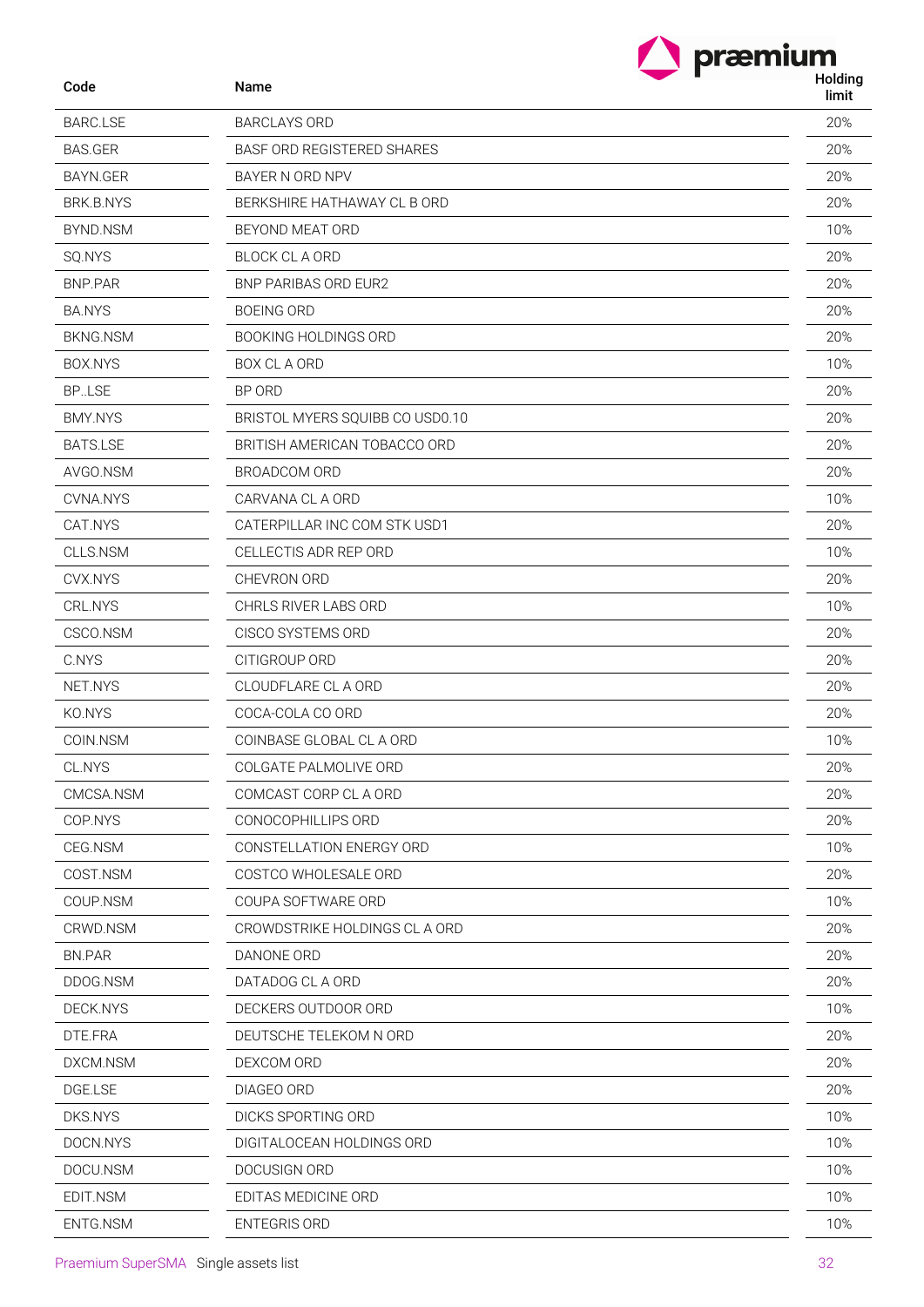| Name |  |  |
|------|--|--|

| Code            | Name              |
|-----------------|-------------------|
| EA.NSM          | ELEC <sub>1</sub> |
| LLY.NYS         | ELI LII           |
| EQIX.NSM        | <b>EQUIN</b>      |
| EL.NYS          | <b>ESTEE</b>      |
| EURN.BRU        | <b>EURO</b>       |
| EB.NYS          | <b>EVEN</b>       |
| EXAS.NSM        | EXAC <sup>®</sup> |
| XOM.NYS         | <b>EXXO</b>       |
| FTK.GER         | <b>FLATE</b>      |
| FND.NYS         | <b>FLOOI</b>      |
| FOCS.NSM        | <b>FOCU</b>       |
| FORTUM.HEX      | <b>FORTI</b>      |
| FOXA.NSM        | FOX C             |
| <b>FUTU.NSM</b> | <b>FUTU</b>       |
| <b>GE.NYS</b>   | <b>GENE</b>       |
| GILD.NSM        | <b>GILEA</b>      |
| DNA.NYS         | <b>GINK</b>       |
| <b>GSK.LSE</b>  | <b>GLAX</b>       |
| GS.NYS          | GOLD              |
| <b>HAE.NYS</b>  | <b>HAEM</b>       |
| <b>HAS.LSE</b>  | <b>HAYS</b>       |
| <b>HEI.NYS</b>  | <b>HEICC</b>      |
| <b>HLF.NYS</b>  | HERB.             |
| HD.NYS          | <b>HOME</b>       |
| HON.NSM         | <b>HONE</b>       |
| <b>HSBA.LSE</b> | <b>HSBC</b>       |
| <b>HUYA.NYS</b> | <b>HUYA</b>       |
| <b>IBN.NYS</b>  | <b>ICICIE</b>     |
| <b>ILMN.NSM</b> | ILLUM             |
| INTC.NSM        | INTEL             |
| NTLA.NSM        | INTEL             |
| <b>IBM.NYS</b>  | INTER             |
| NVTA.NYS        | <b>INVIT</b>      |
| <b>INW.MIL</b>  | <b>INWIT</b>      |
| IOVA.NSM        | <b>IOVAN</b>      |
| <b>IRDM.NSM</b> | <b>IRIDIU</b>     |
| <b>JXN.NYS</b>  | JACK:             |
| JNJ.NYS         | <b>JOHN</b>       |
| <b>JMAT.LSE</b> | JOHN              |
| JPM.NYS         | <b>JPMO</b>       |
| <b>BEKE.NYS</b> | KE HC             |
| KHU VICIN       | KRAF <sup>-</sup> |

| coue            | ivanie                              | limit |
|-----------------|-------------------------------------|-------|
| EA.NSM          | ELECTRONIC ARTS ORD                 | 20%   |
| LLY.NYS         | ELI LILLY ORD                       | 20%   |
| EQIX.NSM        | EOUINIX ORD                         | 20%   |
| EL.NYS          | ESTEE LAUDER CL A ORD               | 20%   |
| EURN.BRU        | EURONAV ORD                         | 5%    |
| EB.NYS          | EVENTBRITE CL A ORD                 | 20%   |
| EXAS.NSM        | <b>EXACT SCIENCES ORD</b>           | 20%   |
| XOM.NYS         | EXXON MOBILE ORD                    | 20%   |
| FTK.GER         | FLATEXDEGIRO N ORD                  | 10%   |
| FND.NYS         | FLOOR DECOR HOLDINGS CL A ORD       | 20%   |
| FOCS.NSM        | FOCUS FINANCIAL PARTNERS CL A ORD   | 10%   |
| FORTUM.HEX      | FORTUM ORD                          | 20%   |
| FOXA.NSM        | FOX CL A ORD                        | 20%   |
| FUTU.NSM        | FUTU HOLDINGS ADR                   | 10%   |
| <b>GE.NYS</b>   | <b>GENERAL ELECTRIC ORD</b>         | 20%   |
| GILD.NSM        | GILEAD SCIENCES ORD                 | 20%   |
| DNA.NYS         | GINKGO BIOWORKS HOLD CL A ORD       | 10%   |
| <b>GSK.LSE</b>  | <b>GLAXOSMITHKLINE ORD</b>          | 20%   |
| GS.NYS          | GOLDMAN SACHS ORD                   | 20%   |
| <b>HAE.NYS</b>  | HAEMONETICS ORD                     | 10%   |
| <b>HAS.LSE</b>  | <b>HAYS PLC</b>                     | 20%   |
| <b>HEI.NYS</b>  | HEICO ORD                           | 20%   |
| <b>HLF.NYS</b>  | HERBALIFE ORD                       | 10%   |
| HD.NYS          | HOME DEPOT ORD                      | 20%   |
| HON.NSM         | HONEYWELL INTERNATIONAL ORD         | 20%   |
| HSBA.LSE        | HSBC HOLDINGS ORD                   | 20%   |
| <b>HUYA.NYS</b> | <b>HUYA ADR</b>                     | 10%   |
| <b>IBN.NYS</b>  | <b>ICICI BANK ADR REP 2 ORD</b>     | 10%   |
| ILMN.NSM        | <b>ILLUMINA ORD</b>                 | 20%   |
| INTC.NSM        | <b>INTEL ORD</b>                    | 20%   |
| NTLA.NSM        | <b>INTELLIA THERAPEUTICS ORD</b>    | 10%   |
| <b>IBM.NYS</b>  | INTERNATIONAL BUSINESS MACHINES ORD | 20%   |
| NVTA.NYS        | <b>INVITAE ORD</b>                  | 10%   |
| INW.MIL         | <b>INWIT ORD</b>                    | 10%   |
| <b>IOVA.NSM</b> | <b>IOVANCE BIOTHERAPEUTICS ORD</b>  | 10%   |
| <b>IRDM.NSM</b> | IRIDIUM COMMUNICATIONS ORD          | 10%   |
| JXN.NYS         | JACKSON FINANCIAL CL A ORD          | 10%   |
| JNJ.NYS         | JOHNSON & JOHNSON ORD               | 20%   |
| JMAT.LSE        | JOHNSON MATTHEY ORD                 | 20%   |
| JPM.NYS         | JPMORGAN CHASE & CO COM STK USD1    | 20%   |
| <b>BEKE.NYS</b> | KE HOLDINGS ADR REP 3 CL A ORD      | 10%   |
| KHC.NSM         | KRAFT HEINZ ORD                     | 20%   |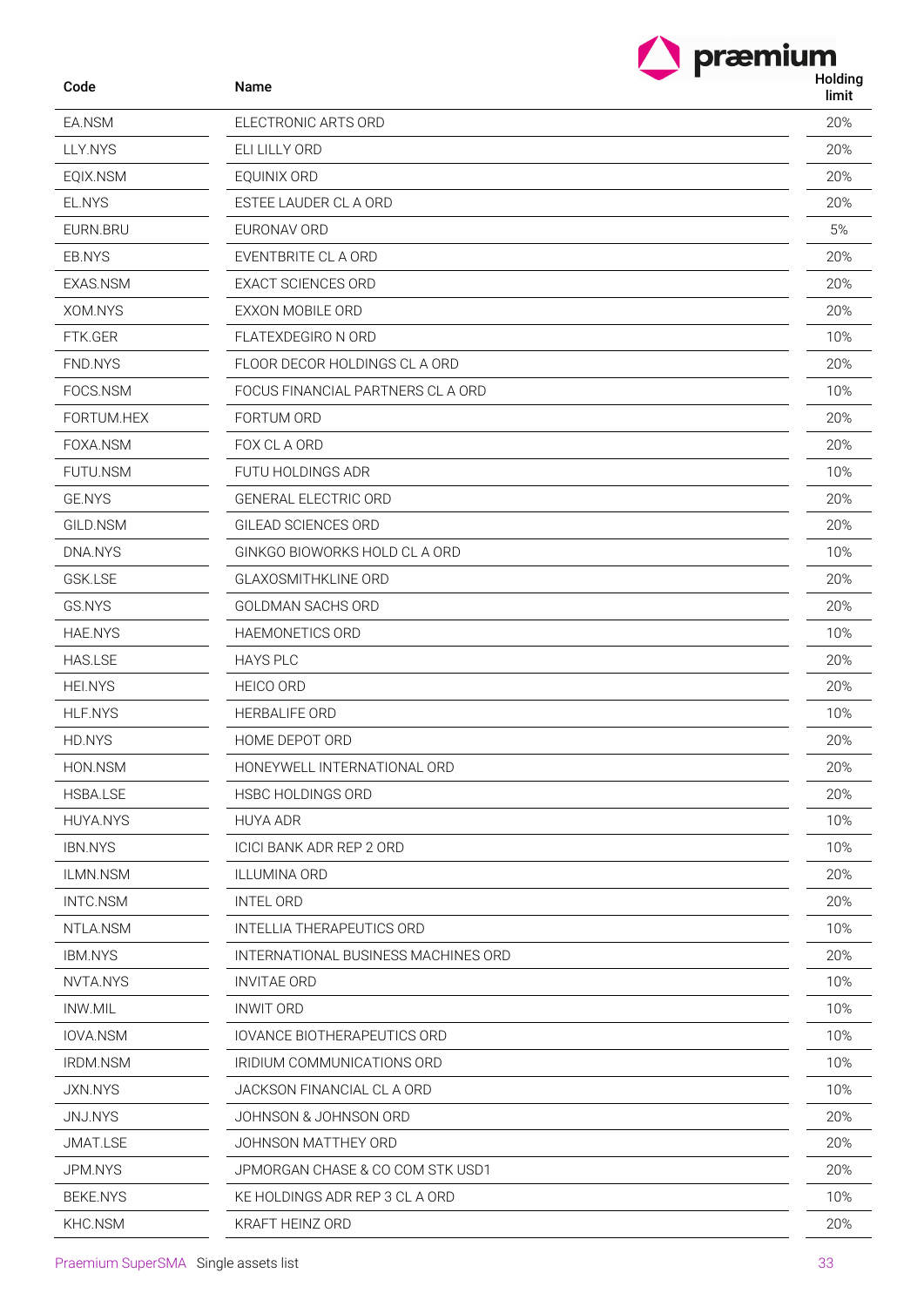| Code         | Name                                    | Holding<br>limit |
|--------------|-----------------------------------------|------------------|
| KD.NYS       | KYNDRYL HOLDINGS ORD                    | 10%              |
| OR.PAR       | L OREAL ORD                             | 20%              |
| TREE.NSM     | LENDINGTREE ORD                         | 10%              |
| LLOY.LSE     | LLOYDS BANKING GROUP ORD                | 20%              |
| LMT.NYS      | LOCKHEED MARTIN CORP ORD SHS            | 20%              |
| LOW.NYS      | LOWES ORD                               | 20%              |
| LPLA.NSM     | LPL FINANCIAL HOLDINGS ORD              | 10%              |
| LULU.NSM     | LULULEMON ATHLETICA ORD                 | 20%              |
| MC.PAR       | LVMH MOET HENNESSY LOUIS VUITTON SE ORD | 20%              |
| MNG.LSE      | M&G ORD                                 | 5%               |
| MRO.NYS      | MARATHON OIL ORD                        | 10%              |
| MKTX.NSM     | MARKETAXESS HOLDINGS ORD                | 20%              |
| MASI.NSM     | MASIMO ORD                              | 20%              |
| MA.NYS       | MASTERCARD A SHARES USD0.0001           | 20%              |
| MCD.NYS      | MCDONALD'S ORD                          | 20%              |
| MDT.NYS      | MEDTRONIC ORD                           | 20%              |
| MRK.NYS      | MERCK & CO ORD                          | 20%              |
| MCY.NZC      | MERCURY NZ ORD                          | 10%              |
| MBG.GER      | MERCEDES-BENZ GROUP N ORD               | 20%              |
| MEL.NZC      | MERIDIAN ENERGY ORD                     | 10%              |
| FB.NSM       | META PLATFORMS CL A ORD                 | 20%              |
| MSFT.NSM     | MICROSOFT ORD                           | 20%              |
| TIGO SDB.STO | MILLICOM INTERNATIONAL CELLULAR SDR     | 20%              |
| MRNA.NSQ     | MODERNA ORD                             | 10%              |
| MONC.MIL     | MONCLER ORD                             | 20%              |
| MDB.NSM      | MONGODB CL A ORD                        | 20%              |
| MS.NYS       | MORGAN STANLEY ORD                      | 20%              |
| MSA.NYS      | MSA SAFETY ORD                          | 10%              |
| NSTG.NSM     | NANOSTRING TECHNOLOGIES ORD             | 10%              |
| NESN.SWX     | NESTLE N ORD                            | 20%              |
| NFLX.NSM     | NETFLIX ORD                             | 20%              |
| NBIX.NSM     | NEUROCRINE BIOSCIENCES ORD              | 20%              |
| NKE.NYS      | NIKE CL B ORD                           | 20%              |
| NOVN.SWX     | NOVARTIS N ORD                          | 20%              |
| NVO.NYS      | NOVO NORDISK ADR REPSG 1 ORD            | 20%              |
| NOVO B.CPH   | NOVO NORDISK B ORD                      | 20%              |
| NTNX.NSM     | NUTANIX ORD                             | 10%              |
| NVDA.NSM     | NVIDIA ORD                              | 20%              |
| OGE.NYS      | OGE ENERGY ORD                          | 10%              |
| OKTA.NSM     | OKTA CL A ORD                           | 20%              |
| ONON.NYS     | ON HOLDING CL A ORD                     | 10%              |
| 6235.TYO     | OPTORUN ORD                             | 5%               |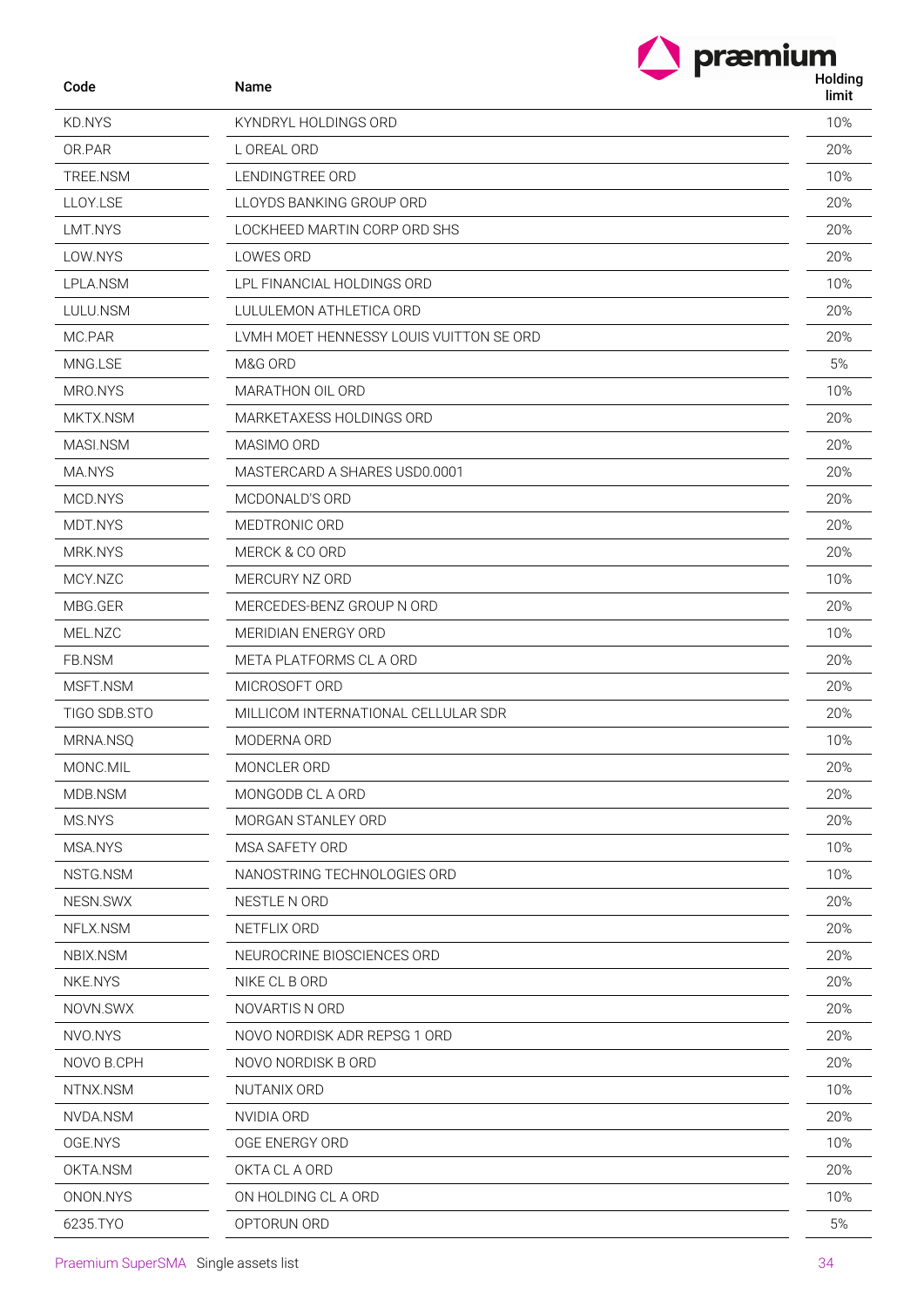| Code     | Name                                 | Ш<br>Holding<br>limit |
|----------|--------------------------------------|-----------------------|
| ORCL.NYS | ORACLE ORD                           | 20%                   |
| OSCR.NYS | OSCAR HEALTH CL A ORD                | 10%                   |
| OR.TOR   | OSISKO GOLD ROYALTIES ORD            | 10%                   |
| PACB.NSM | PACIFIC BIOSCIENCES OF CALIFRNIA ORD | 10%                   |
| PD.NYS   | PAGERDUTY ORD                        | 10%                   |
| PANW.NSM | PALO ALTO NETWORKS ORD               | 20%                   |
| 6752.TYO | PANASONIC ORD                        | 20%                   |
| PGHN.SWX | PARTNERS GROUP HOLDING ORD           | 5%                    |
| PYPL.NSM | PAYPAL HOLDINGS ORD                  | 20%                   |
| PEP.NSM  | PEPSICO ORD                          | 20%                   |
| PFE.NYS  | PFIZER ORD                           | 20%                   |
| PM.NYS   | PHILIP MORRIS INTERNATIONAL ORD      | 20%                   |
| PINS.NYS | PINTEREST CL A ORD                   | 10%                   |
| PLNT.NYS | PLANET FITNESS CL A ORD              | 5%                    |
| PG.NYS   | PROCTER & GAMBLE ORD                 | 20%                   |
| PRLB.NYS | PROTO LABS ORD                       | 10%                   |
| PSTG.NYS | PURE STORAGE CL A ORD                | 10%                   |
| QCOM.NSM | QUALCOMM ORD                         | 20%                   |
| RPD.NSM  | RAPID7 ORD                           | 10%                   |
| RGEN.NSM | REPLIGEN ORD                         | 10%                   |
| RMV.LSE  | RIGHTMOVE ORD                        | 20%                   |
| RCP.LSE  | RIT CAPITAL PARTNERS ORD GBP1        | 20%                   |
| RIVN.NSM | RIVIAN AUTOMOTIVE CL A ORD           | 10%                   |
| HOOD.NSM | ROBINHOOD MARKETS CL A ORD           | 10%                   |
| RBLX.NYS | ROBLOX CL A ORD                      | 10%                   |
| ROG.SWX  | ROCHE HOLDING PAR                    | 20%                   |
| ROKU.NSM | ROKU CL A ORD                        | 5%                    |
| RR.LSE   | ROLLS-ROYCE HOLDINGS ORD             | 20%                   |
| RY.TOR   | ROYAL BANK OF CANADA ORD             | 20%                   |
| CRM.NYS  | SALESFORCE.COM ORD                   | 20%                   |
| SAN.PAR  | SANOFI AVENTIS ORD                   | 20%                   |
| SAP.GER  | SAP ORD                              | 20%                   |
| SRPT.NSM | SAREPTA THERAPEUTICS ORD             | 20%                   |
| SLB.NYS  | SCHLUMBERGER ORD                     | 20%                   |
| SE.NYS   | SEA ADS REP CL A ORD                 | 10%                   |
| NOW.NYS  | SERVICENOW ORD                       | 20%                   |
| SHEL.LSE | SHELL ORD                            | 20%                   |
| SIE.GER  | SIEMENS N ORD                        | 20%                   |
| SMAR.NYS | SMARTSHEET CL A ORD                  | 10%                   |
| SPOT.NYS | SPOTIFY TECHNOLOGY ORD               | 10%                   |

SBUX.NSM STARBUCKS ORD 20% SSYS.NSM STRATASYS ORD 30 NONE CONSUMING THE SERVER OF A STRATASYS ORD 30 NONE CONSUMING THE STRATEGY OF A STR

**The praemium**